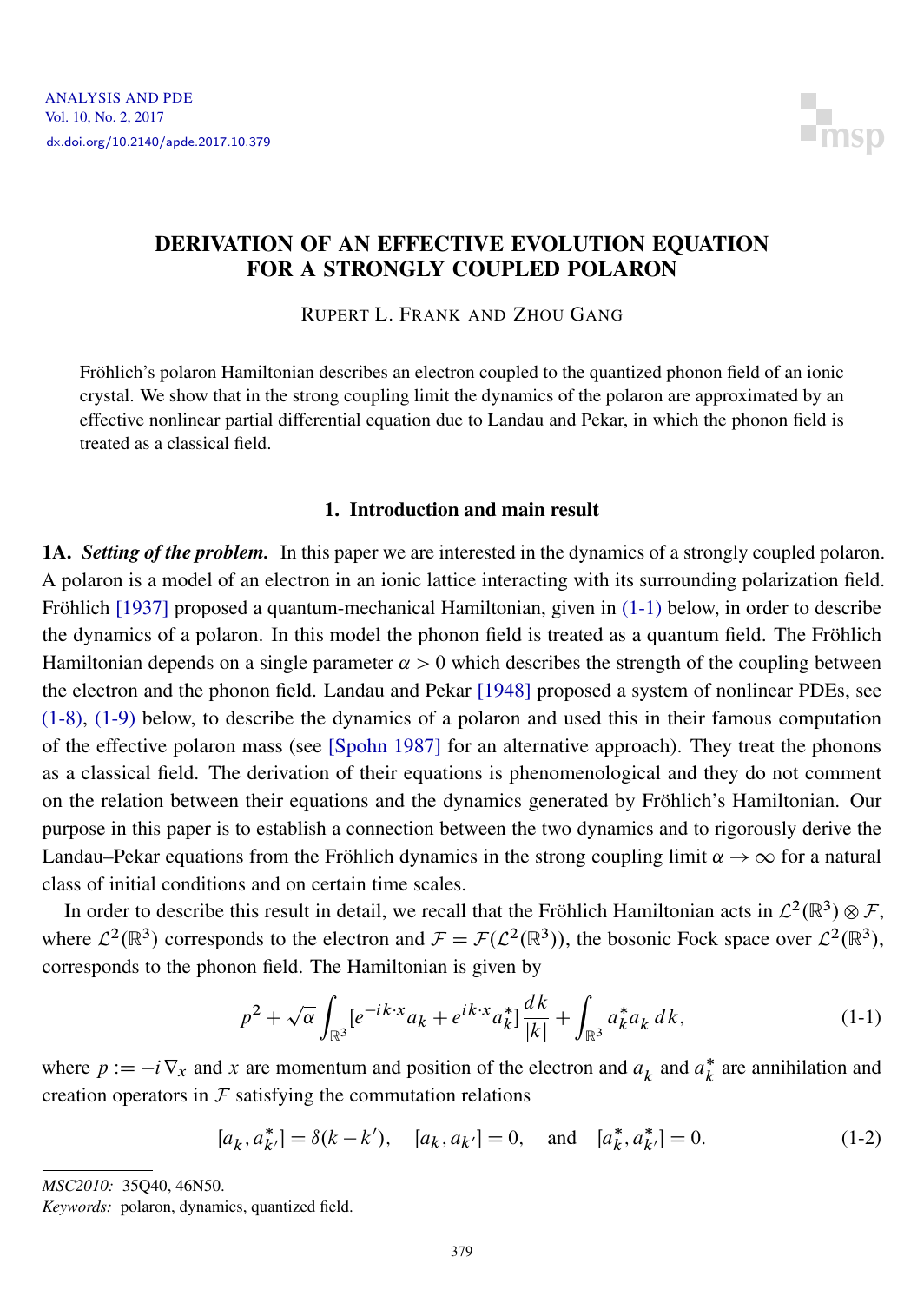As mentioned before, the scalar  $\alpha > 0$  describes the strength of the coupling between the electron and the phonon field and will be large in our study.

To facilitate later discussions we rescale the variables, as in [\[Frank and Schlein 2014\]](#page-43-3),

$$
x \mapsto \alpha^{-1}x, \quad k \mapsto \alpha k,\tag{1-3}
$$

and find that the Hamiltonian in [\(1-1\)](#page-0-0) is unitarily equivalent to  $\alpha^2 \tilde{H}_{\alpha}^F$ , where the new Hamiltonian  $\tilde{H}_{\alpha}^F$ , acting again in  $\mathcal{L}^2(\mathbb{R}^3) \otimes \mathcal{F}$ , is defined as

$$
\widetilde{H}_{\alpha}^{F} := p^2 + \int_{\mathbb{R}^3} \left[ e^{-ik \cdot x} b_k + e^{ik \cdot x} b_k^* \right] \frac{dk}{|k|} + \int_{\mathbb{R}^3} b_k^* b_k \, dk. \tag{1-4}
$$

<span id="page-1-2"></span>The new annihilation and creation operators  $b_k := \alpha^{1/2} a_{\alpha k}$  and  $b_k^*$  $k^* := \alpha^{1/2} a_{\alpha k}^*$  satisfy the commutation relations

$$
[b_k, b_{k'}^*] = \alpha^{-2}\delta(k - k'), \quad [b_k, b_{k'}] = 0, \quad \text{and} \quad [b_k^*, b_{k'}^*] = 0.
$$
 (1-5)

We emphasize the  $\alpha$ -dependence in [\(1-5\).](#page-1-2)

We will discuss the dynamics generated by  $\tilde{H}_{\alpha}^{F}$  for initial conditions of the product form

<span id="page-1-3"></span>
$$
\psi_0 \otimes W(\alpha^2 \varphi_0) \Omega. \tag{1-6}
$$

Here,  $\Omega$  denotes the vacuum in F and  $W(f)$  denotes the Weyl operator,

<span id="page-1-1"></span><span id="page-1-0"></span>
$$
W(f) := e^{b^*(f) - b(f)},\tag{1-7}
$$

so that  $W(\alpha^2 \varphi) \Omega$  is a coherent state. This particular choice of initial conditions is motivated by Pekar's approximation [\[1946;](#page-43-4) [1951\]](#page-43-5) to the ground state energy, which uses exactly states of this form. Pekar's approximation was made mathematically rigorous by Donsker and Varadhan [\[1983\]](#page-43-6) (see [\[Lieb and](#page-43-7) [Thomas 1997\]](#page-43-7) for an alternative approach).

Clearly, the time-evolved state  $e^{-i\tilde{H}_{\alpha}^F t}\psi_0 \otimes W(\alpha^2\varphi_0) \Omega$  with  $t \neq 0$  will in general no longer have an exact product structure. However, we will see that for large  $\alpha$  (and t of order one, or even larger) it can be approximated, in a certain sense, by a state of the product form  $\psi_t \otimes W(\alpha^2 \varphi_t) \Omega$ , where  $\psi_t$  and  $\varphi_t$ solve the Landau–Pekar equations

$$
i\,\partial_t\psi_t(x) = \left[ -\Delta + \int_{\mathbb{R}^3} \left[ e^{-ik \cdot x} \varphi_t(k) + e^{ik \cdot x} \overline{\varphi_t(k)} \right] \frac{dk}{|k|} \right] \psi_t(x),\tag{1-8}
$$

$$
i\alpha^2 \partial_t \varphi_t(k) = \varphi_t(k) + |k|^{-1} \int_{\mathbb{R}^3} |\psi_t(x)|^2 e^{ik \cdot x} dx \qquad (1-9)
$$

with initial data  $\psi_0$  and  $\varphi_0$ . Using standard methods one can show that for any  $\psi_0 \in H^1(\mathbb{R}^3)$ ,  $\varphi_0 \in L^2(\mathbb{R}^3)$ and  $\alpha > 0$ , the system [\(1-8\),](#page-1-0) [\(1-9\)](#page-1-1) has a global solution  $(\psi_t, \varphi_t)$ , which satisfies

$$
\|\psi_t\|_{\mathcal{L}^2(\mathbb{R}^3)} = \|\psi_0\|_{\mathcal{L}^2(\mathbb{R}^3)} \quad \text{and} \quad \mathcal{E}(\psi_t, \varphi_t) = \mathcal{E}(\psi_0, \varphi_0) \quad \text{for all } t \in \mathbb{R}
$$

with the energy

$$
\mathcal{E}(\psi,\varphi) := \int_{\mathbb{R}^3} |\nabla \psi|^2 \, dx + \int_{\mathbb{R}^3} |\psi(x)|^2 \int_{\mathbb{R}^3} \left( e^{-ik \cdot x} \varphi(k) + e^{ik \cdot x} \bar{\varphi}(k) \right) \frac{dk}{|k|} \, dx + \int_{\mathbb{R}^3} |\varphi(k)|^2 \, dk. \tag{1-10}
$$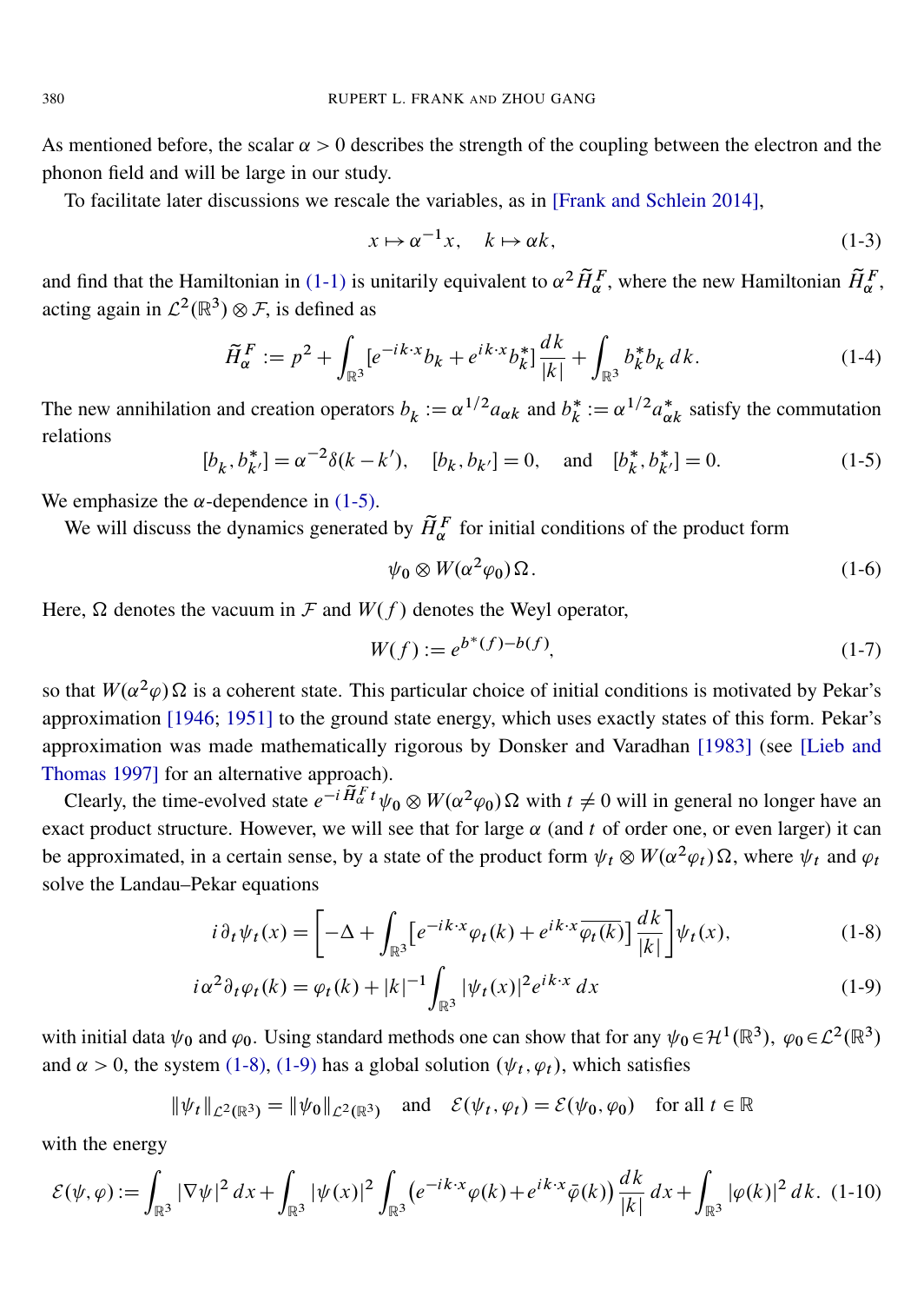We refer to [Lemma 2.1](#page-7-0) and [Proposition 2.2](#page-8-0) for more details about the solution  $(\psi_t, \varphi_t)$ . In the original work of Landau and Pekar the equations are given in a different, but equivalent form, and we explain this connection in [Section 1D.](#page-6-0)

1B. *Main result.* In order to prove our main result we need the following regularity and decay assumptions on the initial data. We denote by  $\mathcal{H}^m(\mathbb{R}^3)$  the Sobolev space of order m and by

<span id="page-2-2"></span>
$$
\mathcal{L}^2_{(m)}(\mathbb{R}^3) := \mathcal{L}^2(\mathbb{R}^3, (1+k^2)^m dk)
$$
 (1-11)

the weighted  $\mathcal{L}^2$  space with norm

$$
\|\varphi\|_{\mathcal{L}^2_{(m)}} = \left(\int_{\mathbb{R}^3} (1+k^2)^m |\varphi(k)|^2 \, dk\right)^{\frac{1}{2}}.
$$

Our main result will be valid under the following:

<span id="page-2-0"></span>**Assumption 1.1.** We assume  $\psi_0 \in \mathcal{H}^4(\mathbb{R}^3)$  and  $\varphi_0 \in \mathcal{L}^2_{(3)}(\mathbb{R}^3)$  with  $\|\psi_0\|_{\mathcal{L}^2(\mathbb{R}^3)} = 1$ .

A first version of our main result concerns the approximation of the reduced density matrices of  $e^{-i\tilde{H}_{\alpha}^F t}\psi_0 \otimes W(\alpha^2\varphi_0)\Omega$  in the trace norm.

<span id="page-2-1"></span>**Theorem 1.2.** Assume  $\psi_0$  and  $\varphi_0$  satisfy [Assumption 1.1](#page-2-0) and let  $(\psi_t, \varphi_t)$  be the solution of [\(1-8\),](#page-1-0) [\(1-9\)](#page-1-1) *with initial condition*  $(\psi_0, \varphi_0)$ *. Define* 

$$
\gamma_t^{\text{particle}} := \text{Tr}_{\mathcal{F}} \Big| e^{-i \widetilde{H}_{\alpha}^F t} \psi_0 \otimes W(\alpha^2 \varphi_0) \Omega \Big| \Big\langle e^{-i \widetilde{H}_{\alpha}^F t} \psi_0 \otimes W(\alpha^2 \varphi_0) \Omega \Big|,
$$
  

$$
\gamma_t^{\text{field}} := \text{Tr}_{\mathcal{L}^2(\mathbb{R}^3)} \Big| e^{-i \widetilde{H}_{\alpha}^F t} \psi_0 \otimes W(\alpha^2 \varphi_0) \Omega \Big| \Big\langle e^{-i \widetilde{H}_{\alpha}^F t} \psi_0 \otimes W(\alpha^2 \varphi_0) \Omega \Big|.
$$

*Then, for all*  $\alpha \geq 1$  *and all*  $t \in [-\alpha, \alpha]$ ,

$$
\mathrm{Tr}_{\mathcal{L}^2(\mathbb{R}^3)} |\gamma_t^{\text{particle}} - |\psi_t\rangle \langle \psi_t| \le C\alpha^{-2} (1+t^2),
$$
  
\n
$$
\mathrm{Tr}_{\mathcal{F}} |\gamma_t^{\text{field}} - |W(\alpha^2 \varphi_t) \Omega\rangle \langle W(\alpha^2 \varphi_t) \Omega| \le C\alpha^{-2} (1+t^2).
$$

Note that  $\gamma_t^{\text{particle}}$ particle,  $\gamma_t^{\text{field}}$ ,  $|\psi_t\rangle \langle \psi_t|$  and  $|W(\alpha^2 \varphi_t) \Omega \rangle \langle W(\alpha^2 \varphi_t) \Omega|$  all have trace norm equal to one (in fact, they are nonnegative operators with trace one) and therefore [Theorem 1.2](#page-2-1) gives a nontrivial approximation up to times  $t = o(\alpha)$ . Already the approximation up to times of order one is significant since this is the time scale on which  $\psi_t$  changes. It is a bonus that the same approximation is in fact valid for much longer times.

We emphasize that the Landau–Pekar approximation to the Fröhlich dynamics depends on  $\alpha$  (through [\(1-9\)\)](#page-1-1). As we will explain in [Section 1C,](#page-4-0) without allowing for an  $\alpha$ -dependence one cannot approximate  $\gamma_t^{\text{particle}}$  with accuracy  $\alpha^{-2}$  for times of order one.

We next present a more precise result which comes at the expense of a more complicated formulation. We approximate the state  $e^{-i\tilde{H}_{\alpha}^F t}\psi_0 \otimes W(\alpha^2\varphi_0)\Omega$  itself in  $\mathcal{L}^2(\mathbb{R}^3) \otimes \mathcal{F}$ , and not only its reduced density matrices. However, it turns out that up to the desired order  $\alpha^{-2}$  this is *not* possible in terms of simple product states. Instead, we need to include an explicit nonproduct state of order  $\alpha^{-1}$  which takes correlations between the particle and the field into account. The key observation is that this term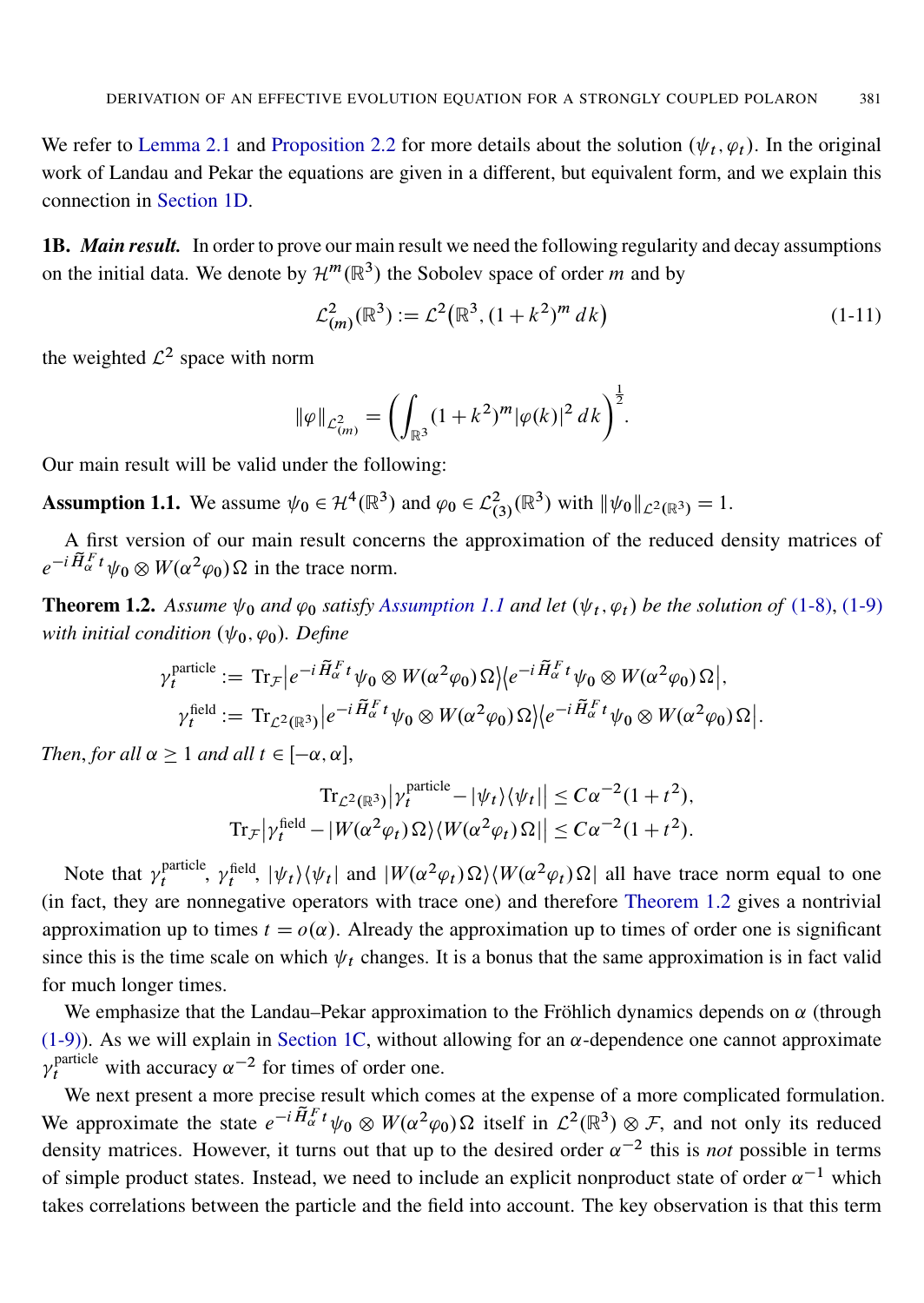satisfies an almost orthogonality condition, so that it does not contribute to the reduced density matrices to order  $\alpha^{-1}$ . For the statement we need the real scalar function  $\omega$  defined as

<span id="page-3-5"></span><span id="page-3-0"></span>
$$
\omega(t) := \alpha^2 \operatorname{Im}(\varphi_t, \partial_t \varphi_t) + \|\varphi_t\|_{\mathcal{L}^2(\mathbb{R}^3)}^2.
$$
 (1-12)

It will follow from [Lemma 2.1](#page-7-0) below that this function is uniformly bounded in  $t \in \mathbb{R}$ .

The following is our main result.

<span id="page-3-1"></span>**Theorem 1.3.** Assume  $\psi_0$  and  $\varphi_0$  satisfy [Assumption 1.1](#page-2-0) and let  $(\psi_t, \varphi_t)$  be the solution of [\(1-8\),](#page-1-0) [\(1-9\)](#page-1-1) *with initial condition*  $(\psi_0, \varphi_0)$ . Then there is a decomposition

$$
e^{-i\widetilde{H}_{\alpha}^F t}\psi_0 \otimes W(\alpha^2\varphi_0)\Omega = e^{-i\int_0^t \omega(s)\,ds}\psi_t \otimes W(\alpha^2\varphi_t)\Omega + R(t)
$$
\n(1-13)

*and a constant*  $C > 0$  *such that for all*  $\alpha \geq 1$  *and all*  $t \in [-\alpha, \alpha]$ ,

$$
\left\| \langle \Omega, W^*(\alpha^2 \varphi_t) R(t) \rangle_{\mathcal{F}} \right\|_{\mathcal{L}^2(\mathbb{R}^3)} \leq C \alpha^{-2} |t| (1+|t|), \tag{1-14}
$$

$$
\left\| \langle \psi_t, W^*(\alpha^2 \varphi_t) R(t) \rangle_{\mathcal{L}^2(\mathbb{R}^3)} \right\|_{\mathcal{F}} \leq C \alpha^{-2} |t| (1 + |t|)
$$
 (1-15)

<span id="page-3-4"></span>*and*

<span id="page-3-8"></span><span id="page-3-7"></span><span id="page-3-3"></span><span id="page-3-2"></span>
$$
||R(t)||_{\mathcal{L}^2(\mathbb{R}^3)\otimes\mathcal{F}} \leq C\alpha^{-1}(1+|t|). \tag{1-16}
$$

*More precisely,* [\(1-13\)](#page-3-0) *holds with*  $R(t) = R_1(t) + R_2(t)$  *and with the bounds* 

$$
\left\| \langle \Omega, W^*(\alpha^2 \varphi_t) R_1(t) \rangle_{\mathcal{F}} \right\|_{\mathcal{L}^2(\mathbb{R}^3)} \leq C \alpha^{-2} t^2, \tag{1-17}
$$

$$
\left\| \langle \psi_t, W^*(\alpha^2 \varphi_t) R_1(t) \rangle_{\mathcal{L}^2(\mathbb{R}^3)} \right\|_{\mathcal{F}} \leq C \alpha^{-2} t^2 \tag{1-18}
$$

<span id="page-3-6"></span>*and*

$$
||R_2(t)||_{\mathcal{L}^2(\mathbb{R}^3)\otimes\mathcal{F}} \leq C\alpha^{-2}|t|(1+|t|), \quad ||R_1(t)||_{\mathcal{L}^2(\mathbb{R}^3)\otimes\mathcal{F}} \leq C\alpha^{-1}(1+|t|). \tag{1-19}
$$

Similarly as before, we note that for  $t = o(\alpha)$  the term  $R(t)$  is of lower order than the main term  $e^{-i \int_0^t \omega(s) ds} \psi_t \otimes W(\alpha^2 \varphi_t) \Omega$ , which has constant norm equal to one.

The message of [Theorem 1.3](#page-3-1) is that, while  $R(t)$  is in general not of order  $\alpha^{-2}$  (for times of order one), it can be split into a piece which is, namely  $R_2(t)$ , and a piece which satisfies almost orthogonality conditions, so that it does not contribute to the reduced particle or field density matrices at order  $\alpha^{-1}$ either. The term  $R_1(t)$  is given explicitly in [\(2-16\)](#page-9-0) below.

[Theorem 1.3](#page-3-1) implies [Theorem 1.2](#page-2-1) by a simple abstract argument, which we explain in [Appendix D.](#page-40-0) In the following we concentrate on proving [Theorem 1.3.](#page-3-1)

In [Section 1C](#page-4-0) we compare [Theorem 1.3](#page-3-1) with a similar approximation in [\[Frank and Schlein 2014\]](#page-43-3) where  $\varphi_t$  is independent of t. In [Lemma 1.4](#page-5-0) we show that this simpler approximation does not yield the same accuracy in terms of powers of  $\alpha^{-1}$  as [Theorem 1.3.](#page-3-1) In this sense [Theorem 1.3](#page-3-1) derives the Landau–Pekar dynamics from the Fröhlich dynamics and answers an open question in [\[Frank and Schlein 2014\]](#page-43-3).

While it is necessary to take the time dependence of  $\varphi_t$  into account, this dependence is still weak for times of order  $\alpha$  as considered in our theorems. The field  $\varphi_t$  changes by order one only on times of order  $\alpha^2$ , and it would be desirable to extend Theorems [1.2](#page-2-1) and [1.3](#page-3-1) to this time scale, at least for a certain class of initial conditions. This remains an open problem.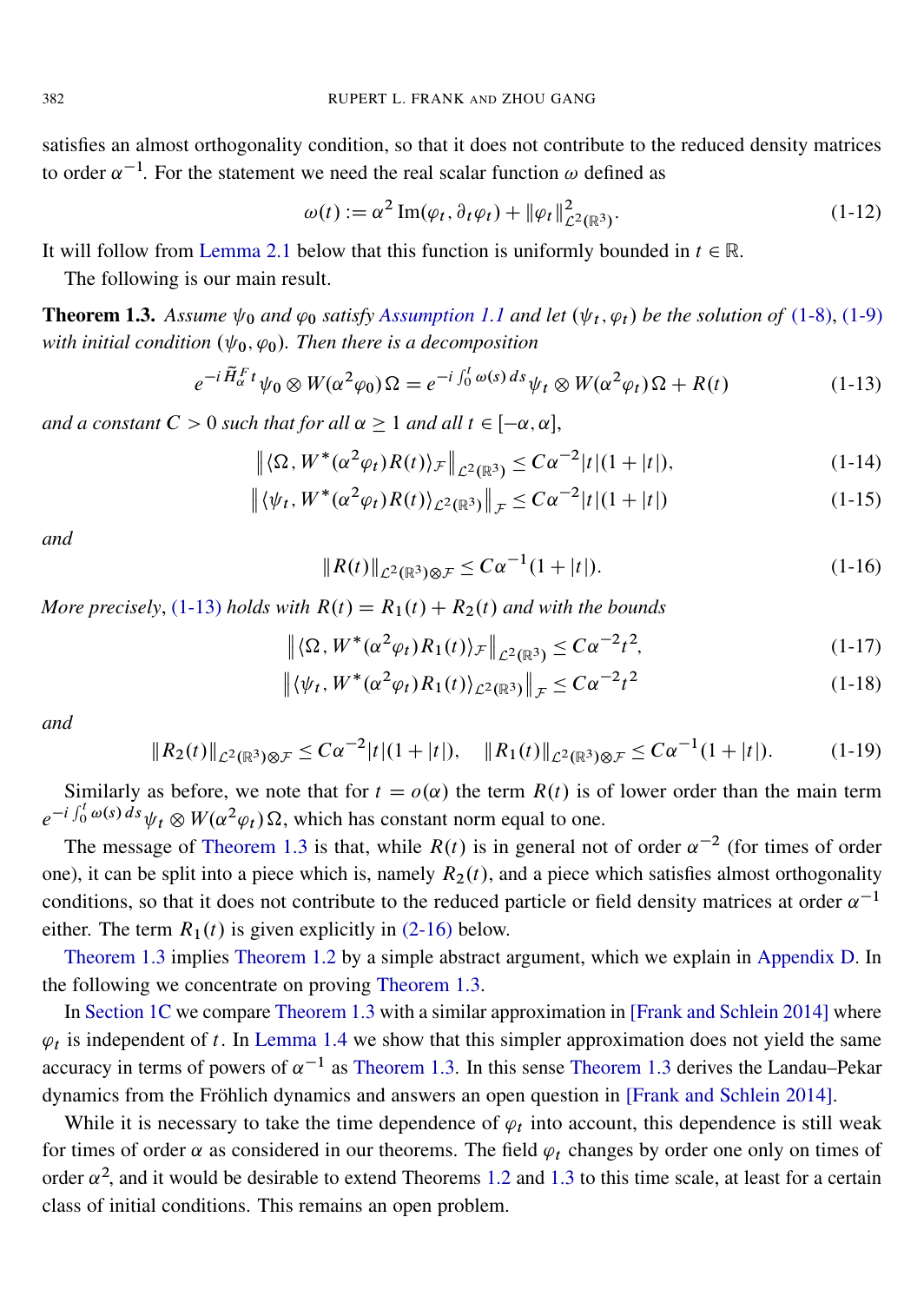The key point in [Theorem 1.3](#page-3-1) and novel aspect of this work are the almost orthogonality relations [\(1-14\)](#page-3-2) and [\(1-15\).](#page-3-3) As we will see in [Section 1C,](#page-4-0) they will be crucial for deriving [Theorem 1.2.](#page-2-1) Inequality [\(1-16\)](#page-3-4) is not sufficient for this purpose. Let us discuss the motivation behind the almost orthogonality relations in more detail. We introduce the function

<span id="page-4-5"></span><span id="page-4-3"></span><span id="page-4-2"></span><span id="page-4-1"></span>
$$
\tilde{\psi}_t := e^{-i \int_0^t \omega(s) \, ds} \psi_t \tag{1-20}
$$

and consider the problem of approximating  $e^{-i\tilde{H}_{\alpha}^F t}\psi_0 \otimes W(\alpha^2\varphi_0) \Omega$  by a function of the form  $\tilde{\psi}_t \otimes$  $W(\alpha^2 \varphi_t) \Omega$ . (We do *not* assume at this point that  $\tilde{\psi}_t$  and  $\varphi_t$  satisfy an equation.) Since  $W(\alpha^2 \varphi_t)$  is unitary, this is the same as the problem of choosing  $\tilde{\psi}_t$  and  $\varphi_t$  so as to minimize the norm of the vector

$$
W^*(\alpha^2 \varphi_t) e^{-i \widetilde{H}_\alpha^F t} \psi_0 \otimes W(\alpha^2 \varphi_0) \Omega - \tilde{\psi}_t \otimes \Omega.
$$
 (1-21)

Clearly, for given  $\psi_0$ ,  $\varphi_0$  and  $\varphi_t$ , the optimal choice for  $\tilde{\psi}_t$  is

$$
\tilde{\psi}_t = \langle \Omega, W^*(\alpha^2 \varphi_t) e^{-i \tilde{H}_\alpha^F t} \psi_0 \otimes W(\alpha^2 \varphi_0) \Omega \rangle_{\mathcal{F}}.
$$
\n(1-22)

In order to determine  $\varphi_t$  we only solve the simpler problem of minimizing the norm of the projection of [\(1-21\)](#page-4-1) onto the subspace span $\{\psi_t\} \otimes \mathcal{F}$ . This norm could be made zero if we could achieve

$$
\Omega = \left\langle \tilde{\psi}_t, W^*(\alpha^2 \varphi_t) e^{-i \tilde{H}_\alpha^F t} \psi_0 \otimes W(\alpha^2 \varphi_0) \Omega \right\rangle_{\mathcal{L}^2}.
$$
\n(1-23)

While it may not be possible to have exact equalities in  $(1-22)$  and  $(1-23)$ , we will see that the Landau– Pekar equations yield almost equalities. In fact, the almost orthogonality relations [\(1-14\)](#page-3-2) and [\(1-15\)](#page-3-3) in our main theorem state exactly that:

$$
\tilde{\psi}_t - \langle \Omega, W^*(\alpha^2 \varphi_t) e^{-i \tilde{H}_\alpha^F t} \psi_0 \otimes W(\alpha^2 \varphi_0) \Omega \rangle_{\mathcal{F}} = O_{\mathcal{L}^2}(\alpha^{-2}|t|(1+|t|)), \tag{1-24}
$$

$$
\Omega - \left\langle \tilde{\psi}_t, W^*(\alpha^2 \varphi_t) e^{-i \tilde{H}_\alpha^F t} \psi_0 \otimes W(\alpha^2 \varphi_0) \Omega \right\rangle_{\mathcal{L}^2} = O_{\mathcal{F}}(\alpha^{-2}|t|(1+|t|)). \tag{1-25}
$$

<span id="page-4-0"></span>1C. *Comparison with earlier results.* The problem of approximating the Fröhlich dynamics of a polaron was studied before in [\[Frank and Schlein 2014\]](#page-43-3). There a different and simpler effective equation is proposed in which only the particles move and the phonon field remains constant. In this subsection we show that [Theorem 1.2](#page-2-1) is *not* valid for these effective dynamics from [\[Frank and Schlein 2014\]](#page-43-3), in the sense that the reduced phonon density matrix cannot be approximated to within an error  $\alpha^{-2}$  for times of order one. The fact that our [Theorem 1.2](#page-2-1) achieves an approximation at this accuracy is because the phonon motion is taken into account in the Landau–Pekar equations. Technically this is reflected in the orthogonality conditions [\(1-14\)](#page-3-2) and [\(1-15\).](#page-3-3)

To be more specific we recall that in [\[Frank and Schlein 2014\]](#page-43-3) it was shown that

$$
\left\|e^{-i\widetilde{H}_{\alpha}^{\,F}t}\psi_{0}\otimes W(\alpha^{2}\varphi_{0})\Omega - e^{-i\|\varphi_{0}\|_{2}^{2}t}\zeta_{t}\otimes W(\alpha^{2}\varphi_{0})\Omega\right\|_{\mathcal{L}^{2}\otimes\mathcal{F}} \leq C\alpha^{-1}(e^{C|t|}-1)^{\frac{1}{2}},\tag{1-26}
$$

where  $\zeta_t$  denotes the solution of the *linear* equation

<span id="page-4-4"></span>
$$
i \partial_t \zeta_t(x) = \left[ -\Delta + \int_{\mathbb{R}^3} \left[ e^{-ikx} \varphi_0(k) + e^{ik \cdot x} \overline{\varphi_0(k)} \right] \frac{dk}{|k|} \right] \zeta_t(x)
$$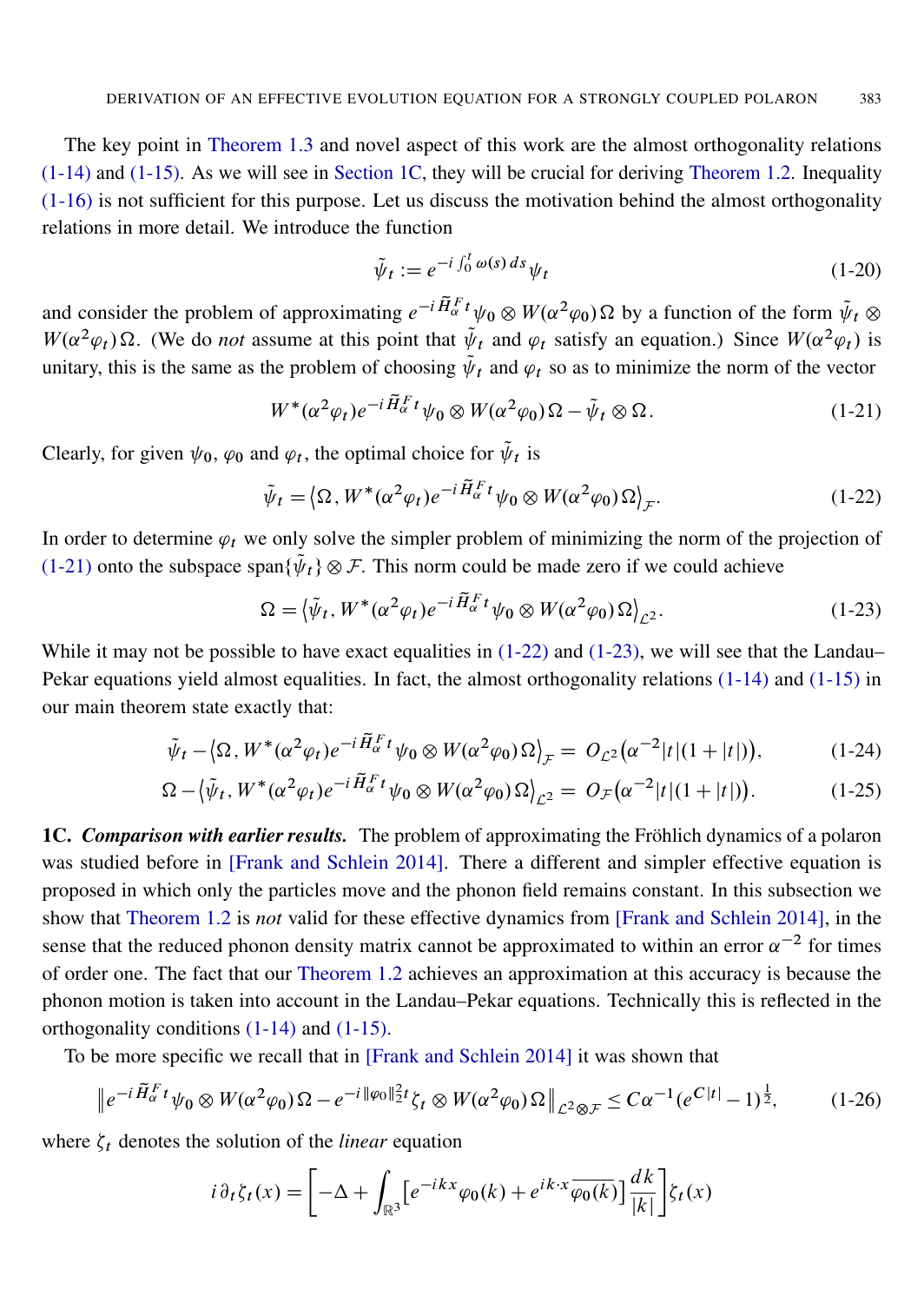with initial condition  $\psi_0$ . We stress again that in this approximation,  $\varphi_0$  does not evolve in time. An anonymous referee, to whom we are most grateful, has explained to us that the method of [\[Frank and](#page-43-3) [Schlein 2014\]](#page-43-3) actually leads to the bound

<span id="page-5-1"></span>
$$
\left\|e^{-i\widetilde{H}_{\alpha}^F t}\psi_0 \otimes W(\alpha^2\varphi_0)\Omega - e^{-i\|\varphi_0\|_2^2 t}\zeta_t \otimes W(\alpha^2\varphi_0)\Omega\right\|_{\mathcal{L}^2 \otimes \mathcal{F}} \leq C(e^{C|t|/\alpha} - 1)^{\frac{1}{2}},\tag{1-27}
$$

which provides an approximation even up to times of order  $o(\alpha)$ . With his/her kind permission we reproduce the argument in [Appendix E.](#page-42-0)

As an aside we note that we recover a similar bound as a simple consequence of [Theorem 1.3.](#page-3-1) (In fact, our new bound is better by a power of  $\alpha^{-\frac{1}{2}}$  for times  $t \gg 1$ .) Namely, [\(1-16\)](#page-3-4) says that

<span id="page-5-2"></span>
$$
\left\|e^{-i\widetilde{H}_{\alpha}^F t}\psi_0 \otimes W(\alpha^2\varphi_0)\Omega - e^{-i\int_0^t \omega(s)\,ds}\psi_t \otimes W(\alpha^2\varphi_t)\Omega\right\|_{\mathcal{L}^2\otimes\mathcal{F}} \leq C\alpha^{-1}(1+|t|). \tag{1-28}
$$

(In [\[Frank and Schlein 2014\]](#page-43-3) weaker regularity and decay assumptions are imposed on  $\psi_0$  and  $\varphi_0$ , but we emphasize that [\(1-16\)](#page-3-4) is also valid under weaker assumptions than those in [Assumption 1.1.](#page-2-0) In fact, the latter assumption is needed to bound  $R_2(t)$ , whereas for [\(1-16\)](#page-3-4) one can avoid the use of Duhamel's principle in [Proposition 2.3.](#page-9-1))

For the reduced density matrices, inequalities [\(1-26\)](#page-4-4) and [\(1-27\)](#page-5-1) give, using [\(D-1\)](#page-40-1) and possibly changing the value of  $C$ ,

$$
\mathrm{Tr}_{\mathcal{L}^{2}}\left|\gamma_{t}^{\text{particle}}-|\zeta_{t}\rangle\langle\zeta_{t}|\right| \leq C \min\{\alpha^{-1}(e^{C|t|}-1)^{\frac{1}{2}},(e^{C|t|/\alpha}-1)^{\frac{1}{2}}\},\
$$
  

$$
\mathrm{Tr}_{\mathcal{L}^{2}}\left|\gamma_{t}^{\text{field}}-|W(\alpha^{2}\varphi_{0})\Omega\rangle\langle W(\alpha^{2}\varphi_{0})\Omega|\right| \leq C \min\{\alpha^{-1}(e^{C|t|}-1)^{\frac{1}{2}},(e^{C|t|/\alpha}-1)^{\frac{1}{2}}\}.
$$

These bounds behave like  $\alpha^{-1}$  for times of order one.

The next result shows that in this approximation of  $\gamma_t^{\text{field}}$  by a time-independent  $\varphi_0$  the order  $\alpha^{-1}$  (for times of order one) cannot be improved in general.

<span id="page-5-0"></span>**Lemma 1.4.** In addition to [Assumption 1.1](#page-2-0) suppose that  $\varphi_0 \neq -\sigma_{\psi_0}$  in the notation [\(2-2\)](#page-7-1). Then there are  $\epsilon > 0, C > 0$  and  $c > 0$  such that for all  $|t| \in [C\alpha^{-1}, \epsilon]$  and all  $\alpha \ge C/\epsilon$ ,

$$
\mathrm{Tr}_{\mathcal{F}}\left|\gamma_t^{\text{field}} - |W(\alpha^2 \varphi_0) \,\Omega\rangle \langle W(\alpha^2 \varphi_0) \,\Omega|\right| \geq c \alpha^{-1} |t|.
$$

This lemma should be contrasted with [Theorem 1.2,](#page-2-1) which says that the time-dependent approximation  $|W(\alpha^2 \varphi_t) \Omega \rangle \langle W(\alpha^2 \varphi_t) \Omega|$  is correct to order  $\alpha^{-2}$  (for times of order one). This argument shows the importance of the orthogonality conditions [\(1-14\)](#page-3-2) and [\(1-15\).](#page-3-3) Indeed, if we would only use [\(1-16\),](#page-3-4) we would arrive at [\(1-28\)](#page-5-2) and this would again only give an approximation to order  $\alpha^{-1}$  (for times of order one).

Since [Theorem 1.2](#page-2-1) is a consequence of [Theorem 1.3](#page-3-1) and since we showed that one cannot replace  $\varphi_t$ by  $\varphi_0$  in [Theorem 1.2,](#page-2-1) the same applies also to [Theorem 1.3.](#page-3-1)

Let us consider our problem from a wider perspective. We have a composite quantum system  $\mathcal{H}_1 \otimes \mathcal{H}_2$ and a Hamiltonian which couples the two subsystems. Each system has an effective "Planck constant" and the characteristic feature of the problem is that the Planck constant of one system goes to zero, whereas that of the other system remains fixed. Thus, one of the systems becomes classical, whereas the other one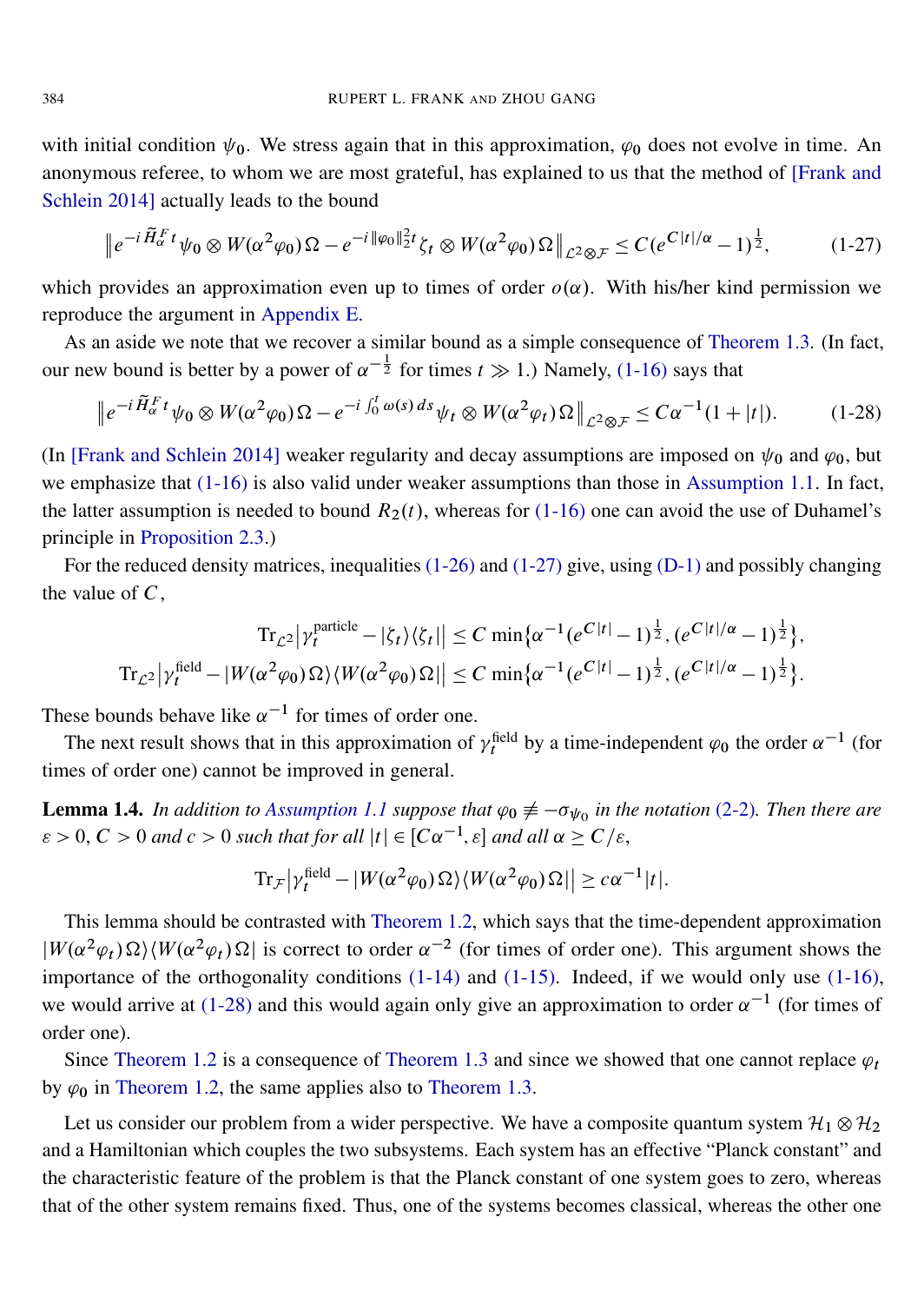remains quantum-mechanical, and Ginibre, Nironi and Velo [\[Ginibre et al. 2006\]](#page-43-8) used the term "partially classical limit" in a closely related context. (For us, the "Planck constant" of the phonons is  $\alpha^{-2}$ , as can be seen from the commutation relations, whereas that of the electron is of order one.) A prime example of such a problem is the Born–Oppenheimer approximation, where the inverse square root of the nuclear mass plays the role of the small Planck constant.

Here, however, we consider the case where  $\mathcal{H}_1 \otimes \mathcal{H}_2$  has infinitely many degrees of freedom. As is well known, our Hamiltonian is the Wick quantization of an energy functional on an infinite-dimensional phase space and the notion of "Planck constant" has a well-defined meaning through the commutation relations of the fields. (We emphasize that in our problem we can imagine that we have also a field  $\Psi$  for the electrons, but that we only consider the sector of a single electron.)

Although there is an enormous literature concerning the classical limit, starting with Hepp's work [\[1974\]](#page-43-9), and although we believe that the question of a partially classical limit is a very natural one which appears in many models, we are only aware of the single work [\[Ginibre et al. 2006\]](#page-43-8) prior to [\[Frank and](#page-43-3) [Schlein 2014\]](#page-43-3) on this question, and it studies fluctuation dynamics. Closer to our focus here are the works [\[Falconi 2013;](#page-43-10) [Ammari and Falconi 2014\]](#page-43-11) about the Nelson model with a cut-off where, however, a classical limit on *both* systems is taken. On the level of results, one obtains equations similar to the Landau–Pekar equations (without the factor  $\alpha^2$  in [\(1-9\)\)](#page-1-1), but the proofs are completely different, as [\[Ammari and Falconi 2014\]](#page-43-11) relies on the Wigner measure approach from [\[Ammari and Nier 2008;](#page-43-12) [2009\]](#page-43-13).

The polaron model, in contrast to the Nelson model, does not require a cut-off, although this is not obvious since the operator  $\int e^{ik \cdot x} b_k |k|^{-1} dk$  and its adjoint are not bounded relative to the number operator. Lieb and Yamazaki [\[1958\]](#page-43-14) devised a method to deal with this problem in the stationary case, but it is not clear to us how to apply their argument in a dynamical setting and we consider our solution of this problem as a technical novelty in this paper. Our methods apply equally well to a partially classical limit in the cut-off Nelson model and, in fact, the proofs in that case would be considerably shorter.

<span id="page-6-0"></span>1D. *An equivalent form of the Landau–Pekar equations.* Often the Landau–Pekar equations are stated in the form

<span id="page-6-2"></span><span id="page-6-1"></span>
$$
i\,\partial_t\,\psi_t = (-\Delta + |x|^{-1} * P_t)\psi_t,\tag{1-29}
$$

$$
\alpha^4 \partial_t^2 P_t = -P_t - (2\pi)^2 |\psi_t|^2 \tag{1-30}
$$

for a real-valued polarization field  $P_t$ ; see, e.g., [\[Landau and Pekar 1948;](#page-43-1) [Devreese and Alexandrov](#page-43-15) [2009\]](#page-43-15). Let us show that this pair of equations is equivalent to the pair of equations that we discussed so far. In fact, assume that  $\psi_t$  and  $\varphi_t$  solve [\(1-8\)](#page-1-0) and [\(1-9\)](#page-1-1) and define

$$
P_t(x) := (2\pi)^{-1} \operatorname{Re} \int_{\mathbb{R}^3} |k| \varphi_t(k) e^{-ik \cdot x} dk,
$$

as well as the auxiliary function

$$
Q_t(x) := (2\pi)^{-1} \operatorname{Im} \int_{\mathbb{R}^3} |k| \varphi_t(k) e^{-ik \cdot x} \, dk.
$$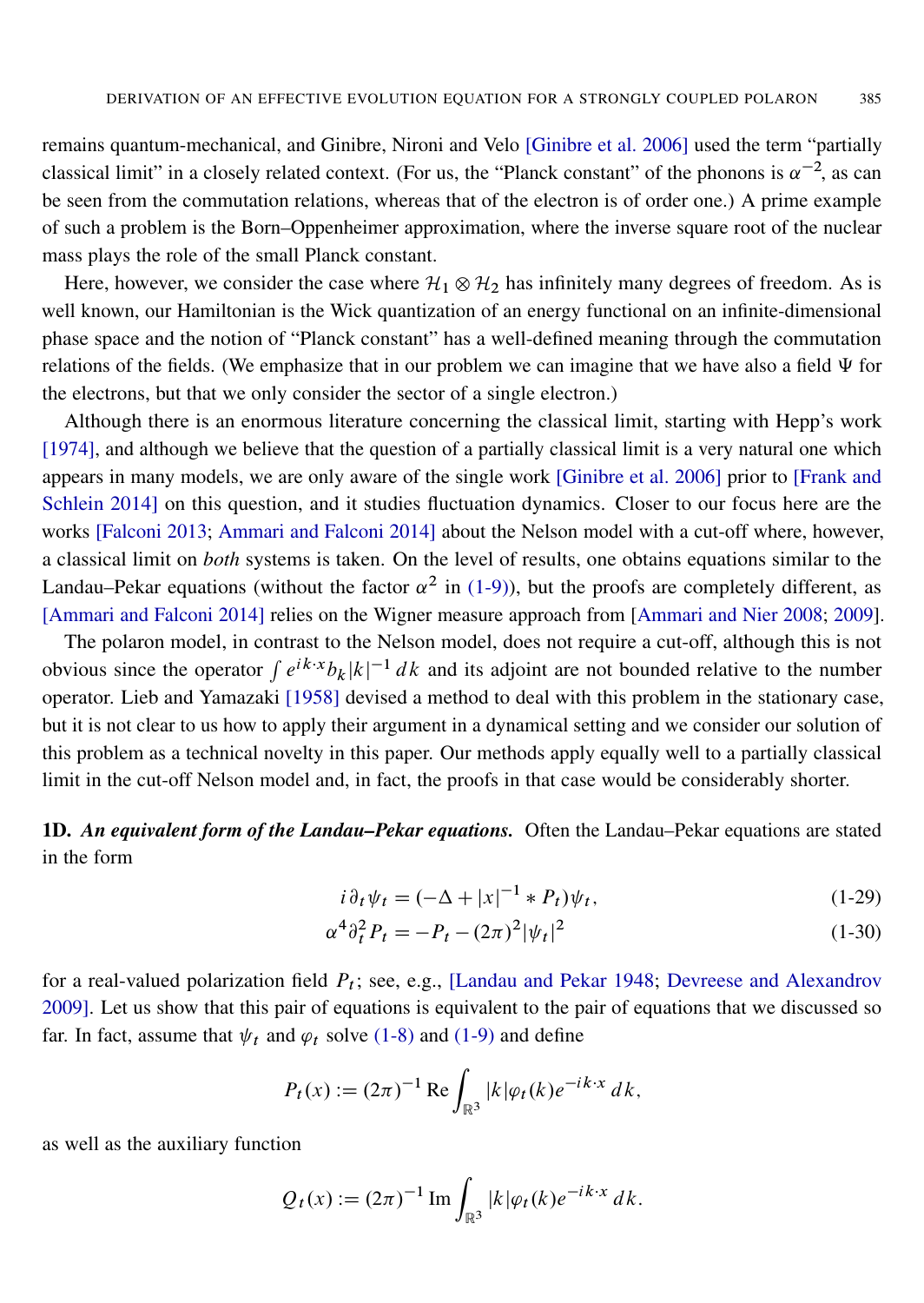If we multiply [\(1-9\)](#page-1-1) by |k| and integrate with respect to  $e^{-ik \cdot x}$ , we obtain

$$
i\alpha^2\partial_t(P_t + iQ_t) = P_t + iQ_t + (2\pi)^2|\psi_t|^2.
$$

Since  $P_t$  and  $Q_t$  are real, this equation is equivalent to the pair of equations

$$
\alpha^2 \partial_t P_t = Q_t, \quad \alpha^2 \partial_t Q_t = -P_t - (2\pi)^2 |\psi_t|^2.
$$

Here we can eliminate  $Q_t$  by differentiating the first equation and arrive at [\(1-30\).](#page-6-1)

Moreover, the inversion formula

$$
\varphi_t(k) = (2\pi)^{-2} |k|^{-1} \int_{\mathbb{R}^3} (P_t + i Q_t) e^{ik \cdot x} dx
$$

implies

$$
\int_{\mathbb{R}^3} \left( e^{-ik \cdot x} \varphi_t(k) + e^{ik \cdot x} \overline{\varphi_t(k)} \right) \frac{dk}{|k|} = |x|^{-1} * P_t,
$$

which yields [\(1-29\).](#page-6-2)

## 2. Outline of the proof

2A. *Well-posedness of the Landau–Pekar equations.* We begin by discussing the well-posedness of the equations for  $\psi_t$  and  $\varphi_t$  in [\(1-8\)](#page-1-0) and [\(1-9\).](#page-1-1) We use the following abbreviations for the coupling terms in these equations,

<span id="page-7-2"></span>
$$
V_{\varphi}(x) := \int_{\mathbb{R}^3} \left[ e^{-ik \cdot x} \varphi(k) + e^{ik \cdot x} \overline{\varphi(k)} \right] \frac{dk}{|k|}
$$
 (2-1)

<span id="page-7-1"></span>and

$$
\sigma_{\psi}(k) := |k|^{-1} \int_{\mathbb{R}^3} |\psi(x)|^2 e^{ik \cdot x} dx.
$$
 (2-2)

The following lemma, which is proved in [Appendix C,](#page-35-0) states global well-posedness in the energy space  $\mathcal{H}^1(\mathbb{R}^3)\times\mathcal{L}^2(\mathbb{R}^3).$ 

<span id="page-7-0"></span>**Lemma 2.1.** For any  $(\psi_0, \varphi_0) \in \mathcal{H}^1(\mathbb{R}^3) \times \mathcal{L}^2(\mathbb{R}^3)$  there is a unique global solution  $(\psi_t, \varphi_t)$  of [\(1-8\),](#page-1-0) [\(1-9\)](#page-1-1)*. One has the conservation laws*

$$
\|\psi_t\|_{\mathcal{L}^2} = \|\psi_0\|_{\mathcal{L}^2} \quad \text{and} \quad \mathcal{E}(\psi_t, \varphi_t) = \mathcal{E}(\psi_0, \varphi_0) \quad \text{for all } t \in \mathbb{R}.
$$

*Moreover, for all*  $\alpha > 0$  *and all*  $t \in \mathbb{R}$ ,

<span id="page-7-3"></span>
$$
\|\psi_t\|_{\mathcal{H}^1} \lesssim 1, \quad \|\varphi_t\|_{\mathcal{L}^2} \lesssim 1 \tag{2-3}
$$

<span id="page-7-4"></span>*and*

$$
\|\partial_t \varphi_t\|_{\mathcal{L}^2} \lesssim \alpha^{-2}, \quad \|\varphi_t - \varphi_s\|_{\mathcal{L}^2} \lesssim \alpha^{-2}|t-s|, \quad \|\sigma_{\psi_t}\|_{\mathcal{L}^2} \lesssim 1.
$$
 (2-4)

In the proof of our main result we need to go beyond the energy space  $H^1(\mathbb{R}^3) \times L^2(\mathbb{R}^3)$ . The following proposition states that if the initial conditions have more regularity and decay then, at least for a certain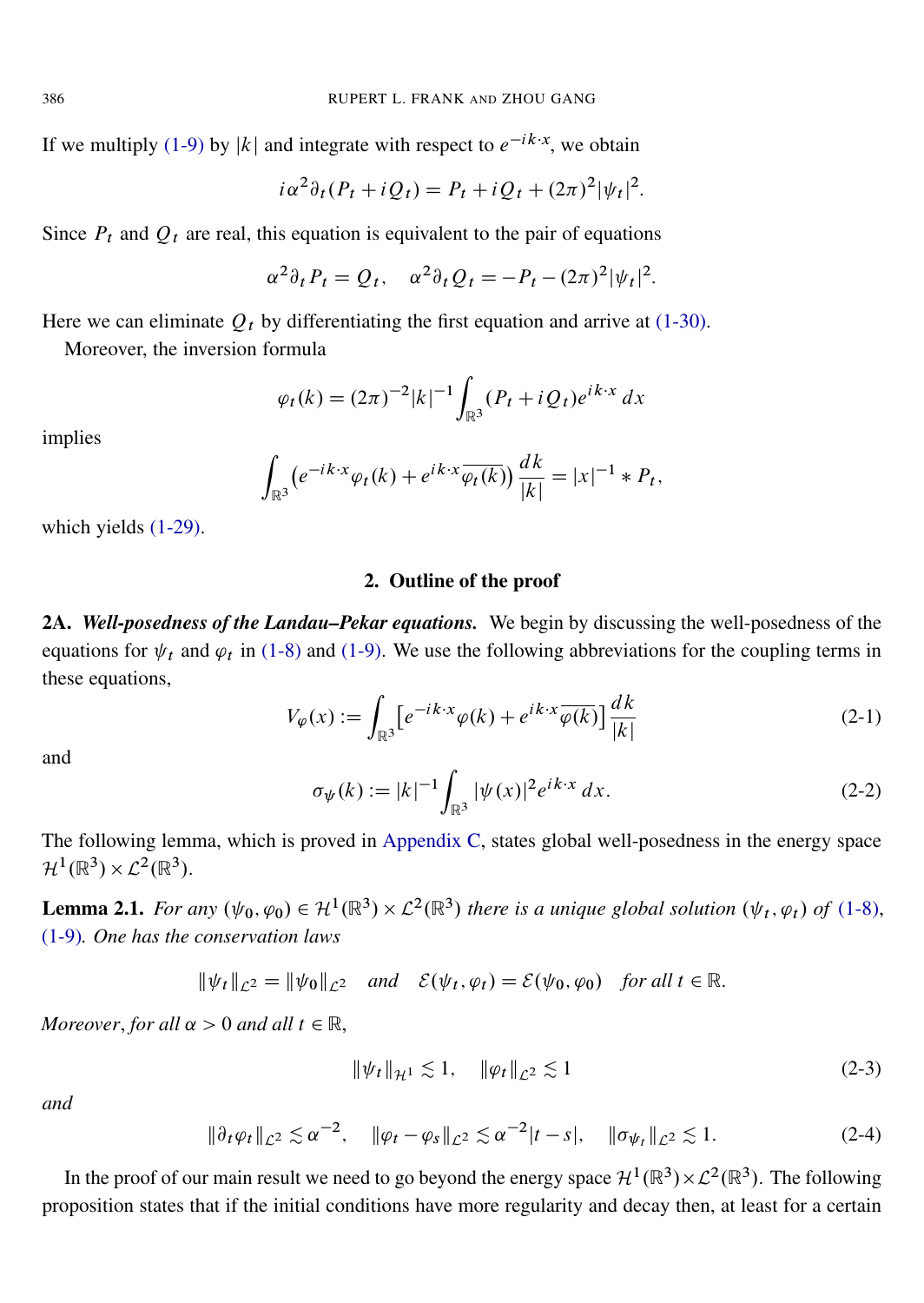(long) time interval, we have bounds on the solution in the corresponding spaces. We will also need some bounds on the auxiliary functions  $g_{s,t} : \mathbb{R}^3 \to \mathbb{C}$  defined by

<span id="page-8-5"></span>
$$
g_{s,t}(x) := \int_{\mathbb{R}^3} [\overline{\varphi_t(k)} - \overline{\varphi_s(k)}] e^{ik \cdot x} \frac{dk}{|k|}
$$
 (2-5)

and  $g_s : \mathbb{R}^3 \to \mathbb{C}$  defined by

<span id="page-8-7"></span>
$$
g_s(x) := -\partial_s g_{s,t}(x) = \int_{\mathbb{R}^3} e^{ik \cdot x} \overline{\partial_s \varphi_s(k)} \frac{dk}{|k|}.
$$
 (2-6)

The following proposition will also be proved in [Appendix C.](#page-35-0)

<span id="page-8-0"></span>**Proposition 2.2.** Let  $\tau > 0$ . If  $(\psi_0, \varphi_0)$  satisfies [Assumption 1.1](#page-2-0), then for all  $\alpha > 0$  and for all  $t, s \in \mathbb{R}$  $[-\tau \alpha^2, \tau \alpha^2]$  we have

$$
\|\psi_t\|_{\mathcal{H}^4} \lesssim_{\tau} 1, \quad \|\varphi_t\|_{\mathcal{L}^2_{(3)}} \lesssim_{\tau} 1. \tag{2-7}
$$

<span id="page-8-9"></span>*Moreover*,

$$
\|\partial_t \psi_t\|_{\mathcal{H}^2} \lesssim_{\tau} 1, \quad \|\partial_t \sigma_{\psi_t}\|_{\mathcal{L}^2} \lesssim_{\tau} 1 \tag{2-8}
$$

<span id="page-8-10"></span>*and*

$$
||g_{s,t}||_{\infty} \lesssim_{\tau} \alpha^{-2}|t-s|, \quad ||g_s||_{\infty} \lesssim \alpha^{-2}.
$$
 (2-9)

<span id="page-8-6"></span>**2B.** Decomposition of the solution. We now decompose the solution  $e^{-i\widetilde{H}_{\alpha}^T t}\psi_0 \otimes W(\alpha^2\varphi_0) \Omega$  as claimed in [Theorem 1.3.](#page-3-1) In order to state this, we need to introduce some notations.

It will be convenient to work with the function  $\tilde{\psi}_t$  from [\(1-20\).](#page-4-5) Clearly, the bounds from [Lemma 2.1](#page-7-0) and [Proposition 2.2](#page-8-0) hold for  $\tilde{\psi}_t$  as well. (For the bounds on  $\partial_t \tilde{\psi}_t$  we use the fact that  $|\omega(t)| \lesssim 1$  by [Lemma 2.1.](#page-7-0)) Moreover, we note that  $\tilde{\psi}_t$  and  $\varphi_t$  satisfy the modified equations

$$
i\,\partial_t\tilde{\psi}_t(x) = \left[ -\Delta + \int_{\mathbb{R}^3} \left[ e^{-ik \cdot x} \varphi_t(k) + e^{ik \cdot x} \bar{\varphi}_t(k) \right] \frac{dk}{|k|} + \omega(t) \right] \tilde{\psi}_t(x),\tag{2-10}
$$

$$
i\alpha^{2}\partial_{t}\varphi_{t}(k) = \varphi_{t}(k) + |k|^{-1} \int_{\mathbb{R}^{3}} |\tilde{\psi}_{t}(x)|^{2} e^{ik \cdot x} dx.
$$
 (2-11)

Next, we define for  $\psi \in \mathcal{L}^2(\mathbb{R}^3)$  with  $\|\psi\| = 1$  the orthogonal projections in  $\mathcal{L}^2(\mathbb{R}^3)$ ,

$$
P_{\psi} := |\psi\rangle\langle\psi|, \quad P_{\psi}^{\perp} := 1 - P_{\psi} = 1 - |\psi\rangle\langle\psi|.
$$

The effective Schrödinger operator  $H_{\varphi}$  in  $\mathcal{L}^2(\mathbb{R}^3)$  is defined by

<span id="page-8-8"></span><span id="page-8-2"></span><span id="page-8-1"></span>
$$
H_{\varphi} := -\Delta + V_{\varphi} + \int_{\mathbb{R}^3} |\varphi(k)|^2 \, dk \tag{2-12}
$$

with  $V_{\varphi}$  from [\(2-1\).](#page-7-2) Moreover, let us introduce the operator

<span id="page-8-4"></span><span id="page-8-3"></span>
$$
\widetilde{H}_{\varphi} := W^*(\alpha^2 \varphi) \widetilde{H}_{\alpha}^F W(\alpha^2 \varphi) \tag{2-13}
$$

in  $\mathcal{L}^2(\mathbb{R}^3) \otimes \mathcal{F}$ . Using the commutation relations (see [Lemma A.1\)](#page-33-0) we find that

$$
\widetilde{H}_{\varphi} = H_{\varphi} + \int_{\mathbb{R}^3} [e^{ik \cdot x} b_k^* + e^{-ik \cdot x} b_k] \frac{dk}{|k|} + \int_{\mathbb{R}^3} [\varphi(k) b_k^* + \bar{\varphi}(k) b_k] dk + \int_{\mathbb{R}^3} b_k^* b_k dk. \tag{2-14}
$$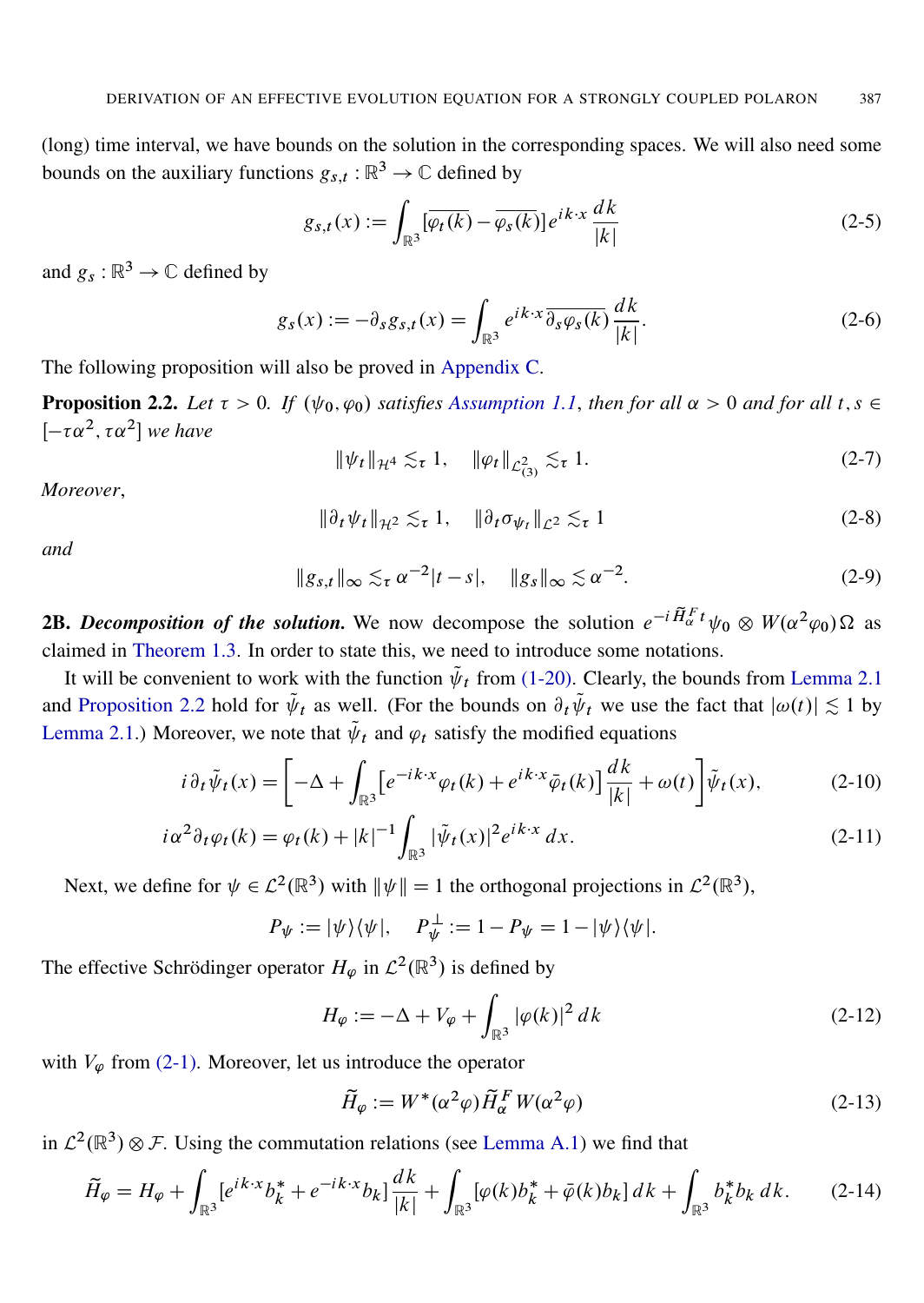Finally, we introduce the vector

<span id="page-9-4"></span>
$$
F_{t,s} := P_{\tilde{\psi}_s}^{\perp} \int_{\mathbb{R}^3} \left( e^{ik \cdot x} W^*(\alpha^2 \varphi_t) W(\alpha^2 \varphi_s) b_k^* \tilde{\psi}_s \otimes \Omega \right) \frac{dk}{|k|}
$$
(2-15)

and define

$$
D_0 := \int_0^t e^{iH_{\varphi_t}s} F_{t,s} ds
$$

and

$$
D_1 := \int_0^t \int_0^{t-s} \int_{\mathbb{R}^3} (e^{i \tilde{H}_{\varphi_t}(s+s_1)} e^{ik \cdot x} b_k^* e^{-i H_{\varphi_t} s_1} F_{t,s}) \frac{dk}{|k|} ds_1 ds,
$$
  
\n
$$
D_2 := \int_0^t \int_0^{t-s} \int_{\mathbb{R}^3} (e^{i \tilde{H}_{\varphi_t}(s+s_1)} e^{-ik \cdot x} b_k e^{-i H_{\varphi_t} s_1} F_{t,s}) \frac{dk}{|k|} ds_1 ds,
$$
  
\n
$$
D_3 := \int_0^t \int_0^{t-s} \int_{\mathbb{R}^3} (e^{i \tilde{H}_{\varphi_t}(s+s_1)} \varphi_t(k) b_k^* e^{-i H_{\varphi_t} s_1} F_{t,s}) dk ds_1 ds,
$$
  
\n
$$
D_4 := \int_0^t \int_0^{t-s} \int_{\mathbb{R}^3} (e^{i \tilde{H}_{\varphi_t}(s+s_1)} \overline{\varphi_t(k)} b_k e^{-i H_{\varphi_t} s_1} F_{t,s}) dk ds_1 ds,
$$
  
\n
$$
D_5 := \int_0^t \int_0^{t-s} \int_{\mathbb{R}^3} (e^{i \tilde{H}_{\varphi_t}(s+s_1)} b_k^* b_k e^{-i H_{\varphi_t} s_1} F_{t,s}) dk ds_1 ds.
$$

While these definitions might seem formal, we will show in [Theorem 2.5](#page-11-0) that each of  $D_0, \ldots, D_5$  belongs to  $\mathcal{L}^2(\mathbb{R}^3)\otimes \mathcal{F}$ .

With these notations, the promised representation formula for the solution looks as follows.

<span id="page-9-1"></span>**Proposition 2.3.** Assume that  $(\tilde{\psi}_t, \varphi_t)$  satisfy [\(2-10\),](#page-8-1) [\(2-11\)](#page-8-2) with initial conditions  $(\psi_0, \varphi_0)$  where  $\|\psi_0\|^2 = 1$ . Then for any  $t \in \mathbb{R}$  one has the decomposition

$$
e^{-i\widetilde{H}_{\alpha}^F t}\psi_0 \otimes W(\alpha^2\varphi_0)\Omega = \widetilde{\psi}_t \otimes W(\alpha^2\varphi_t)\Omega + R_1(t) + R_2(t)
$$

*with*

<span id="page-9-0"></span>
$$
R_1(t) := -i W(\alpha^2 \varphi_t) e^{-iH_{\varphi_t}t} D_0
$$

*and*

$$
R_2(t) := -W(\alpha^2 \varphi_t) e^{-i \tilde{H}_{\varphi_t} t} (D_1 + D_2 + D_3 + D_4 + D_5).
$$

Clearly, in terms of the original function  $\psi_t$ , the term  $R_1$  is explicitly given by  $R_1(t) =$ 

$$
-iW(\alpha^2\varphi_t)\int_0^t \left[e^{-iH_{\varphi_t}(t-s)-i\int_0^s \omega(s_1)ds_1}P_{\psi_s}^{\perp}\int_{\mathbb{R}^3}(e^{ik\cdot x}W^*(\alpha^2\varphi_t)W(\alpha^2\varphi_s)b_k^*\psi_s\otimes\Omega)\frac{dk}{|k|}\right]ds. \quad (2-16)
$$

The proof of [Proposition 2.3](#page-9-1) makes use of equations [\(2-10\),](#page-8-1) [\(2-11\)](#page-8-2) for  $(\tilde{\psi}_t, \varphi_t)$  as well as the Duhamel formula. We single out the use of the equations in the following lemma.

<span id="page-9-2"></span>**Lemma 2.4.** Assume that  $(\tilde{\psi}_t, \varphi_t)$  satisfy [\(2-10\),](#page-8-1) [\(2-11\)](#page-8-2) with initial conditions  $(\psi_0, \varphi_0)$  where  $||\psi_0||^2 = 1$ . *Then for any*  $t \in \mathbb{R}$  *one has* 

<span id="page-9-3"></span>
$$
e^{-i\widetilde{H}_{\alpha}^F t}\psi_0 \otimes W(\alpha^2\varphi_0)\Omega = \widetilde{\psi}_t \otimes W(\alpha^2\varphi_t)\Omega - i\int_0^t e^{-i\widetilde{H}_{\alpha}^F (t-s)}W(\alpha^2\varphi_t)F_{t,s} ds.
$$
 (2-17)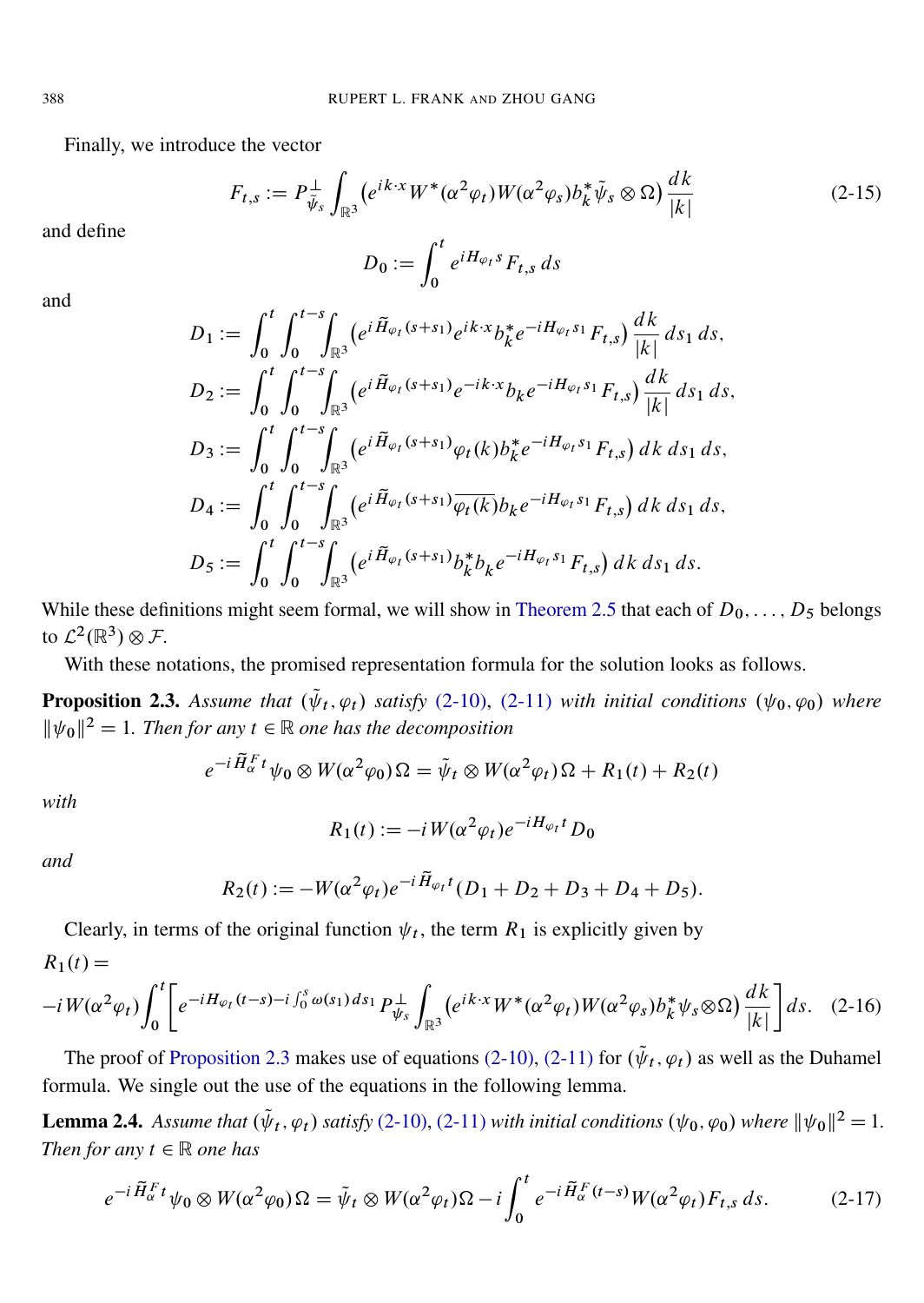*Proof of [Lemma 2.4.](#page-9-2)* Applying the operator  $e^{i\tilde{H}_{\alpha}^F t}$  to both sides of [\(2-17\)](#page-9-3) we see that we need to prove

$$
\psi_0 \otimes W(\alpha^2 \varphi_0) \Omega = e^{i \widetilde{H}_\alpha^F t} \widetilde{\psi}_t \otimes W(\alpha^2 \varphi_t) \Omega - i \int_0^t e^{i \widetilde{H}_\alpha^F s} W(\alpha^2 \varphi_t) F_{t,s} ds.
$$

This is clearly true at  $t = 0$  and therefore we only need to show that the time derivatives of both sides coincide for all t; that is, in view of definition [\(2-15\)](#page-9-4) of  $F_{t,s}$ ,

$$
0 = e^{i \widetilde{H}_{\alpha}^F t} \bigg[ i \widetilde{H}_{\alpha}^F \widetilde{\psi}_t \otimes W(\alpha^2 \varphi_t) \Omega + \partial_t \widetilde{\psi}_t \otimes W(\alpha^2 \varphi_t) \Omega + \widetilde{\psi}_t \otimes \partial_t W(\alpha^2 \varphi_t) \Omega - i W(\alpha^2 \varphi_t) P_{\widetilde{\psi}_t}^{\perp} \int_{\mathbb{R}^3} (e^{ik \cdot x} b_k^* \widetilde{\psi}_t \otimes \Omega) \frac{dk}{|k|} \bigg].
$$

<span id="page-10-0"></span>This is, of course, the same as

$$
i \tilde{H}_{\alpha}^{F} \tilde{\psi}_{t} \otimes W(\alpha^{2} \varphi_{t}) \Omega + \partial_{t} \tilde{\psi}_{t} \otimes W(\alpha^{2} \varphi_{t}) \Omega + \tilde{\psi}_{t} \otimes \partial_{t} W(\alpha^{2} \varphi_{t}) \Omega
$$
  
=  $i W(\alpha^{2} \varphi_{t}) P_{\tilde{\psi}_{t}}^{\perp} \int_{\mathbb{R}^{3}} (e^{ik \cdot x} b_{k}^{*} \tilde{\psi}_{t} \otimes \Omega) \frac{dk}{|k|}, \quad (2-18)$ 

which is what we are going to show now.

We begin by rewriting the first term on the left side. Using  $(2-13)$  and  $(2-14)$  we obtain

$$
i\,\tilde{H}_{\alpha}^F\tilde{\psi}_t \otimes W(\alpha^2\varphi_t)\Omega = iH_{\varphi_t}\tilde{\psi}_t \otimes W(\alpha^2\varphi_t)\Omega + \tilde{\psi}_t W(\alpha^2\varphi_t)\bigg[i\,b^*(\varphi_t) + i\int_{\mathbb{R}^3}e^{ik\cdot x}b^*_k\frac{dk}{|k|}\bigg]\Omega.
$$

In order to rewrite the third term on the left side of [\(2-18\)](#page-10-0) we use the formula for  $\partial_t W(\alpha^2 \varphi_t)$  from [\(A-4\)](#page-33-1) below and find

<span id="page-10-2"></span><span id="page-10-1"></span>
$$
\tilde{\psi}_t \otimes \partial_t W(\alpha^2 \varphi_t) \Omega = i \alpha^2 (\text{Im}(\varphi_t, \partial_t \varphi_t)) \tilde{\psi}_t \otimes W(\alpha^2 \varphi_t) \Omega + \alpha^2 \tilde{\psi}_t \otimes W(\alpha^2 \varphi_t) b^*(\partial_t \varphi_t) \Omega.
$$

Thus, recalling the definition of  $\omega$  in [\(1-12\),](#page-3-5) we have shown that

$$
i\widetilde{H}_{\alpha}^{F}\widetilde{\psi}_{t}\otimes W(\alpha^{2}\varphi_{t})\Omega+\partial_{t}\widetilde{\psi}_{t}\otimes W(\alpha^{2}\varphi_{t})\Omega+\widetilde{\psi}_{t}\otimes\partial_{t}W(\alpha^{2}\varphi_{t})\Omega
$$
\n
$$
=\left[\partial_{t}+i(-\Delta+V_{\varphi_{t}}+\omega(t))\right]\widetilde{\psi}_{t}\otimes W(\alpha^{2}\varphi_{t})\Omega
$$
\n
$$
+W(\alpha^{2}\varphi_{t})\left[\alpha^{2}b^{*}(\partial_{t}\varphi_{t})+ib^{*}(\varphi_{t})+i\int_{\mathbb{R}^{3}}e^{ik\cdot x}b_{k}^{*}\frac{dk}{|k|}\right](\widetilde{\psi}_{t}\otimes\Omega). \quad (2-20)
$$

At this point in the proof we use the equations for  $\tilde{\psi}_t$  and  $\varphi_t$ . It follows from [\(2-10\)](#page-8-1) that line [\(2-19\)](#page-10-1) vanishes identically. For line [\(2-20\)](#page-10-2) we use [\(2-11\)](#page-8-2) to obtain

<span id="page-10-3"></span>
$$
i\widetilde{H}_{\alpha}^{F}\widetilde{\psi}_{t}\otimes W(\alpha^{2}\varphi_{t})\Omega+\partial_{t}\widetilde{\psi}_{t}\otimes W(\alpha^{2}\varphi_{t})\Omega+\widetilde{\psi}_{t}\otimes\partial_{t}W(\alpha^{2}\varphi_{t})\Omega
$$
  

$$
=iW(\alpha^{2}\varphi_{t})\bigg[\int_{\mathbb{R}^{3}}\bigg(-\int_{\mathbb{R}^{3}}|\widetilde{\psi}_{t}(y)|^{2}e^{ik\cdot y}dy+e^{ik\cdot x}\bigg)b_{k}^{*}\frac{dk}{|k|}\bigg](\widetilde{\psi}_{t}\otimes\Omega)
$$

$$
=iW(\alpha^{2}\varphi_{t})P_{\widetilde{\psi}_{t}}^{\perp}\int_{\mathbb{R}^{3}}(e^{ik\cdot x}b_{k}^{*}\widetilde{\psi}_{t}\otimes\Omega)\frac{dk}{|k|}.
$$
 (2-21)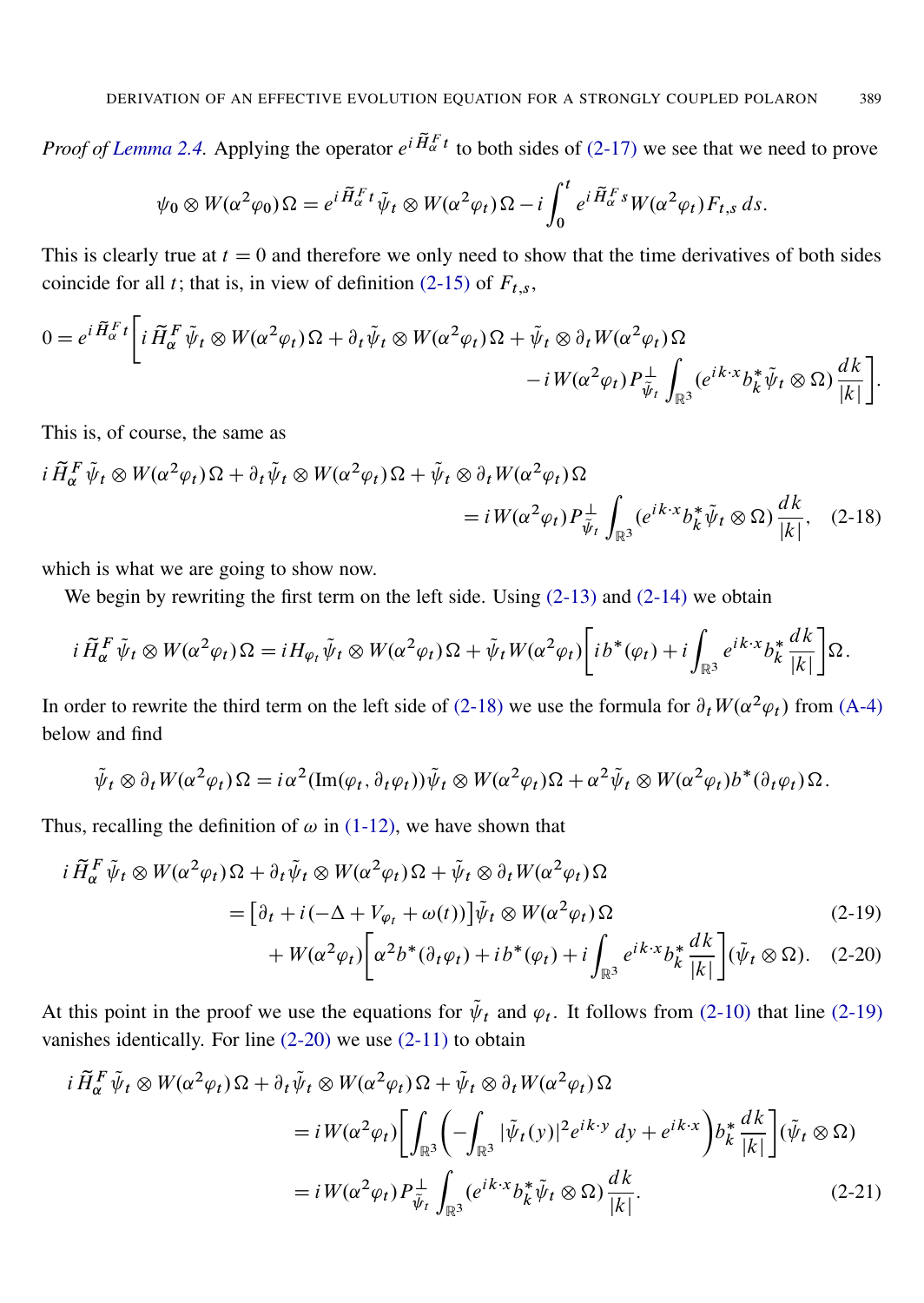Here we used the fact that  $\|\tilde{\psi}_t\| = \|\psi_0\| = 1$  by assumption and [Lemma 2.1,](#page-7-0) and therefore

$$
P_{\tilde{\psi}_t}^{\perp} = 1 - |\tilde{\psi}_t\rangle \langle \tilde{\psi}_t|.
$$

[Equation \(2-21\)](#page-10-3) proves [\(2-18\)](#page-10-0) and completes the proof.  $\Box$ 

Having proved [Lemma 2.4](#page-9-2) we turn to the proof of [Proposition 2.3.](#page-9-1)

*Proof of [Proposition 2.3.](#page-9-1)* It follows from [Lemma 2.4](#page-9-2) and [\(2-13\)](#page-8-3) that

$$
e^{-i\widetilde{H}_\alpha^F t}\psi_0 \otimes W(\alpha^2\varphi_0)\Omega = \widetilde{\psi}_t \otimes W(\alpha^2\varphi_t)\Omega - iW(\alpha^2\varphi_t)\int_0^t e^{-i\widetilde{H}_{\varphi_t}(t-s)}F_{t,s} ds.
$$

In the time integral on the right side we use Duhamel's principle and  $(2-14)$ ,

$$
e^{-i\widetilde{H}_{\varphi_{t}}(t-s)} = e^{-iH_{\varphi_{t}}(t-s)} - i \int_{0}^{t-s} e^{-i\widetilde{H}_{\varphi_{t}}(t-s-s_{1})} \left( \int_{\mathbb{R}^{3}} [e^{ik \cdot x} b_{k}^{*} + e^{-ik \cdot x} b_{k}] \frac{dk}{|k|} + \int_{\mathbb{R}^{3}} b_{k}^{*} b_{k} dk + \int_{\mathbb{R}^{3}} [\varphi_{t}(k) b_{k}^{*} + \overline{\varphi}_{t}(k) b_{k}] dk \right) e^{-iH_{\varphi_{t}}s_{1}} ds_{1}.
$$

[Proposition 2.3](#page-9-1) now follows easily from the definition of  $D_0, \ldots, D_5$ .

## 2C. *Reduction of the proof of the main result.* In the remainder of this paper we will prove the following.

<span id="page-11-0"></span>**Theorem 2.5.** Assume that  $\psi_0$  and  $\varphi_0$  satisfy [Assumption 1.1](#page-2-0), let  $(\tilde{\psi}_t, \varphi_t)$  be the solution of [\(2-10\),](#page-8-1) [\(2-11\)](#page-8-2) *with initial condition*  $(\psi_0, \varphi_0)$  *and let*  $D_0, \ldots, D_5$  *be as in [Proposition 2.3.](#page-9-1) Then there is a constant*  $C > 0$  such that for all  $\alpha \geq 1$  and  $t \in [0, \alpha^2]$ ,

<span id="page-11-1"></span>
$$
||D_0||_{\mathcal{L}^2 \otimes \mathcal{F}} \le C\alpha^{-1}(1+t),\tag{2-22}
$$

<span id="page-11-2"></span>
$$
||D_1||_{\mathcal{L}^2 \otimes \mathcal{F}} \le C\alpha^{-2} t (1+t), \tag{2-23}
$$

$$
||D_2||_{\mathcal{L}^2 \otimes \mathcal{F}} \le \alpha^{-2} t (1+t)(1+\alpha^{-1}t), \tag{2-24}
$$

$$
||D_3||_{\mathcal{L}^2 \otimes \mathcal{F}} \leq C\alpha^{-2}t(1+t)(1+\alpha^{-1}t), \tag{2-25}
$$

$$
||D_4||_{\mathcal{L}^2 \otimes \mathcal{F}} \le C\alpha^{-2} t^2 (1 + \alpha^{-1} t), \tag{2-26}
$$

<span id="page-11-5"></span><span id="page-11-4"></span><span id="page-11-3"></span>
$$
||D_5||_{\mathcal{L}^2 \otimes \mathcal{F}} \leq C\alpha^{-3}t(1+t)(1+\alpha^{-2}t^2), \tag{2-27}
$$

$$
\left\| \langle \Omega, e^{-iH_{\varphi_t}t} D_0 \rangle_{\mathcal{F}} \right\|_{\mathcal{L}^2(\mathbb{R}^3)} \leq C\alpha^{-2} t^2,
$$
\n(2-28)

$$
\left\| \langle \tilde{\psi}_t, e^{-iH_{\varphi_t}t} D_0 \rangle_{\mathcal{L}^2(\mathbb{R}^3)} \right\|_{\mathcal{F}} \leq C\alpha^{-2} t^2 (1 + \alpha^{-2} t^2). \tag{2-29}
$$

This theorem (and its analogue for  $t \in [-\alpha^2, 0]$ ), together with the decomposition from [Proposition 2.3](#page-9-1) and the fact that the operators  $W(\alpha^2 \varphi_t)$ ,  $e^{-iH_{\varphi_t}t}$  and  $e^{-i\widetilde{H}_{\varphi_t}t}$  are unitary, implies [Theorem 1.3.](#page-3-1) In fact,  $(2-22)$  implies the second bound in  $(1-19)$ ,  $(2-23)$ – $(2-27)$  imply the first bound in  $(1-19)$ ,  $(2-28)$  implies [\(1-17\)](#page-3-7) and [\(2-29\)](#page-11-5) implies [\(1-18\).](#page-3-8)

We emphasize that [Theorem 2.5](#page-11-0) is valid up to times  $\alpha^2$ . (In fact, since the proof only relies on [Proposition 2.2,](#page-8-0) it is valid up to times  $\tau \alpha^2$  for an arbitrary  $\tau > 0$  with C depending on  $\tau$ .) Consequently, the bounds in [Theorem 1.3](#page-3-1) are also valid up to times  $\alpha^2$ . However, since the evolved state and the main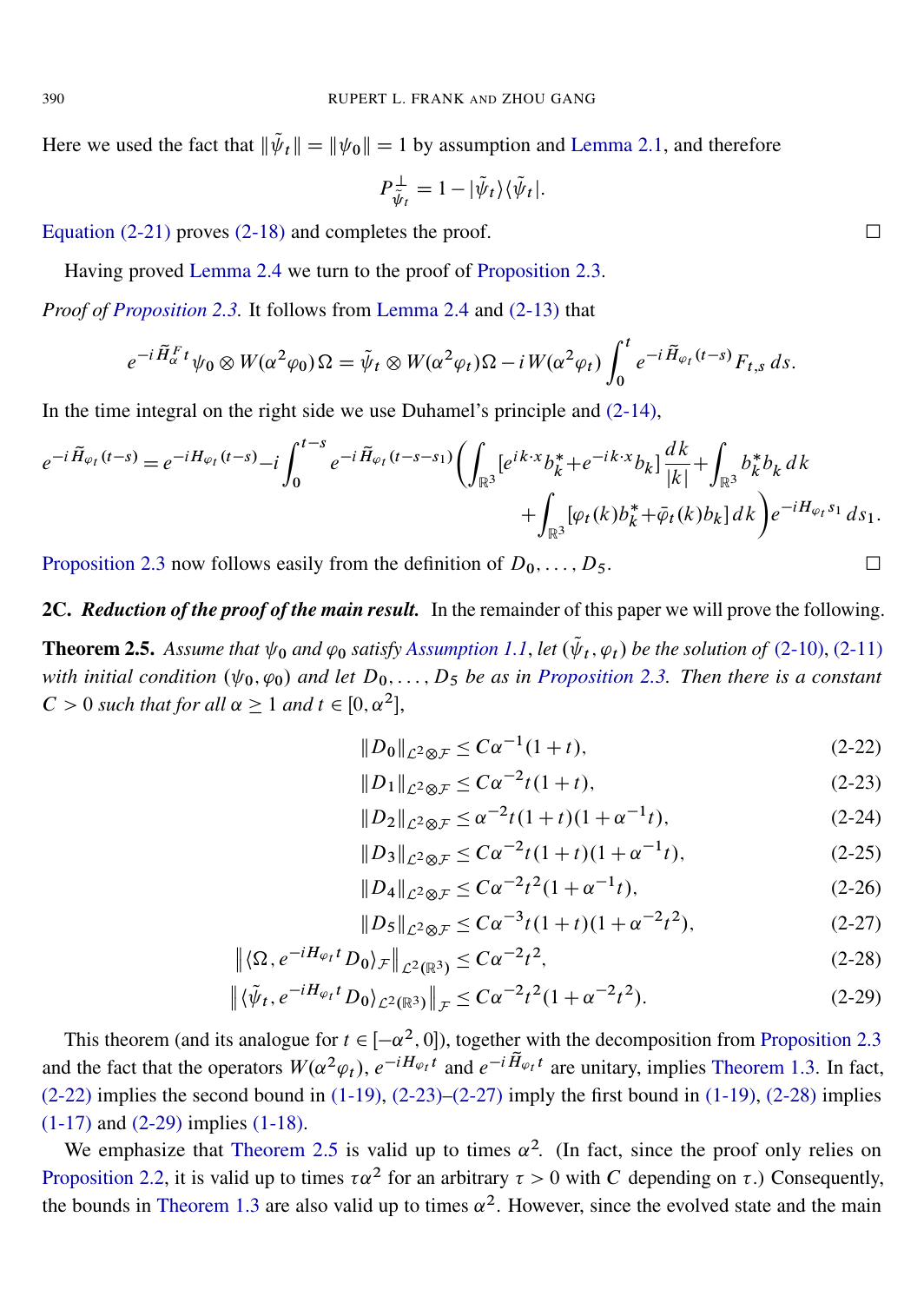term in the approximation both have norm one, the bounds are only meaningful for times up to  $\epsilon \alpha$  for some small  $\varepsilon > 0$ .

The basic intuition behind the bounds on  $D_k$ ,  $k = 0, \ldots, 5$ , is that each annihilation or creation operator is of order  $\alpha^{-1}$  and therefore  $D_0$ , which contains only one creation operator, is of order  $\alpha^{-1}$ ,  $D_1, D_2, D_3, D_4$ , which contain two creation or annihilation operators, are of order  $\alpha^{-2}$  and  $D_5$ , which contains three creation or annihilation operators, is of order  $\alpha^{-3}$ . We illustrate this intuition in more detail in [Section 2E](#page-13-0) with the simplest possible terms.

While this basic principle is true, it is oversimplifying the situation considerably as it does not take the slow-decaying terms  $|k|^{-1}$  into account. The operator  $\int e^{ik \cdot x} b_k^*$  $\int_{k}^{*} |k|^{-1} dk$  and its adjoint are *not* bounded relative to the number operator  $\int b_k^*$  $\partial_k^* b_k dx$ . In fact, the treatment of these operators is the major difficulty that we have to overcome here.

At this point we have reduced the proof of [Theorem 1.3](#page-3-1) to the proof of [Theorem 2.5,](#page-11-0) and the remainder of the paper is concerned with this. We bound  $D_0$  in [Section 3,](#page-15-0)  $D_1$  in [Section 4](#page-18-0) and  $D_2$  in [Section 5.](#page-25-0) The terms  $D_3$ ,  $D_4$  and  $D_5$ , which are easier to bound than  $D_1$  and  $D_2$ , are briefly discussed in [Section 6.](#page-28-0) Finally, the bounds [\(2-28\)](#page-11-4) and [\(2-29\)](#page-11-5) will be proved in Subsections [7A](#page-28-1) and [7B,](#page-29-0) respectively.

**2D.** A further decomposition. Using the fact that  $P_{\tilde{x}}^{\perp}$  $\psi_{\tilde{\psi}_t}^{\perp} = 1 - |\tilde{\psi}_t\rangle \langle \tilde{\psi}_t|$  (see the proof of [Lemma 2.4\)](#page-9-2), we have the decomposition

$$
F_{t,s} = F_{t,s}^{(1)} - F_{t,s}^{(2)},
$$

where

$$
F_{t,s}^{(1)} := \int_{\mathbb{R}^3} \left( e^{ik \cdot x} W^*(\alpha^2 \varphi_t) W(\alpha^2 \varphi_s) b_k^* \tilde{\psi}_s \otimes \Omega \right) \frac{dk}{|k|}
$$

and, with the notation  $\sigma_{\psi}$  from [\(2-2\),](#page-7-1)

$$
F_{t,s}^{(2)} := \tilde{\psi}_s \otimes W^*(\alpha^2 \varphi_t) W(\alpha^2 \varphi_s) b^*(\sigma_{\tilde{\psi}_s}) \Omega.
$$

Correspondingly, we define

$$
D_i = D_{i1} - D_{i2} \quad \text{for } i = 0, 1, 2, 3, 4, 5.
$$

In general, the terms  $D_{i2}$  are easier to deal with than the terms  $D_{i1}$ . The reason for this is that  $e^{ik \cdot x} |k|^{-1} \notin$  $L^2(\mathbb{R}^3)$ , whereas  $\sigma_{\tilde{\psi}_t} \in L^2(\mathbb{R}^3)$  by [Lemma 2.1,](#page-7-0) so the operator  $\int e^{ik \cdot x} b_k^*$  $\int_{k}^{*} |k|^{-1} dk$  in  $F_{t,s}^{(1)}$  is harder to control than the operator  $b^*(\sigma_{\tilde{\psi}_s})$  in  $F_{t,s}^{(2)}$ .

For  $k = 1, ..., 5$ , both operators  $D_{i1}$  and  $D_{i2}$  involve an operator  $b_k^*$  $\frac{k}{k}$ ,  $b_k$  or  $b_k^*$  $k \atop k b_k$  to the left of  $F_{t,s}^{(1)}$  $t,s$ or  $F_{t,s}^{(2)}$ , which in turn involves an operator  $W^*(\alpha^2 \varphi_t)W(\alpha^2 \varphi_s)$ . We now have the decomposition

$$
D_{ij} = D_{ij1} + D_{ij2}
$$
 for  $i = 1, 2, 3, 4, 5$  and  $j = 1, 2$ ,

where  $D_{ij1}$  denotes the expression with  $b_k$ ,  $b_k^*$  $\underset{k}{\ast}$  or  $b_k^*$  $\int_{k}^{*} b_{k}$  commuted through the operator  $W^{*}(\alpha^{2}\varphi_{t})W(\alpha^{2}\varphi_{s})$ and  $D_{ij2}$  denotes the expression coming from the commutator. To be explicit, we display some exemplary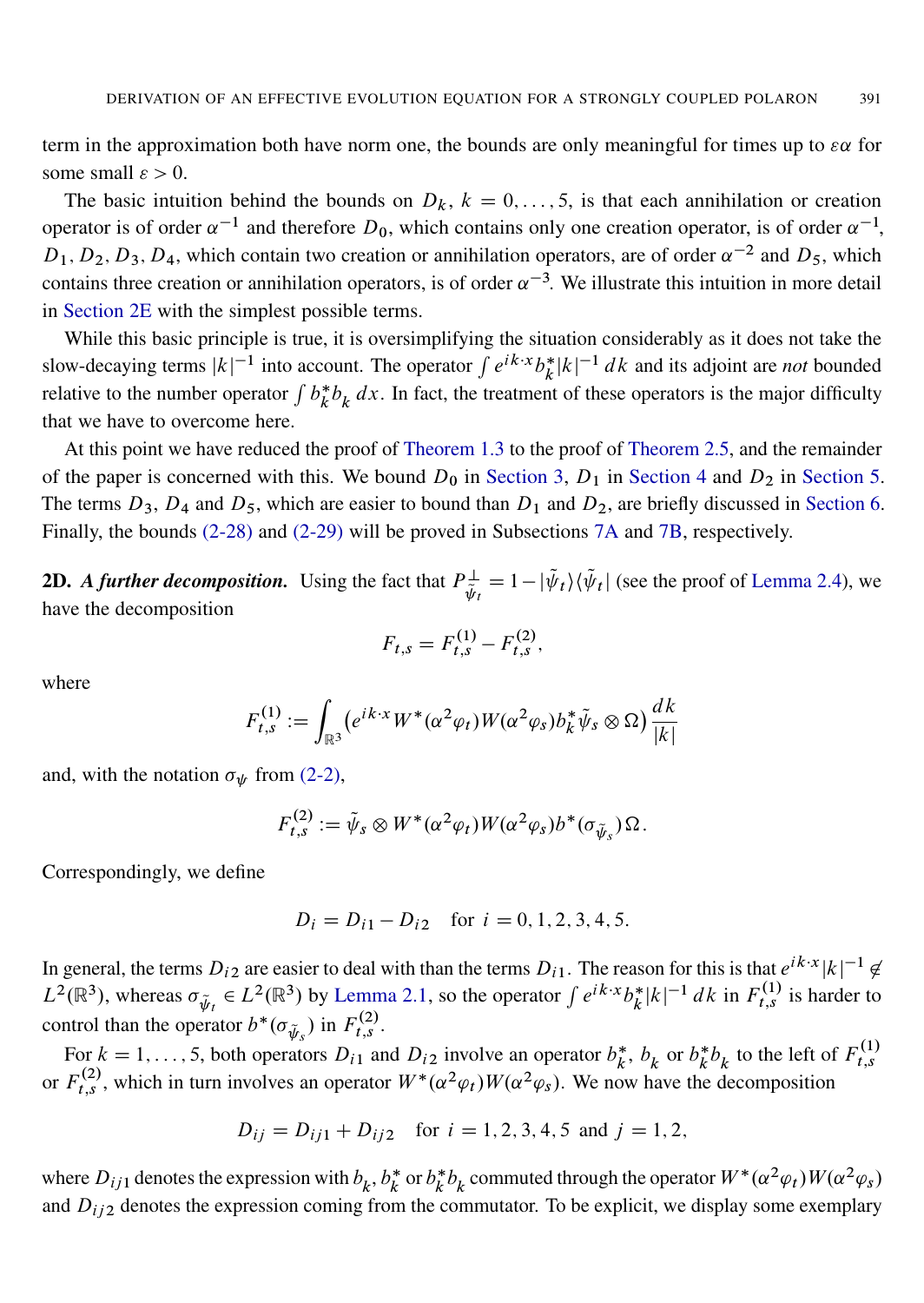cases,

0

0

 $\mathbb{R}^3$ 

$$
D_{111} = \int_0^t \int_0^{t-s} \int_{\mathbb{R}^3} \int_{\mathbb{R}^3} e^{i \tilde{H}_{\varphi_t}(s+s_1)} e^{ik \cdot x} e^{-i H_{\varphi_t s_1}} e^{ik' \cdot x} \times W^*(\alpha^2 \varphi_t) W(\alpha^2 \varphi_s) b_k^* b_k^* \tilde{\psi}_s \otimes \Omega \frac{dk'}{|k'|} \frac{dk}{|k|} ds_1 ds, (2-30)
$$

$$
D_{121} = \int_0^t \int_0^{t-s} \int_{\mathbb{R}^3} e^{i \tilde{H}_{\varphi_t}(s+s_1)} e^{ik \cdot x} e^{-i H_{\varphi_t} s_1} W^*(\alpha^2 \varphi_t) W(\alpha^2 \varphi_s) b_k^* b^*(\sigma_{\tilde{\psi}_s}) \tilde{\psi}_s \otimes \Omega \frac{dk}{|k|} ds_1 ds, (2-31)
$$
  
\n
$$
D_{211} = \int_0^t \int_0^{t-s} \int_{\mathbb{R}^3} \int_{\mathbb{R}^3} e^{i \tilde{H}_{\varphi_t}(s+s_1)} e^{ik \cdot x} e^{-i H_{\varphi_t} s_1} e^{ik' \cdot x}
$$

<span id="page-13-7"></span><span id="page-13-6"></span><span id="page-13-5"></span><span id="page-13-4"></span><span id="page-13-3"></span><span id="page-13-2"></span>
$$
\times W^*(\alpha^2 \varphi_t) W(\alpha^2 \varphi_s) b_k b_{k'}^* \tilde{\psi}_s \otimes \Omega \frac{dk'}{|k'|} \frac{dk}{|k|} ds_1 ds, \quad (2-32)
$$

$$
D_{221} = \int_0^t \int_0^{t-s} \int_{\mathbb{R}^3} e^{i \tilde{H}_{\varphi_t}(s+s_1)} e^{ik \cdot x} e^{-i H_{\varphi_t} s_1} W^*(\alpha^2 \varphi_t) W(\alpha^2 \varphi_s) b_k b^*(\sigma_{\tilde{\psi}_s}) \tilde{\psi}_s \otimes \Omega \frac{dk}{|k|} ds_1 ds. (2-33)
$$

The commutator terms can be computed with the help of [Corollary A.2.](#page-33-2) Recalling the definition of the function  $g_{s,t}$  in [\(2-5\),](#page-8-5) we have, for instance,

$$
D_{112} = -\int_0^t \int_0^{t-s} \int_{\mathbb{R}^3} e^{i\tilde{H}_{\varphi_t}(s+s_1)} g_{s,t} W^*(\alpha^2 \varphi_t) W(\alpha^2 \varphi_s) e^{-iH_{\varphi_t}s_1} e^{ik \cdot x} b_k^* \tilde{\psi}_s \otimes \Omega \frac{dk}{|k|} ds_1 ds, (2-34)
$$

$$
D_{122} = -\int_0^t \int_0^{t-s} e^{i\widetilde{H}_{\varphi_t}(s+s_1)} g_{s,t} W^*(\alpha^2 \varphi_t) W(\alpha^2 \varphi_s) e^{-iH_{\varphi_t}s_1} b^*(\sigma_{\widetilde{\psi}_s}) \widetilde{\psi}_s \otimes \Omega \, ds_1 \, ds, \tag{2-35}
$$

$$
D_{212} = -\int_0^t \int_0^{t-s} \int_{\mathbb{R}^3} e^{i \tilde{H}_{\varphi_t}(s+s_1)} \overline{g_{s,t}} W^*(\alpha^2 \varphi_t) W(\alpha^2 \varphi_s) e^{-i H_{\varphi_t} s_1} e^{ik \cdot x} b_k^* \tilde{\psi}_s \otimes \Omega \frac{dk}{|k|} ds_1 ds, (2-36)
$$

$$
D_{222} = -\int_0^t \int_0^{t-s} e^{i\tilde{H}_{\varphi_t}(s+s_1)} \overline{g_{s,t}} W^*(\alpha^2 \varphi_t) W(\alpha^2 \varphi_s) e^{-iH_{\varphi_t} s_1} b^*(\sigma_{\tilde{\psi}_s}) \tilde{\psi}_s \otimes \Omega \, ds_1 \, ds. \tag{2-37}
$$

<span id="page-13-0"></span>2E. *Some warm-up bounds.* In order to prepare for the rather technical sections that follow, we will first focus on the terms that do not include a term of the form  $|k|^{-1}$ , that is, on the terms  $D_{02}$ ,  $D_{32}$ ,  $D_{42}$ and  $D_{52}$ . We hope that this explains the underlying mechanism of our proof and the intuition that each annihilation or creation operator is of size  $\alpha^{-1}$ .

*Bound on*  $D_{02}$ . We recall that

<span id="page-13-1"></span>
$$
D_{02} = \int_0^t (e^{iH_{\varphi_t}S}\tilde{\psi}_s) \otimes (W^*(\alpha^2 \varphi_t)W(\alpha^2 \varphi_s)b^*(\sigma_{\tilde{\psi}_s})\Omega) ds
$$

and, therefore, by [Lemma 2.1,](#page-7-0)

$$
||D_{02}||_{\mathcal{L}^{2}\otimes\mathcal{F}} \leq \int_{0}^{t} ||\tilde{\psi}_{s}||_{2} ||b^{*}(\sigma_{\tilde{\psi}_{s}}) \Omega||_{\mathcal{F}} ds = \alpha^{-1} \int_{0}^{t} ||\sigma_{\tilde{\psi}_{s}}||_{2} ds \lesssim \alpha^{-1} t.
$$
 (2-38)

*Bound on*  $D_{32}$ . We have

$$
D_{321} = \int_0^t \int_0^{t-s} e^{i\widetilde{H}_{\varphi_t}(s+s_1)} (e^{-iH_{\varphi_t}s_1}\widetilde{\psi}_s) \otimes \left(W^*(\alpha^2\varphi_t)W(\alpha^2\varphi_s)b^*(\varphi_t)b^*(\sigma_{\widetilde{\psi}_s})\Omega\right) ds_1 ds
$$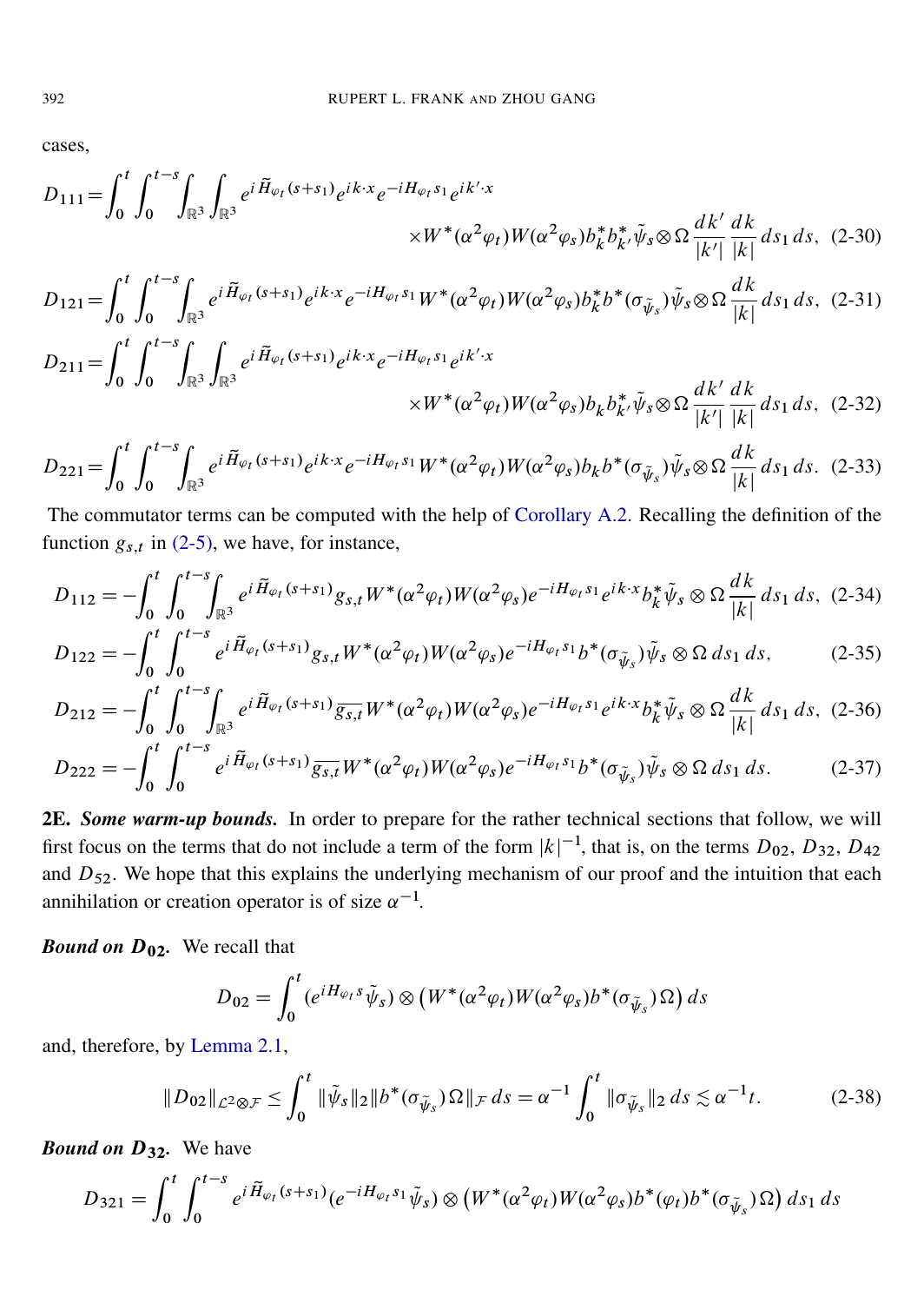and, according to [Corollary A.2,](#page-33-2)

$$
D_{322} = -\int_0^t \int_0^{t-s} e^{i\widetilde{H}_{\varphi_t}(s+s_1)} (e^{-iH_{\varphi_t}s_1}\widetilde{\psi}_s) \otimes ((\varphi_t - \varphi_s, \varphi_t)W^*(\alpha^2 \varphi_t)W(\alpha^2 \varphi_s) b^*(\sigma_{\widetilde{\psi}_s}) \Omega) ds_1 ds.
$$

By the bounds from [Lemma 2.1](#page-7-0) we have

$$
\|b^*(\varphi_t)b^*(\sigma_{\tilde{\psi}_s})\Omega\|_{\mathcal{F}} = \alpha^{-2} \big( \|\varphi_t\|_2^2 \|\sigma_{\tilde{\psi}_s}\|_2^2 + |(\varphi_t, \sigma_{\tilde{\psi}_s})|^2 \big)^{\frac{1}{2}} \lesssim \alpha^{-2},
$$

and therefore, using also the conservation of the  $\mathcal{L}^2$ -norm of  $\tilde{\psi}_s$ ,

$$
||D_{321}||_{\mathcal{L}^2\otimes\mathcal{F}}\lesssim\alpha^{-2}t^2.
$$

On the other hand, the bounds from [Lemma 2.1](#page-7-0) imply

$$
||b^*(\sigma_{\tilde{\psi}_s})\Omega||_{\mathcal{F}} = \alpha^{-1}||\sigma_{\tilde{\psi}_s}||_2 \lesssim \alpha^{-1}, \quad |(\varphi_t - \varphi_s, \varphi_t)| \lesssim \alpha^{-2}|t - s|,
$$

and therefore, using again the conservation of the  $\mathcal{L}^2$ -norm of  $\tilde{\psi}_s$ ,

$$
||D_{322}||_{\mathcal{L}^2\otimes\mathcal{F}}\lesssim\alpha^{-3}t^3.
$$

Thus, we have shown that

<span id="page-14-0"></span>
$$
||D_{32}||_{\mathcal{L}^2 \otimes \mathcal{F}} \lesssim \alpha^{-2} t^2 (1 + \alpha^{-1} t). \tag{2-39}
$$

*Bound on* D42*.* We have

$$
D_{421} = \int_0^t \int_0^{t-s} e^{i \widetilde{H}_{\varphi_t}(s+s_1)} (e^{-i H_{\varphi_t} s_1} \widetilde{\psi}_s) \otimes \left( W^*(\alpha^2 \varphi_t) W(\alpha^2 \varphi_s) b(\varphi_t) b^*(\sigma_{\widetilde{\psi}_s}) \Omega \right) ds_1 ds
$$

and, according to [Corollary A.2,](#page-33-2)

$$
D_{422} = -\int_0^t \int_0^{t-s} e^{i\widetilde{H}_{\varphi_t}(s+s_1)} (e^{-iH_{\varphi_t}s_1}\widetilde{\psi}_s) \otimes ((\varphi_t, \varphi_t - \varphi_s)W^*(\alpha^2\varphi_t)W(\alpha^2\varphi_s)b^*(\sigma_{\widetilde{\psi}_s})\Omega) ds_1 ds.
$$

We commute once again and obtain

$$
D_{421} = \int_0^t \int_0^{t-s} e^{i\widetilde{H}_{\varphi_t}(s+s_1)} (e^{-iH_{\varphi_t}s_1}\widetilde{\psi}_s) \otimes (\alpha^{-2}(\varphi_t,\sigma_{\widetilde{\psi}_s})W^*(\alpha^2\varphi_t)W(\alpha^2\varphi_s)\Omega) ds_1 ds.
$$

According to [Lemma 2.1](#page-7-0) we have  $|(\varphi_t, \sigma_{\tilde{\psi}_s})| \lesssim 1$ . This and computations similar to those in the bound of D<sup>32</sup> yield

<span id="page-14-1"></span>
$$
||D_{421}||_{\mathcal{L}^2 \otimes \mathcal{F}} \lesssim \alpha^{-2} t^2
$$
,  $||D_{422}||_{\mathcal{L}^2 \otimes \mathcal{F}} \lesssim \alpha^{-3} t^3$ .

Thus, we have shown that

$$
||D_{42}||_{\mathcal{L}^2 \otimes \mathcal{F}} \lesssim \alpha^{-2} t^2 (1 + \alpha^{-1} t). \tag{2-40}
$$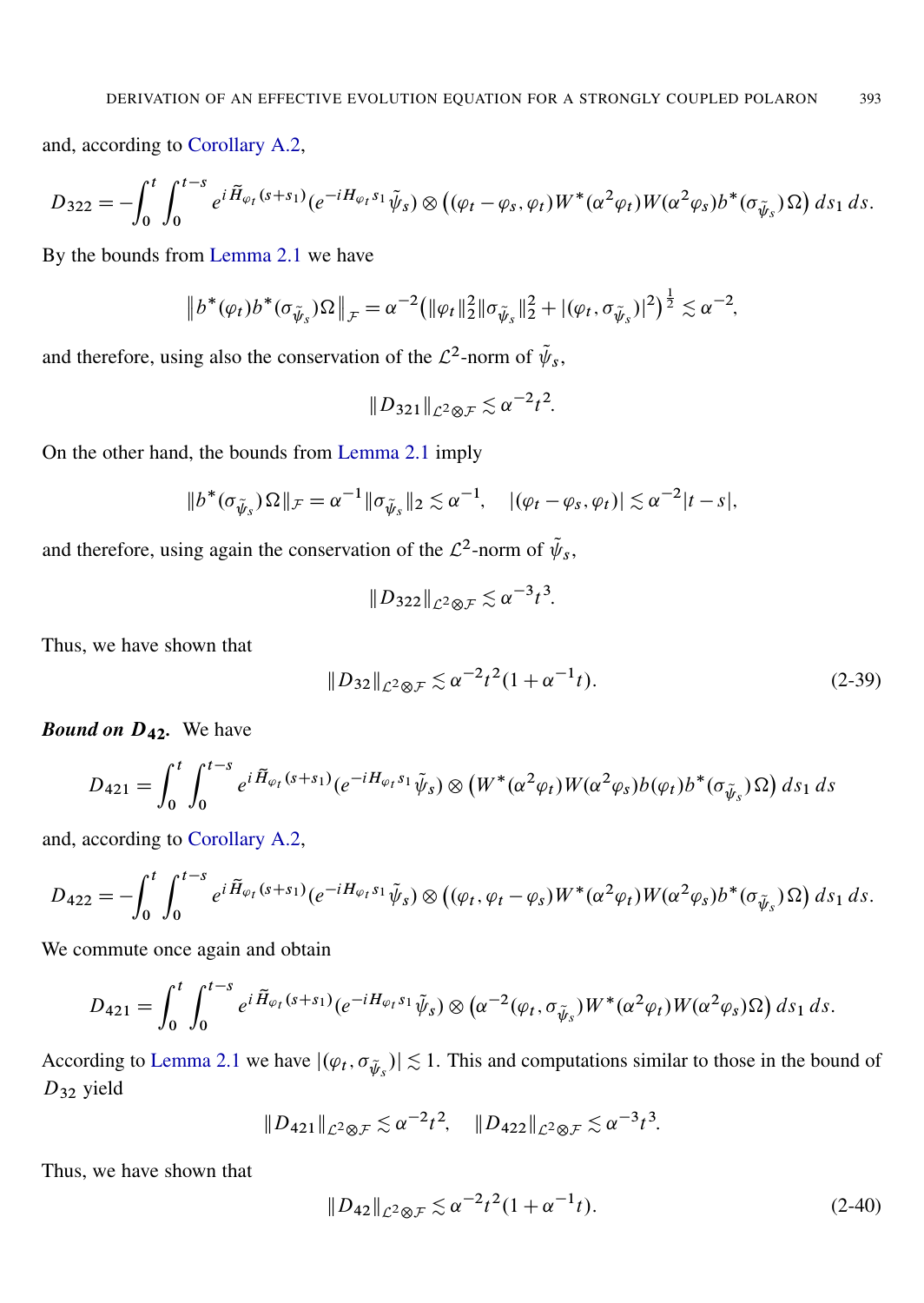**Bound on D<sub>52</sub>.** To simplify the notation, let us introduce

<span id="page-15-1"></span>
$$
\mathcal{N} := \int_{\mathbb{R}^3} b_k^* b_k \, dk. \tag{2-41}
$$

We have

$$
D_{521} = \int_0^t \int_0^{t-s} e^{i \widetilde{H}_{\varphi_t}(s+s_1)} (e^{-i H_{\varphi_t} s_1} \widetilde{\psi}_s) \otimes \left( W^*(\alpha^2 \varphi_t) W(\alpha^2 \varphi_s) \mathcal{N} b^*(\sigma_{\widetilde{\psi}_s}) \Omega \right) ds_1 ds.
$$

Moreover, by [Corollary A.2,](#page-33-2)

$$
\[N, W^*(\alpha^2 \varphi_t) W(\alpha^2 \varphi_s)\] = -W^*(\alpha^2 \varphi_t) W(\alpha^2 \varphi_s) (b(\varphi_t) - b(\varphi_s)) -W^*(\alpha^2 \varphi_t) W(\alpha^2 \varphi_s) (b^*(\varphi_t) - b^*(\varphi_s)) + W^*(\alpha^2 \varphi_t) W(\alpha^2 \varphi_s) \|\varphi_t - \varphi_2\|_2^2,
$$

so

$$
D_{522} = \int_0^t \int_0^{t-s} e^{i \widetilde{H}_{\varphi_t}(s+s_1)} (e^{-i H_{\varphi_t} s_1} \widetilde{\psi}_s)
$$
  
\$\otimes \left( W^\*(\alpha^2 \varphi\_t) W(\alpha^2 \varphi\_s)(-b(\varphi\_t - \varphi\_s) - b^\*(\varphi\_t - \varphi\_s) + ||\varphi\_t - \varphi\_2||\_2^2\right) b^\*(\sigma\_{\widetilde{\psi}\_s}) \Omega\$] ds\_1 ds.

We use  $N b^* (\sigma_{\tilde{\psi}_s}) = b^* (\sigma_{\tilde{\psi}_s}) \mathcal{N} + \alpha^{-2} b^* (\sigma_{\tilde{\psi}_s})$  and obtain

$$
D_{521} = \alpha^{-2} \int_0^t \int_0^{t-s} e^{i \widetilde{H}_{\varphi_t}(s+s_1)} (e^{-i H_{\varphi_t} s_1} \widetilde{\psi}_s) \otimes \left( W^*(\alpha^2 \varphi_t) W(\alpha^2 \varphi_s) b^*(\sigma_{\widetilde{\psi}_s}) \Omega \right) ds_1 ds.
$$

Therefore, much as before,

$$
||D_{521}||_{\mathcal{L}^2\otimes\mathcal{F}}\lesssim\alpha^{-3}t^2.
$$

For  $D_{522}$  we commute again to get

$$
D_{522} = \int_0^t \int_0^{t-s} e^{i \widetilde{H}_{\varphi_t}(s+s_1)} (e^{-i H_{\varphi_t} s_1} \widetilde{\psi}_s) \otimes \left( W^*(\alpha^2 \varphi_t) W(\alpha^2 \varphi_s) \times \left( -\alpha^{-2} (\varphi_t - \varphi_s, \sigma_{\widetilde{\psi}_s}) \Omega - b^*(\varphi_t - \varphi_s) b^*(\sigma_{\widetilde{\psi}_s}) \Omega + \|\varphi_t - \varphi_2\|_2^2 b^*(\sigma_{\widetilde{\psi}_s}) \Omega \right) ds_1 ds.
$$

For the second term on the right side we compute

$$
\|b^*(\varphi_t - \varphi_s)b^*(\sigma_{\tilde{\psi}_s})\Omega\|_{\mathcal{F}} = \alpha^{-2}(\|\varphi_t - \varphi_s\|_2^2 \|\sigma_{\tilde{\psi}_s}\|_2^2 + |(\varphi_t - \varphi_s, \sigma_{\tilde{\psi}_s})|^2)^{\frac{1}{2}}.
$$

Using the bounds from [Lemma 2.1](#page-7-0) for  $\|\varphi_t - \varphi_s\|_2$  we obtain that

<span id="page-15-2"></span>
$$
||D_{522}||_{\mathcal{L}^2 \otimes \mathcal{F}} \lesssim \alpha^{-4} t^3 (1 + \alpha^{-1} t).
$$

Thus, we have shown that

$$
||D_{52}||_{\mathcal{L}^2 \otimes \mathcal{F}} \lesssim \alpha^{-3} t^2 (1 + \alpha^{-2} t^2). \tag{2-42}
$$

#### 3. Bound on  $D_0$

<span id="page-15-0"></span>We have already controlled  $D_{02}$  in [\(2-38\),](#page-13-1) so it remains to consider  $D_{01}$ .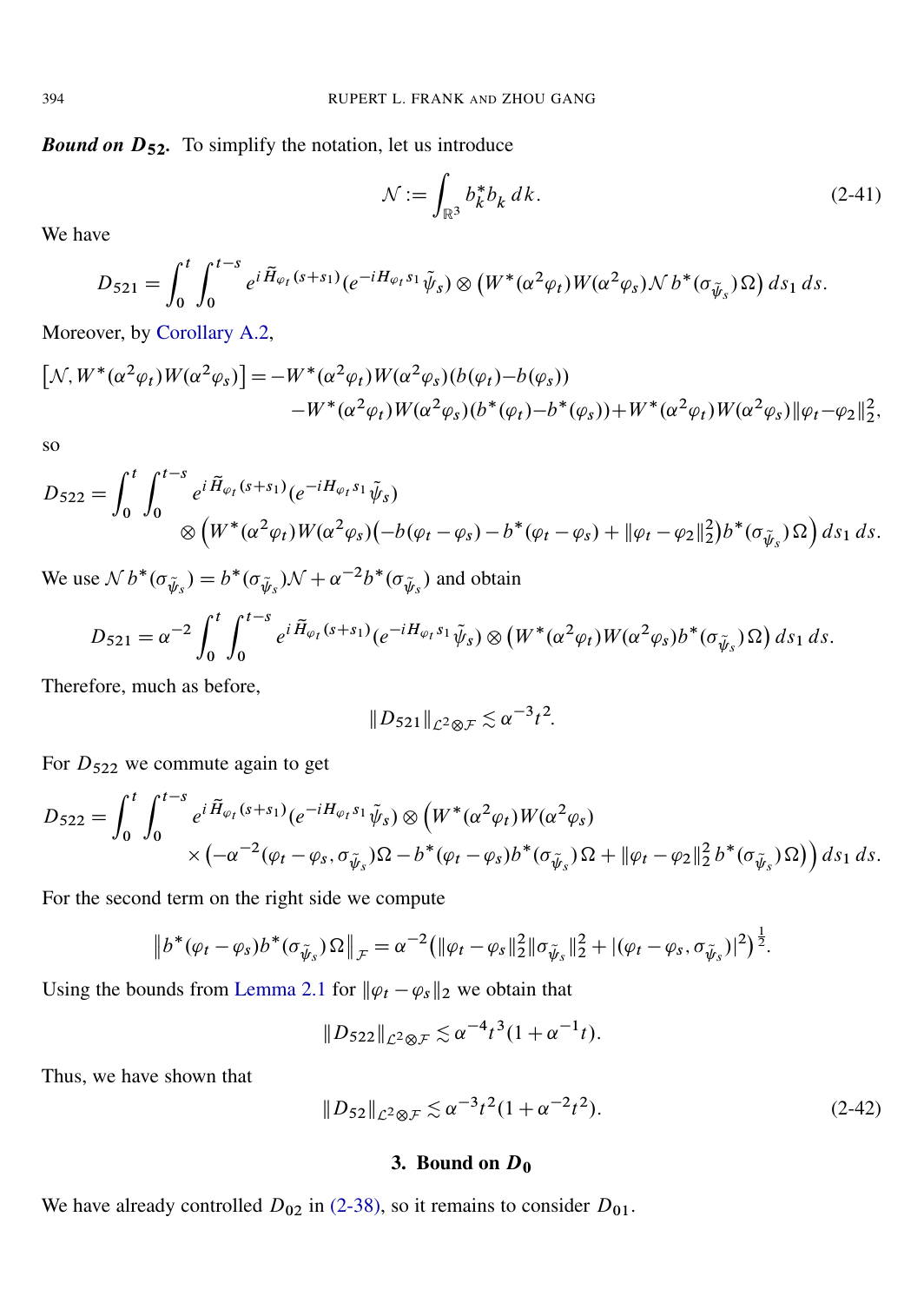*Bound on*  $D_{01}$ . We recall that

$$
D_{01} = \int_0^t e^{iH_{\varphi_t s}} \int_{\mathbb{R}^3} (e^{ik \cdot x} W^* (\alpha^2 \varphi_t) W(\alpha^2 \varphi_s) b_k^* \tilde{\psi}_s \otimes \Omega) \frac{dk}{|k|} ds.
$$

The main difficulty here, which we will encounter in various forms throughout this paper, is the unboundedness of the operator  $\int e^{ik \cdot x} b_k^*$  $|k|^{k} |k|^{-1} dk$  (for any fixed  $x \in \mathbb{R}^3$ ), since  $e^{ik \cdot x} |k|^{-1} \notin \mathcal{L}^2(\mathbb{R}^3)$ .

To overcome this difficulty we make use of the oscillatory behavior of  $e^{ik \cdot x}$  via the formula

<span id="page-16-1"></span>
$$
e^{ik \cdot x} = \frac{1 - ik \cdot \nabla_x}{1 + |k|^2} e^{ik \cdot x}
$$
\n(3-1)

and aim at integrating by parts with respect to  $x$ . However, this integration by parts creates a new difficulty: the resulting operator  $\nabla_x$  is unbounded and has to be controlled.

To overcome this new difficulty, it will be desirable to have an operator  $(-\Delta + 1)^{-1}$  somewhere in the expression of  $D_{01}$  so that we can use it to control  $\nabla_x$ , since obviously  $\nabla_x(-\Delta+1)^{-1}$  is bounded. It is equivalent and technically more convenient to work with  $(H_{\varphi_t} + M)^{-1}$ , where  $M > 0$  is a large constant (independent of  $\alpha$  and t), instead of  $(-\Delta + 1)^{-1}$ . In order to create this term we first integrate by parts in s and make use of the identity

$$
e^{iH_{\varphi_t}S} = -i(H_{\varphi_t} + M)^{-1}e^{-iMs}\partial_s[e^{i(H_{\varphi_t} + M)s}].
$$
\n(3-2)

We obtain, using the fact that  $H_{\varphi_t}$  commutes with  $W(\alpha^2 \varphi_s)$ ,

$$
D_{01} = -ie^{iH_{\varphi_{t}}t} (H_{\varphi_{t}} + M)^{-1} \int_{\mathbb{R}^{3}} e^{ik \cdot x} b_{k}^{*} \tilde{\psi}_{t} \otimes \Omega \frac{dk}{|k|} + iW^{*} (\alpha^{2} \varphi_{t}) W (\alpha^{2} \varphi_{0}) (H_{\varphi_{t}} + M)^{-1} \int_{\mathbb{R}^{3}} e^{ik \cdot x} b_{k}^{*} \tilde{\psi}_{0} \otimes \Omega \frac{dk}{|k|} + M \int_{0}^{t} e^{iH_{\varphi_{t}} s} W^{*} (\alpha^{2} \varphi_{t}) W (\alpha^{2} \varphi_{s}) (H_{\varphi_{t}} + M)^{-1} \int_{\mathbb{R}^{3}} e^{ik \cdot x} b_{k}^{*} \tilde{\psi}_{s} \otimes \Omega \frac{dk}{|k|} ds + i \int_{0}^{t} e^{iH_{\varphi_{t}} s} W^{*} (\alpha^{2} \varphi_{t}) W (\alpha^{2} \varphi_{s}) (H_{\varphi_{t}} + M)^{-1} \int_{\mathbb{R}^{3}} e^{ik \cdot x} b_{k}^{*} \partial_{s} \tilde{\psi}_{s} \otimes \Omega \frac{dk}{|k|} ds + i \int_{0}^{t} e^{iH_{\varphi_{t}} s} W^{*} (\alpha^{2} \varphi_{t}) (\partial_{s} W (\alpha^{2} \varphi_{s})) (H_{\varphi_{t}} + M)^{-1} \int_{\mathbb{R}^{3}} e^{ik \cdot x} b_{k}^{*} \tilde{\psi}_{s} \otimes \Omega \frac{dk}{|k|} ds = D_{011} + D_{012} + D_{013} + D_{014} + D_{015},
$$

<span id="page-16-0"></span>where the terms  $D_{01k}$  are defined in a natural way. We will prove the following lemma. **Lemma 3.1.** *For*  $u \in \mathcal{H}^1(\mathbb{R}^3)$  *and*  $f \in \mathcal{L}^2(\mathbb{R}^3)$ ,

$$
\left\|(-\Delta+1)^{-\frac{1}{2}}\int_{\mathbb{R}^3}e^{ik\cdot x}b_k^*u\otimes\Omega\frac{dk}{|k|}\right\|_{\mathcal{L}^2\otimes\mathcal{F}}\lesssim\alpha^{-1}\|u\|_{\mathcal{H}^1}
$$

*and*

$$
\left\|(-\Delta+1)^{-\frac{1}{2}}\int_{\mathbb{R}^3}e^{ik\cdot x}b^*(f)b_k^*u\otimes\Omega\frac{dk}{|k|}\right\|_{\mathcal{L}^2\otimes\mathcal{F}}\lesssim\alpha^{-2}\|u\|_{\mathcal{H}^1}\|f\|_2.
$$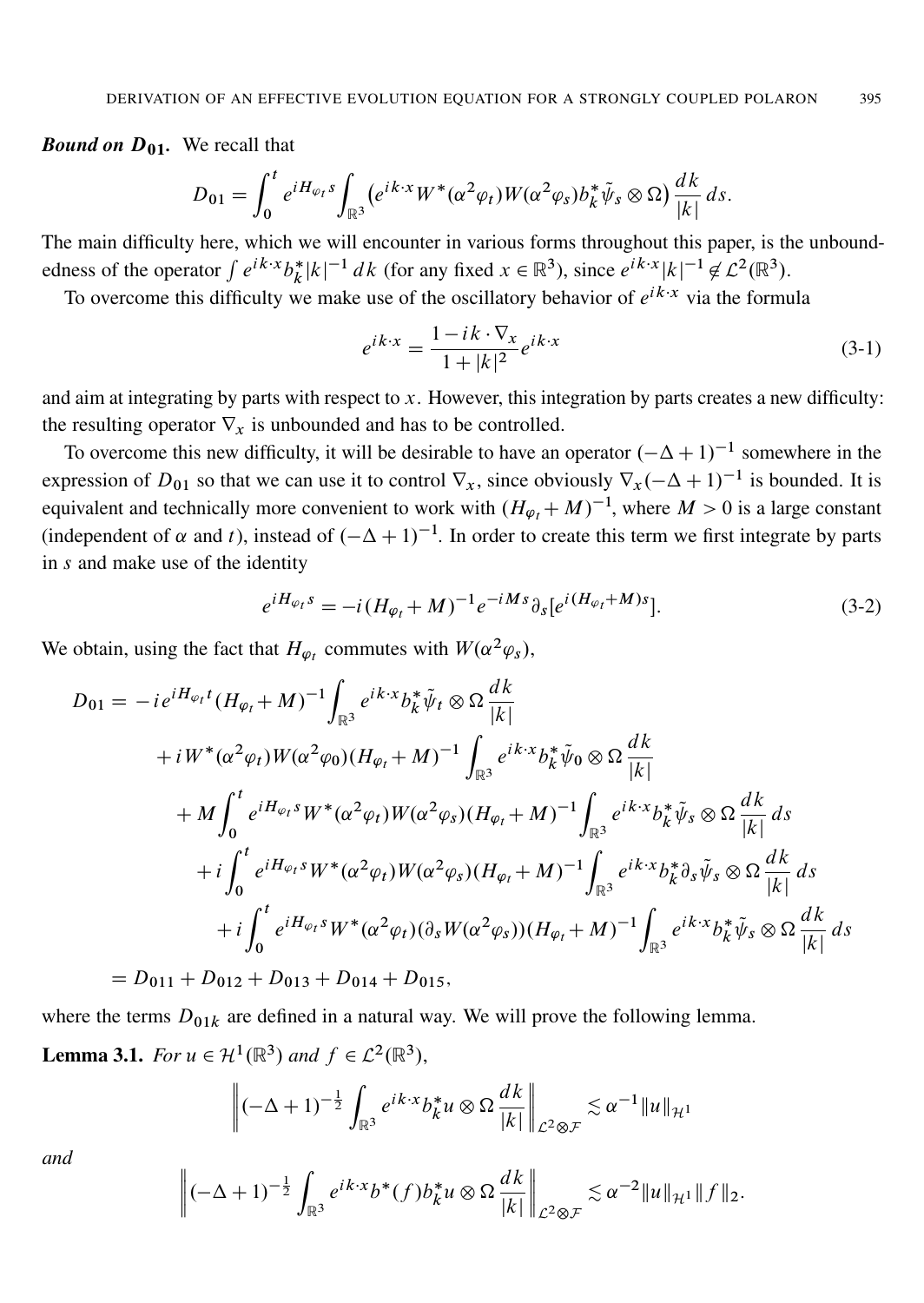We defer the proof of this lemma to the end of this section and first show how to use it to control  $D_{01}$ . By [Corollary B.2](#page-35-1) and [Lemma 2.1,](#page-7-0) we can choose M large enough so that  $(H_{\varphi_t} + M)^{-\frac{1}{2}}(-\Delta + 1)^{\frac{1}{2}}$  is bounded uniformly in  $t \in \mathbb{R}$ . Moreover, by [Proposition 2.2,](#page-8-0)  $\tilde{\psi}_t$  and  $\partial_t \tilde{\psi}_t$  belong to  $H^1(\mathbb{R}^3)$  and have uniformly bounded norms for  $t \in [0, \alpha^2]$ ; see also the remark at the beginning of [Section 2B](#page-8-6) concerning the bounds on  $\partial_t \tilde{\psi}_t$ . These facts, together with the unitarity of  $e^{iH_{\varphi_t} s}$ ,  $W^*(\alpha^2 \varphi_t)$  and  $W(\alpha^2 \varphi_s)$ , imply that

$$
||D_{011}||_{\mathcal{L}^2\otimes\mathcal{F}} \lesssim \alpha^{-1}, \quad ||D_{012}||_{\mathcal{L}^2\otimes\mathcal{F}} \lesssim \alpha^{-1}
$$

and

$$
||D_{013}||_{\mathcal{L}^2 \otimes \mathcal{F}} \lesssim \alpha^{-1}t, \quad ||D_{014}||_{\mathcal{L}^2 \otimes \mathcal{F}} \lesssim \alpha^{-1}t.
$$

In order to deal with the term  $D_{015}$  we make use of [\(A-4\)](#page-33-1) and find

$$
D_{015} = -\int_0^t (\text{Im}(\varphi_s, \alpha^2 \partial_s \varphi_s)) e^{iH_{\varphi_t} s} W^* (\alpha^2 \varphi_t) W (\alpha^2 \varphi_s) (H_{\varphi_t} + M)^{-1} \int_{\mathbb{R}^3} e^{i k \cdot x} b_k^* \tilde{\psi}_s \otimes \Omega \frac{dk}{|k|} ds + i \int_0^t e^{iH_{\varphi_t} s} W^* (\alpha^2 \varphi_t) W (\alpha^2 \varphi_s) (H_{\varphi_t} + M)^{-1} \int_{\mathbb{R}^3} e^{i k \cdot x} b^* (\alpha^2 \partial_s \varphi_s) b_k^* \tilde{\psi}_s \otimes \Omega \frac{dk}{|k|} ds - i \int_0^t e^{iH_{\varphi_t} s} W^* (\alpha^2 \varphi_t) W (\alpha^2 \varphi_s) (H_{\varphi_t} + M)^{-1} \int_{\mathbb{R}^3} e^{i k \cdot x} b (\alpha^2 \partial_s \varphi_s) b_k^* \tilde{\psi}_s \otimes \Omega \frac{dk}{|k|} ds = D_{0151} + D_{0152} + D_{0153}.
$$

From [Lemma 2.1](#page-7-0) we know that  $|(\varphi_s, \alpha^2 \partial_s \varphi_s)| \lesssim 1$  and  $\|\alpha^2 \partial_s \varphi_s\| \lesssim 1$ . Thus, the first and the second bounds in [Lemma 3.1](#page-16-0) imply, respectively,

$$
||D_{0151}||_{\mathcal{L}^2 \otimes \mathcal{F}} \lesssim \alpha^{-1}t, \quad ||D_{0152}||_{\mathcal{L}^2 \otimes \mathcal{F}} \lesssim \alpha^{-2}t.
$$

For  $D_{0153}$  we use the commutation relations to rewrite it as

$$
D_{0153} = -i \int_0^t e^{iH_{\varphi_t}S} W^*(\alpha^2 \varphi_t) W(\alpha^2 \varphi_s) (H_{\varphi_t} + M)^{-1} g_s \tilde{\psi}_s \otimes \Omega ds
$$

with  $g_s$  from [\(2-6\).](#page-8-7) Therefore, [Proposition 2.2](#page-8-0) yields

$$
||D_{0153}||_{\mathcal{L}^2\otimes\mathcal{F}}\lesssim\alpha^{-2}t.
$$

To summarize, we have shown that

$$
||D_{01}||_{\mathcal{L}^2 \otimes \mathcal{F}} \lesssim \alpha^{-1}(1+t). \tag{3-3}
$$

*Proof of Lemma 3.1*. For any  $\gamma \in L^2(\mathbb{R}^3) \otimes \mathcal{F}$  and  $(\Phi_k)_{k \in \mathbb{R}^3} \subset \mathcal{F}$ , we use [\(3-1\)](#page-16-1) to find

$$
\left\langle \gamma, (-\Delta+1)^{-\frac{1}{2}} \int_{\mathbb{R}^3} e^{ik \cdot x} u \otimes \Phi_k \frac{dk}{|k|} \right\rangle_{\mathcal{L}^2 \otimes \mathcal{F}} = \left\langle \nabla(-\Delta+1)^{-\frac{1}{2}} \gamma, \int_{\mathbb{R}^3} \frac{i k e^{ik \cdot x}}{|k| (1+|k|^2)} u \otimes \Phi_k dk \right\rangle_{\mathcal{L}^2 \otimes \mathcal{F}} + \left\langle (-\Delta+1)^{-\frac{1}{2}} \gamma, \int_{\mathbb{R}^3} \frac{i k e^{ik \cdot x}}{|k| (1+|k|^2)} (\nabla u) \otimes \Phi_k dk \right\rangle_{\mathcal{L}^2 \otimes \mathcal{F}} + \left\langle (-\Delta+1)^{-\frac{1}{2}} \gamma, \int_{\mathbb{R}^3} \frac{e^{ik \cdot x}}{|k| (1+|k|^2)} u \otimes \Phi_k dk \right\rangle_{\mathcal{L}^2 \otimes \mathcal{F}}.
$$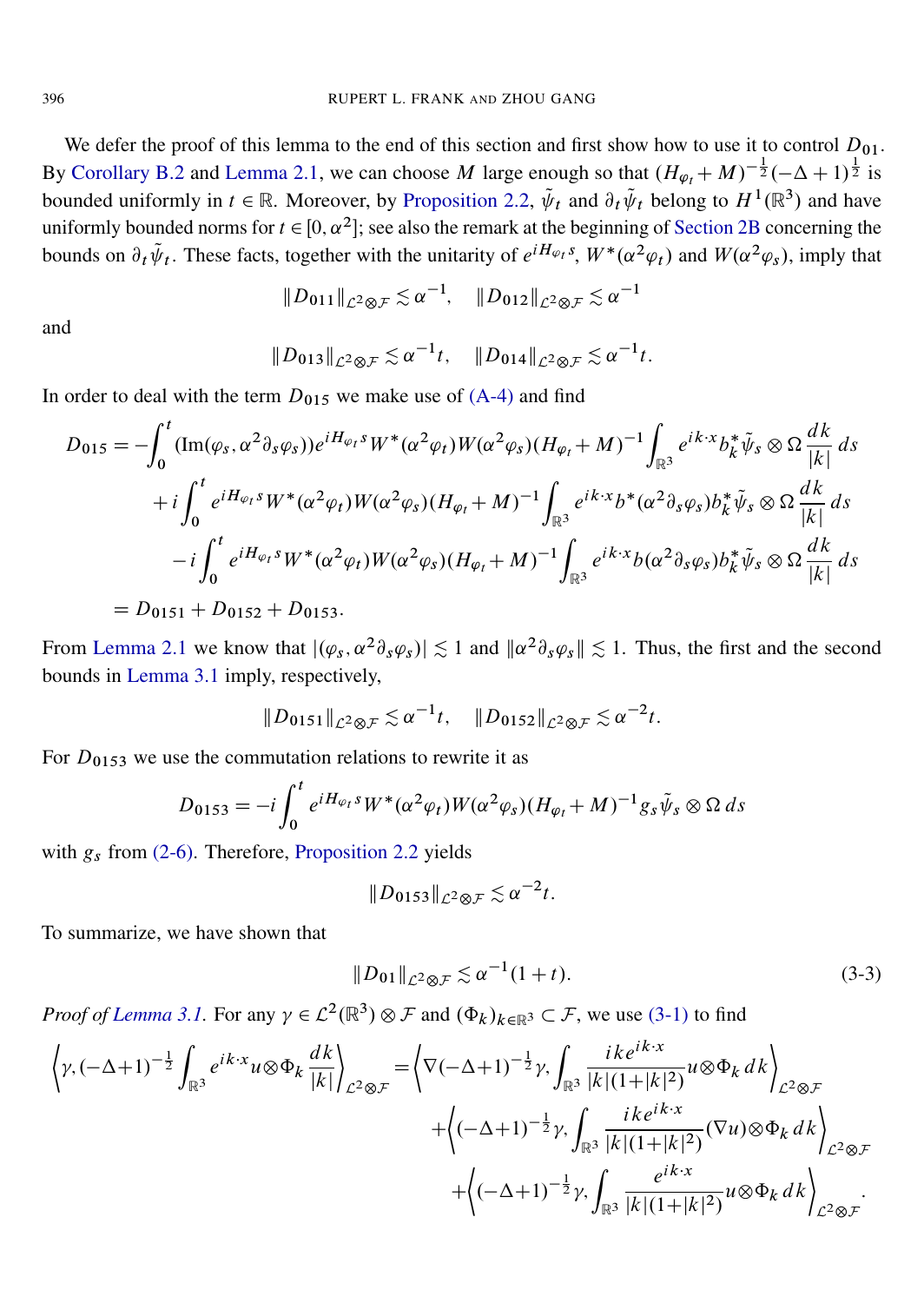Clearly,

$$
\|\nabla(-\Delta+1)^{-\frac{1}{2}}\gamma\|_{\mathcal{L}^2\otimes\mathcal{F}} \le \|\gamma\|_{\mathcal{L}^2\otimes\mathcal{F}} \quad \text{and} \quad \|(-\Delta+1)^{-\frac{1}{2}}\gamma\|_{\mathcal{L}^2\otimes\mathcal{F}} \le \|\gamma\|_{\mathcal{L}^2\otimes\mathcal{F}},
$$

so

$$
\begin{split} \left\| (-\Delta + 1)^{-\frac{1}{2}} \int_{\mathbb{R}^3} e^{ik \cdot x} u \otimes \Phi_k \frac{dk}{|k|} \right\|_{\mathcal{L}^2 \otimes \mathcal{F}} \\ &\lesssim \|u\|_{\mathcal{H}^1} \sup_{x \in \mathbb{R}^d} \left( \left\| \int_{\mathbb{R}^3} \frac{ik e^{ik \cdot x}}{|k| (1 + |k|^2)} \Phi_k \, dk \right\|_{\mathcal{F}} + \left\| \int_{\mathbb{R}^3} \frac{e^{ik \cdot x}}{|k| (1 + |k|^2)} \Phi_k \, dk \right\|_{\mathcal{F}} \right). \end{split}
$$

If  $\Phi_k = b_k^* \Omega$ , we use the fact that

$$
\frac{1}{|k|(1+|k|^2)}, \frac{k}{|k|(1+|k|^2)} \in \mathcal{L}^2(\mathbb{R}^3)
$$

to conclude that, uniformly in  $x \in \mathbb{R}^3$ ,

$$
\left\| \int_{\mathbb{R}^3} \frac{ik e^{ik \cdot x}}{|k|(1+|k|^2)} b_k^* \Omega \, dk \right\|_{\mathcal{F}} \lesssim \alpha^{-1}, \quad \left\| \int_{\mathbb{R}^3} \frac{e^{ik \cdot x}}{|k|(1+|k|^2)} b_k^* \Omega \, dk \right\|_{\mathcal{F}} \lesssim \alpha^{-1}
$$

This proves the first bound in the lemma. If  $\Phi_k = b^*(f) b_k^* \Omega$ , one can similarly show that

$$
\left\| \int_{\mathbb{R}^3} \frac{ik e^{ik \cdot x}}{|k|(1+|k|^2)} b^*(f) b_k^* \Omega \, dk \right\|_{\mathcal{F}} \lesssim \frac{\|f\|_2}{\alpha^2}, \quad \left\| \int_{\mathbb{R}^3} \frac{e^{ik \cdot x}}{|k|(1+|k|^2)} b^*(f) b_k^* \Omega \, dk \right\|_{\mathcal{F}} \lesssim \frac{\|f\|_2}{\alpha^2}.
$$

This proves the second bound in the lemma.

## <span id="page-18-1"></span>4. Bound on  $D_1$

<span id="page-18-0"></span>**Bound on**  $D_{111}$ **.** We recall equation [\(2-30\)](#page-13-2) for  $D_{111}$ . In this equation, we commute  $e^{ik \cdot x}$  with  $e^{-iH_{\varphi_t}s}$ . Thus, if we introduce the operator

$$
H_{\varphi}(k) := e^{ik \cdot x} H_{\varphi} e^{-ik \cdot x} = (i \nabla_x + k)^2 + V_{\varphi} + \int_{\mathbb{R}^3} |\varphi(k)|^2 \, dk,\tag{4-1}
$$

:

we obtain

$$
D_{111} = \int_0^t \int_0^{t-s} \int_{\mathbb{R}^3} \int_{\mathbb{R}^3} e^{i \widetilde{H}_{\varphi_t}(s+s_1)} e^{-i H_{\varphi_t}(k)s_1} e^{i(k+k')\cdot x} \times W^*(\alpha^2 \varphi_t) W(\alpha^2 \varphi_s) b_k^* b_{k'}^* \widetilde{\psi}_s \otimes \Omega \frac{dk'}{|k'|} \frac{dk}{|k|} ds_1 ds.
$$

Controlling  $D_{111}$  is harder than controlling  $D_{01}$  because there are two slowly decaying terms  $|k|^{-1}$  and  $|k'|^{-1}$ . The beginning of the proof, however, is similar; namely, for a large constant  $M > 0$  to be specified, independent of t and  $\alpha$ , we integrate by parts in s using

$$
e^{i\widetilde{H}_{\varphi_l}s} = -i(\widetilde{H}_{\varphi_l}+M)^{-1}e^{-iMs}[\partial_s e^{i(\widetilde{H}_{\varphi_l}+M)s}].
$$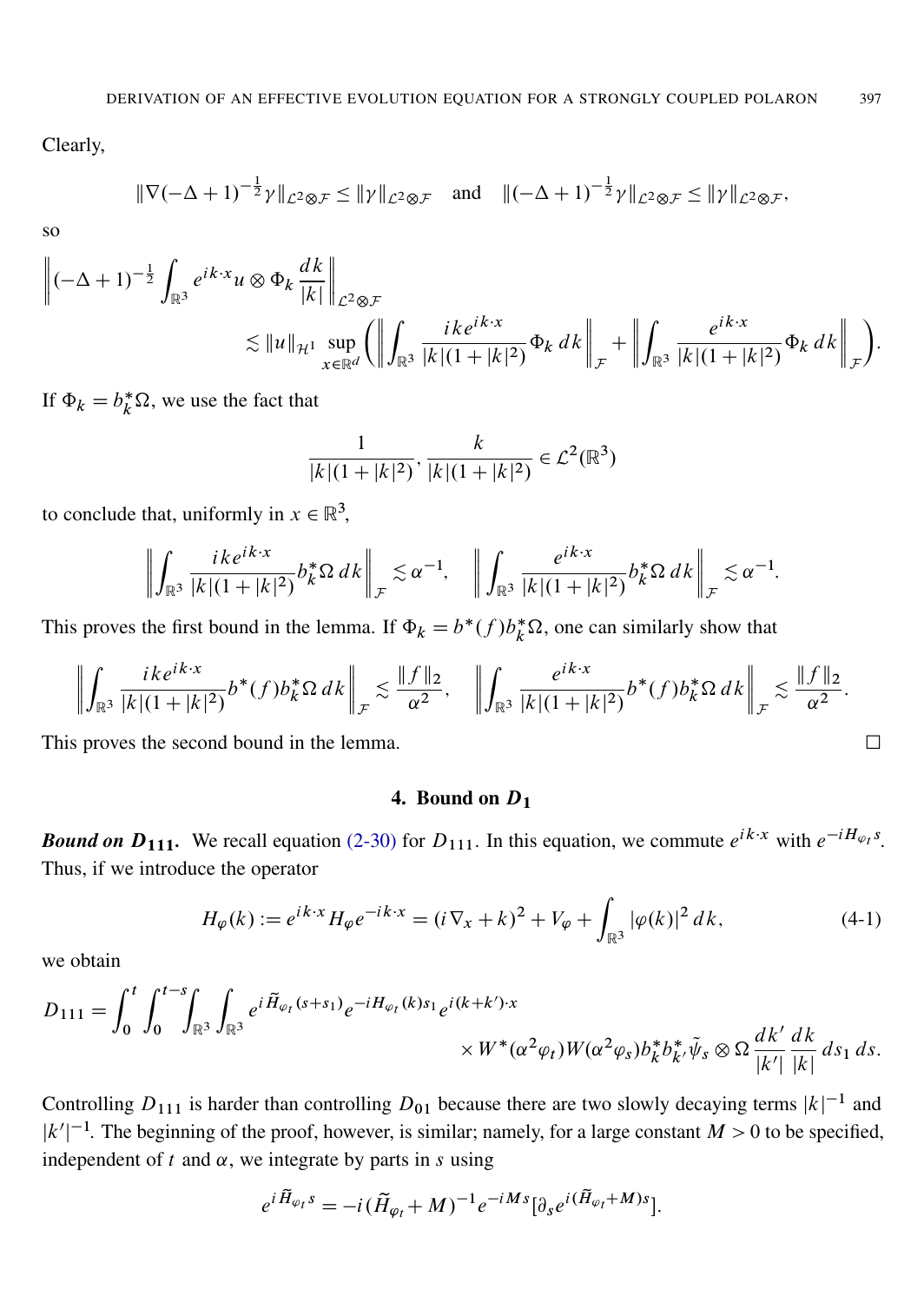In this way we obtain

$$
D_{111} = -i \int_{0}^{t} \int_{\mathbb{R}^{3}} \int_{\mathbb{R}^{3}} e^{i \tilde{H}_{\varphi_{I}} t} (\tilde{H}_{\varphi_{I}} + M)^{-1} e^{-i H_{\varphi_{I}}(k) s_{1}} e^{i (k' + k) \cdot x} \times W^{*} (\alpha^{2} \varphi_{t}) W (\alpha^{2} \varphi_{t-s_{1}}) b_{k}^{*} b_{k'}^{*} \tilde{\psi}_{t-s_{1}} \otimes \Omega \frac{dk'}{|k'|} \frac{dk}{|k|} ds_{1}
$$
  
+  $i \int_{0}^{t} \int_{\mathbb{R}^{3}} \int_{\mathbb{R}^{3}} e^{i \tilde{H}_{\varphi_{I}} s_{1}} (\tilde{H}_{\varphi_{I}} + M)^{-1} e^{-i H_{\varphi_{I}}(k) s_{1}} e^{i (k' + k) \cdot x} \times W^{*} (\alpha^{2} \varphi_{t}) W (\alpha^{2} \varphi_{0}) b_{k}^{*} b_{k'}^{*} \tilde{\psi}_{0} \otimes \Omega \frac{dk'}{|k'|} \frac{dk}{|k|} ds_{1}$   
+  $M \int_{0}^{t} \int_{0}^{t-s} \int_{\mathbb{R}^{3}} \int_{\mathbb{R}^{3}} e^{i \tilde{H}_{\varphi_{I}}(s+s_{1})} (\tilde{H}_{\varphi_{I}} + M)^{-1} e^{-i H_{\varphi_{I}}(k) s_{1}} e^{i (k' + k) \cdot x} \times W^{*} (\alpha^{2} \varphi_{t}) W (\alpha^{2} \varphi_{s}) b_{k}^{*} b_{k'}^{*} \tilde{\psi}_{s} \otimes \Omega \frac{dk'}{|k'|} \frac{dk}{|k|} ds_{1} ds_{1}$   
+  $i \int_{0}^{t} \int_{0}^{t-s} \int_{\mathbb{R}^{3}} \int_{\mathbb{R}^{3}} e^{i \tilde{H}_{\varphi_{I}}(s+s_{1})} (\tilde{H}_{\varphi_{I}} + M)^{-1} e^{-i H_{\varphi_{I}}(k) s_{1}} e^{i (k' + k) \cdot x} \times W^{*} (\alpha^{2} \varphi_{t}) W (\alpha^{2} \varphi_{s}) b_{k}^{*} b_{k'}^{*} [\partial_{s} \tilde{\psi}_{s}] \otimes \Omega \$ 

We now use  $(2-13)$ , which implies

$$
\begin{aligned} (\widetilde{H}_{\varphi_t} + M)^{-1} W^* (\alpha^2 \varphi_t) W(\alpha^2 \varphi_s) &= W^* (\alpha^2 \varphi_t) (\widetilde{H}_{\alpha}^F + M)^{-1} W(\alpha^2 \varphi_s) \\ &= W^* (\alpha^2 \varphi_t) W(\alpha^2 \varphi_s) (\widetilde{H}_{\varphi_s} + M)^{-1}, \end{aligned}
$$

in order to commute  $(\tilde{H}_{\varphi_t} + M)^{-1}$  to the right through  $W^*(\alpha^2 \varphi_t)W(\alpha^2 \varphi_s)$ . Moreover, we use [Lemma A.3](#page-33-3) to compute  $\partial_s W(\alpha^2 \varphi_s)$ . In this way we obtain

$$
D_{111} = -i \int_0^t e^{i \tilde{H}_{\varphi_t} t} W^* (\alpha^2 \varphi_t) W(\alpha^2 \varphi_s) Q_1 ds
$$
  
+  $i \int_0^t e^{i \tilde{H}_{\varphi_t} s_1} W^* (\alpha^2 \varphi_t) W(\alpha^2 \varphi_0) Q_2 ds_1$   
+  $M \int_0^t \int_0^{t-s} e^{i \tilde{H}_{\varphi_t} (s+s_1)} W^* (\alpha^2 \varphi_t) W(\alpha^2 \varphi_s) Q_3 ds_1 ds$   
+  $i \int_0^t \int_0^{t-s} e^{i \tilde{H}_{\varphi_t} (s+s_1)} W^* (\alpha^2 \varphi_t) W(\alpha^2 \varphi_s) Q_4 ds_1 ds$   
+  $i \int_0^t \int_0^{t-s} e^{i \tilde{H}_{\varphi_t} (s+s_1)} W^* (\alpha^2 \varphi_t) W(\alpha^2 \varphi_s) Q_5 ds_1 ds$ 

with

$$
Q_1 := (\tilde{H}_{\varphi_s} + M)^{-1} \int_{\mathbb{R}^3} \int_{\mathbb{R}^3} e^{-iH_{\varphi_t}(k)(t-s)} e^{i(k'+k)\cdot x} b_k^* b_{k'}^* \tilde{\psi}_s \otimes \Omega \frac{dk'}{|k'|} \frac{dk}{|k|},
$$
  

$$
Q_2 := (\tilde{H}_{\varphi_0} + M)^{-1} \int_{\mathbb{R}^3} \int_{\mathbb{R}^3} e^{-iH_{\varphi_t}(k)s_1} e^{i(k'+k)\cdot x} b_k^* b_{k'}^* \tilde{\psi}_0 \otimes \Omega \frac{dk'}{|k'|} \frac{dk}{|k|},
$$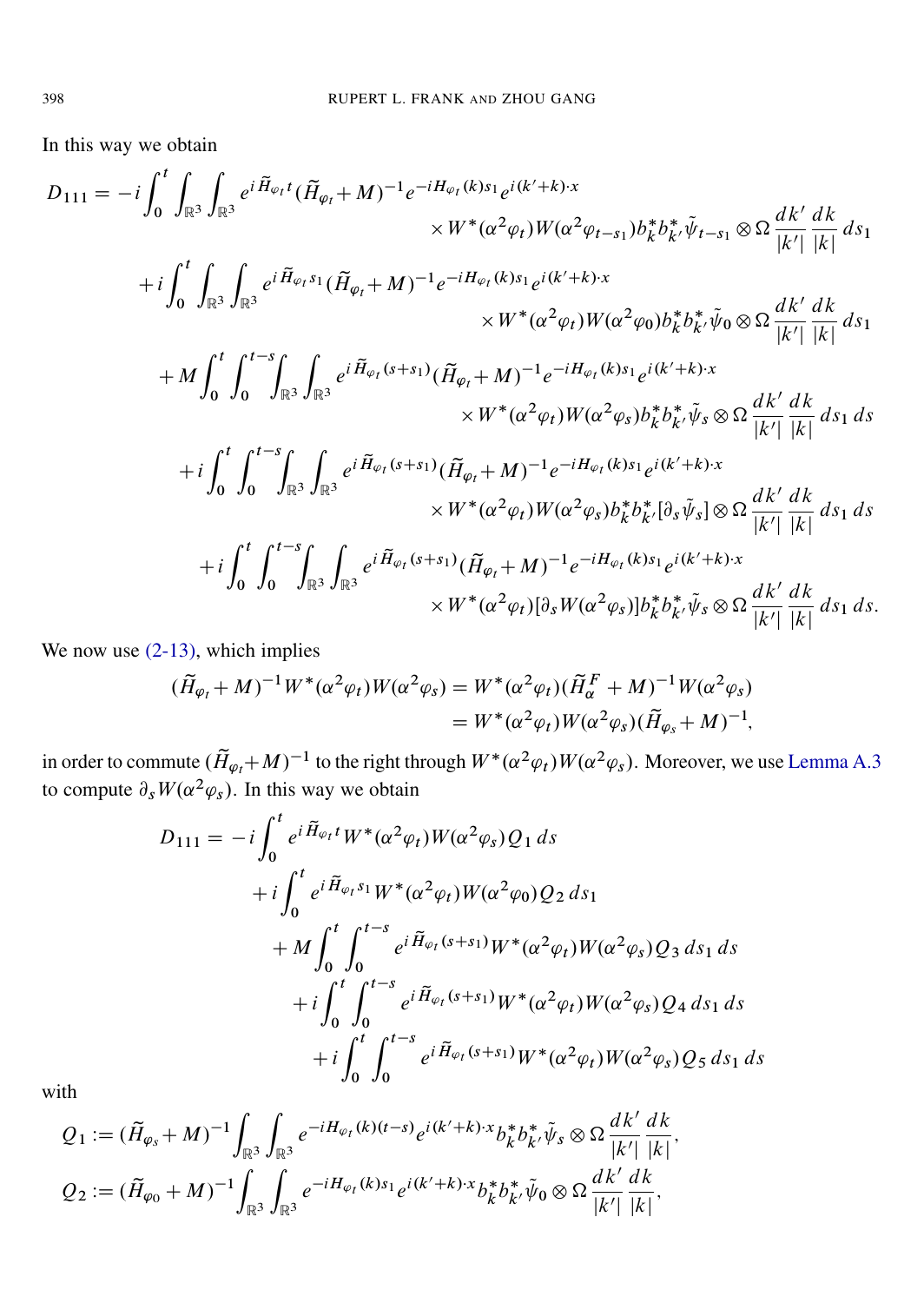$$
Q_{3} := (\tilde{H}_{\varphi_{S}} + M)^{-1} \int_{\mathbb{R}^{3}} \int_{\mathbb{R}^{3}} e^{-iH_{\varphi_{t}}(k)s_{1}} e^{i(k'+k) \cdot x} b_{k}^{*} b_{k'}^{*} \tilde{\psi}_{s} \otimes \Omega \frac{dk'}{|k'|} \frac{dk}{|k|},
$$
  
\n
$$
Q_{4} := (\tilde{H}_{\varphi_{S}} + M)^{-1} \int_{\mathbb{R}^{3}} \int_{\mathbb{R}^{3}} e^{-iH_{\varphi_{t}}(k)s_{1}} e^{i(k'+k) \cdot x} b_{k}^{*} b_{k'}^{*} [\partial_{s} \tilde{\psi}_{s}] \otimes \Omega \frac{dk'}{|k'|} \frac{dk}{|k|},
$$
  
\n
$$
Q_{5} := (\tilde{H}_{\varphi_{S}} + M)^{-1} \int_{\mathbb{R}^{3}} \int_{\mathbb{R}^{3}} e^{-iH_{\varphi_{t}}(k)s_{1}} e^{i(k'+k) \cdot x} (b^{*}(\alpha^{2} \partial_{s} \varphi_{s}) - b(\alpha^{2} \partial_{s} \varphi_{s})) + i \operatorname{Im}(\varphi_{s}, \alpha^{2} \partial_{s} \varphi_{s})) b_{k}^{*} b_{k'}^{*} \tilde{\psi}_{s} \otimes \Omega \frac{dk'}{|k'|} \frac{dk}{|k|}.
$$

(Here, we suppress the dependence on t, s and  $s_1$  in the notation of the  $Q_i$ .)

In the remainder of this section we shall show that, uniformly for  $0 \leq s, s_1 \leq t \leq \alpha^2$ ,

<span id="page-20-3"></span>
$$
\|Q_j\|_{\mathcal{L}^2 \otimes \mathcal{F}} \lesssim \alpha^{-2} \quad \text{if } j = 1, 2, 3, 4, 5. \tag{4-2}
$$

This will imply that

<span id="page-20-2"></span>
$$
||D_{111}||_{\mathcal{L}^2 \otimes \mathcal{F}} \lesssim \alpha^{-2} t (1+t). \tag{4-3}
$$

Since the operator  $(\widetilde{H}_{\varphi_s} + M)^{-1}(-\Delta + \mathcal{N} + M)$  is *not* bounded, bounding the  $Q_j$  is rather involved. (Here  $N$  was introduced in [\(2-41\).](#page-15-1)) With the notation

$$
Z_{\varphi} := V_{\varphi} + \int_{\mathbb{R}^3} |\varphi(x)|^2 \, dk + \int_{\mathbb{R}^3} (e^{-ik \cdot x} b_k + e^{ik \cdot x} b_k^*) \frac{dk}{|k|} + b(\varphi) + b^*(\varphi),
$$

we abbreviate  $(2-14)$  as

$$
\widetilde{H}_{\varphi} = -\Delta + \mathcal{N} + Z_{\varphi}.
$$

Defining

$$
\widetilde{Z}_{\varphi} := (-\Delta + \mathcal{N} + M)^{-\frac{1}{2}} Z_{\varphi} (-\Delta + \mathcal{N} + M)^{-\frac{1}{2}},
$$

we have

$$
(\tilde{H}_{\varphi} + M)^{-1} = (-\Delta + \mathcal{N} + M)^{-\frac{1}{2}} (1 + \tilde{Z}_{\varphi})^{-1} (-\Delta + \mathcal{N} + M)^{-\frac{1}{2}}
$$
  
=  $(-\Delta + \mathcal{N} + M)^{-1} - (-\Delta + \mathcal{N} + M)^{-\frac{1}{2}} (1 + \tilde{Z}_{\varphi})^{-1} (-\Delta + \mathcal{N} + M)^{-\frac{1}{2}} Z_{\varphi} (-\Delta + \mathcal{N} + M)^{-1}.$ 

It is not difficult to see that for every  $\varepsilon > 0$  and  $A > 0$  there is an M such that

<span id="page-20-0"></span>
$$
\|\widetilde{Z}_{\varphi}\|_{\mathcal{L}^2 \otimes \mathcal{F} \mapsto \mathcal{L}^2 \otimes F} \le \varepsilon \tag{4-4}
$$

for all  $\varphi$  with  $\|\varphi\|_{\mathcal{L}^2} \leq A$ ; for details of this argument we refer to [\[Frank and Schlein 2014\]](#page-43-3). Thus, using the bound on  $\|\varphi_{s}\|_{\mathcal{L}^2}$  from [Lemma 2.1,](#page-7-0) we can choose M in such a way that

$$
\|\widetilde{Z}_{\varphi_s}\|_{\mathcal{L}^2\otimes\mathcal{F}\mapsto\mathcal{L}^2\otimes F}\leq\frac{1}{2}\qquad\text{for all }s>0.
$$

<span id="page-20-1"></span>Therefore, the operator  $1 + \tilde{Z}_{\varphi_s}$  in the above formula for  $(H_{\varphi_s} + M)^{-1}$  is invertible. We use this formula to decompose

$$
Q_1 = \left(1 - \left(-\Delta + \mathcal{N} + M\right)^{-\frac{1}{2}}(1 + \tilde{Z}_{\varphi_S})^{-1}(-\Delta + \mathcal{N} + M)^{-\frac{1}{2}}\left(V_{\varphi_S} + \int_{\mathbb{R}^3}|\varphi_S(x)|^2\,dk + b(\varphi_S) + b^*(\varphi_S)\right)\right)Q_{10}
$$
  

$$
- \left(-\Delta + \mathcal{N} + M\right)^{-\frac{1}{2}}(1 + \tilde{Z}_{\varphi_S})^{-1}(Q_{11} + Q_{12})
$$
(4-5)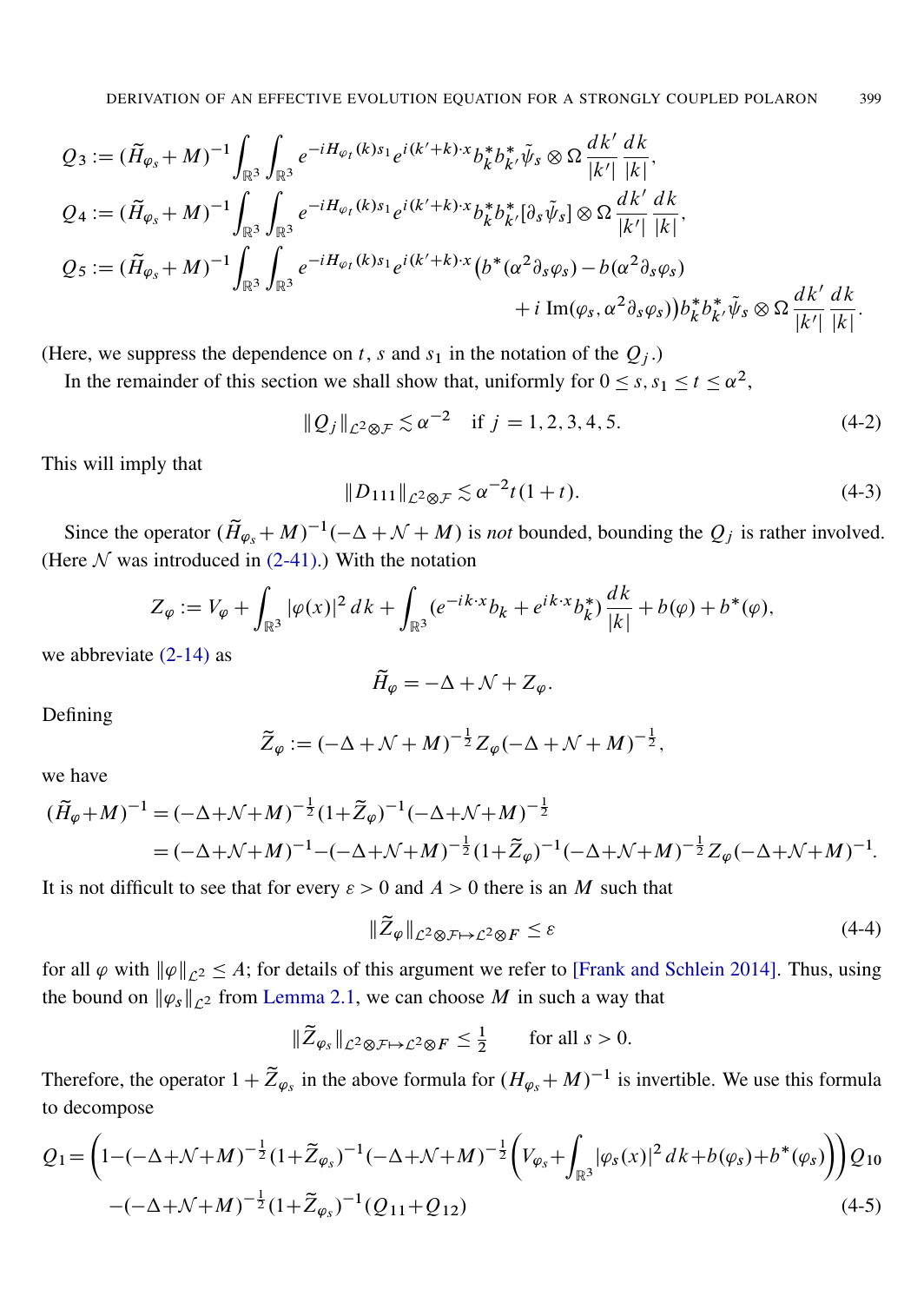with

$$
Q_{10} := (-\Delta + \mathcal{N} + M)^{-1} \int_{\mathbb{R}^3} \int_{\mathbb{R}^3} e^{-iH_{\varphi_t}(k)(t-s)} e^{i(k'+k)\cdot x} b_k^* b_{k'}^* \tilde{\psi}_s \otimes \Omega \frac{dk'}{|k'|} \frac{dk}{|k|},
$$
  
\n
$$
Q_{11} := (-\Delta + \mathcal{N} + M)^{-\frac{1}{2}} \Biggl( \int_{\mathbb{R}^3} e^{-ik''\cdot x} b_{k''} \frac{dk''}{|k''|} \Biggr) (-\Delta + \mathcal{N} + M)^{-1}
$$
  
\n
$$
\times \int_{\mathbb{R}^3} \int_{\mathbb{R}^3} e^{-iH_{\varphi_t}(k)(t-s)} e^{i(k'+k)\cdot x} b_k^* b_{k'}^* \tilde{\psi}_s \otimes \Omega \frac{dk'}{|k'|} \frac{dk}{|k|},
$$

$$
Q_{12} := (-\Delta + \mathcal{N} + M)^{-\frac{1}{2}} \bigg( \int_{\mathbb{R}^3} e^{ik'' \cdot x} b_{k''}^* \frac{dk''}{|k''|} \bigg) (-\Delta + \mathcal{N} + M)^{-1} \times \int_{\mathbb{R}^3} \int_{\mathbb{R}^3} e^{-iH_{\varphi_t}(k)(t-s)} e^{i(k'+k)\cdot x} b_k^* b_{k'}^* \tilde{\psi}_s \otimes \Omega \frac{dk'}{|k'|} \frac{dk}{|k|}.
$$

Using [\(4-4\),](#page-20-0) the fact that  $(-\Delta + \mathcal{N} + M)^{-\frac{1}{2}}(b(\varphi_s) + b^*(\varphi_s))$  is bounded uniformly in s, as well as the estimates  $||V_{\varphi_{S}}||_{\infty} \lesssim 1$  (from [\(C-1\)](#page-36-0) and [Proposition 2.2\)](#page-8-0) and  $||\varphi_{S}||_{2} \lesssim 1$  (from [Lemma 2.1\)](#page-7-0), we conclude from  $(4-5)$  that

$$
\|Q_1\|_{\mathcal{L}^2\otimes\mathcal{F}} \lesssim \|Q_{10}\|_{\mathcal{L}^2\otimes\mathcal{F}} + \|Q_{11}\|_{\mathcal{L}^2\otimes\mathcal{F}} + \|Q_{12}\|_{\mathcal{L}^2\otimes\mathcal{F}}.
$$

We now bound the three terms on the right side separately.

<span id="page-21-0"></span>**Bound on**  $Q_{10}$ **.** To control  $Q_{10}$  we prove an analogue of [Lemma 3.1](#page-16-0) for the case of two singularities. **Lemma 4.1.** *For*  $u \in \mathcal{H}^2(\mathbb{R}^3)$ ,  $f \in \mathcal{L}^2(\mathbb{R}^3)$  and  $s \in \mathbb{R}$ ,

$$
\left\|(-\Delta+1)^{-1}\int_{\mathbb{R}^3}\int_{\mathbb{R}^3}e^{-iH_{\varphi_t}(k)s}e^{i(k+k')\cdot x}b_k^*b_{k'}^*u\otimes\Omega\frac{dk'\,dk}{|k'||k|}\right\|_{\mathcal{L}^2\otimes\mathcal{F}}\lesssim\alpha^{-2}\|u\|_{\mathcal{H}^2}.
$$

Before proving this lemma we show how to use it to bound  $Q_{10}$ . Note that, since  $Q_{10}$  involves only  $b_k^*$  $k^* b^*_{k'} \Omega$ , the operator  $(-\Delta + \mathcal{N} + M)^{-1}$  in its definition can be replaced by  $(-\Delta + 2\alpha^{-2} + M)^{-1}$ . This observation, together with [Lemma 4.1](#page-21-0) and the uniform boundedness of  $\tilde{\psi}_s$  in  $\mathcal{H}^2$  for  $s \in [0, \alpha^2]$  (see [Proposition 2.2\)](#page-8-0), proves that

$$
\|Q_{10}\|_{\mathcal{L}^2 \otimes \mathcal{F}} \lesssim \alpha^{-2}.\tag{4-6}
$$

*Proof of [Lemma 4.1.](#page-21-0)* We shall show that for any  $\gamma \in \mathcal{L}^2(\mathbb{R}^3) \otimes \mathcal{F}$ ,

$$
\left|\left\langle \gamma, (-\Delta+1)^{-1} \int_{\mathbb{R}^3} \int_{\mathbb{R}^3} e^{-iH_{\varphi_t}(k)s} e^{i(k+k')\cdot x} b_k^* b_{k'}^* u \otimes \Omega \frac{dk'\, dk}{|k'||k|} \right\rangle \right| \lesssim \alpha^{-2} \|\gamma\|_{\mathcal{L}^2 \otimes \mathcal{F}} \|u\|_{\mathcal{H}^2}.
$$

We integrate by parts twice in x and use [\(3-1\)](#page-16-1) with k replaced by  $k + k'$ . A typical term that is obtained in this way in the inner product on the left side is

$$
\Big\{ e^{iH_{\varphi_t}(k)s} \partial_{x_i} \partial_{x_j} (-\Delta+1)^{-1} \gamma, \int_{\mathbb{R}^3} \int_{\mathbb{R}^3} e^{i(k+k') \cdot x} b_k^* b_{k'}^* u \otimes \Omega \frac{(k_i + k'_i)(k_j + k'_j) \, dk' \, dk}{|k||k'| \, (1 + |k + k'|^2)^2} \Big\}.
$$

Since  $\partial_{x_i} \partial_{x_j} (-\Delta + 1)^{-1}$  is bounded and  $e^{iH_{\varphi}}(k)s$  is unitary, the vector on the left side of the inner product is bounded in norm by  $\|\gamma\|_{\mathcal{L}^2 \otimes \mathcal{F}}$ . We now show that the vector on the right side of the inner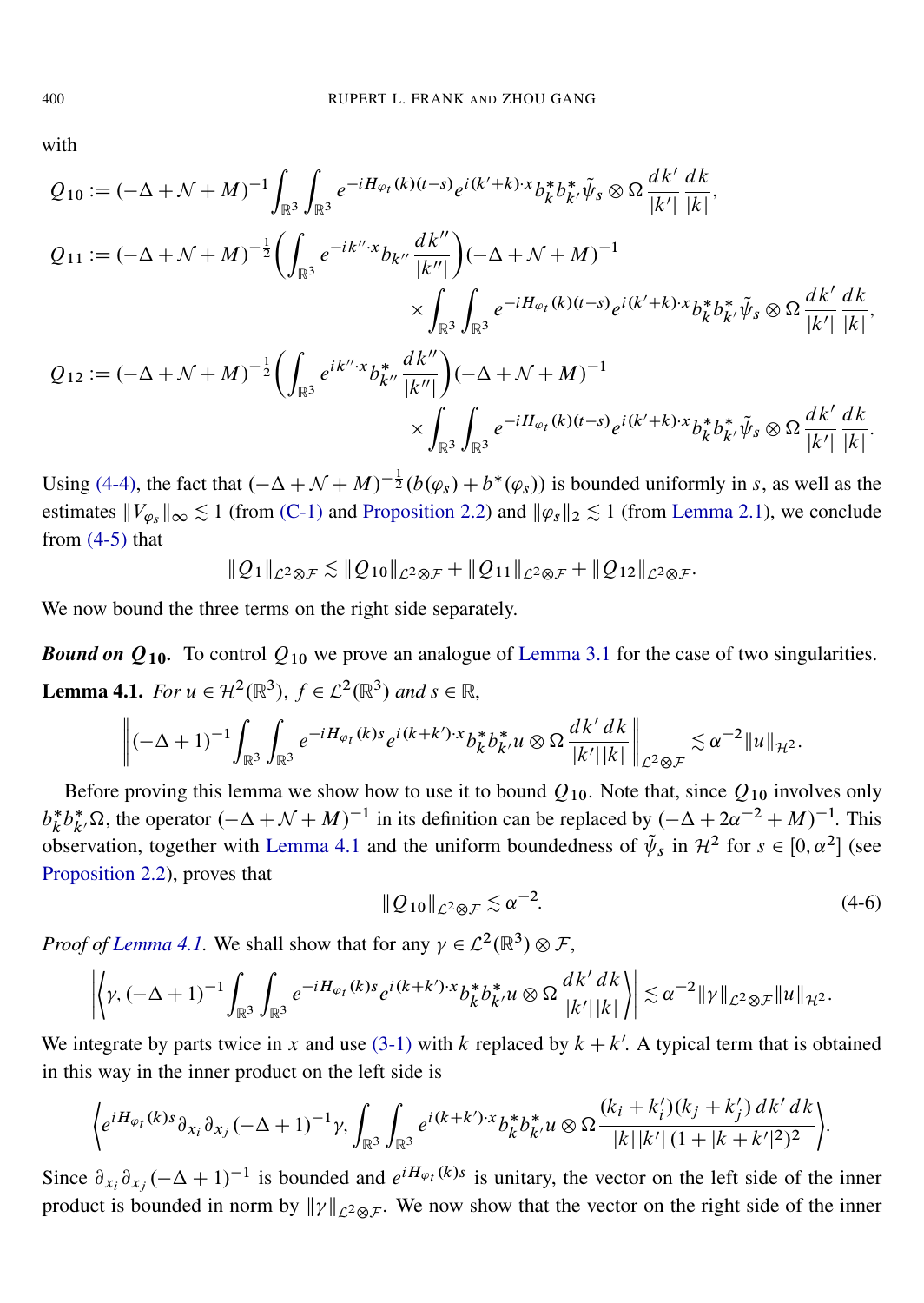product is bounded as well. We compute

$$
\left\| \int_{\mathbb{R}^3} \int_{\mathbb{R}^3} e^{i(k+k') \cdot x} b_k^* b_{k'}^* u \otimes \Omega \frac{(k_i + k'_i)(k_j + k'_j)}{|k||k'| (1 + |k + k'|^2)^2} dk' dk \right\|_{\mathcal{L}^2 \otimes \mathcal{F}}^2
$$
  
=  $2\alpha^{-4} \|u\|_2^2 \int_{\mathbb{R}^3} \int_{\mathbb{R}^3} \frac{(k_i + k'_i)^2 (k_j + k'_j)^2}{|k|^2 |k'|^2 (1 + |k + k'|^2)^4} dk' dk.$ 

The desired bound now follows from the fact that the double integral on the right side is finite. Other terms that arise in the integration by parts are controlled similarly and we omit the details.

*Bound on*  $Q_{11}$ . By considering the number of involved field particles, we can replace  $N$  in the definition of  $Q_{11}$  by numbers and obtain

$$
Q_{11} = (-\Delta + \alpha^{-2} + M)^{-\frac{1}{2}} \left( \int_{\mathbb{R}^3} e^{-ik'' \cdot x} b_{k''} \frac{dk''}{|k''|} \right) (-\Delta + 2\alpha^{-2} + M)^{-1} \times \int_{\mathbb{R}^3} \int_{\mathbb{R}^3} e^{-iH_{\varphi_t}(k)(t-s)} e^{i(k'+k)\cdot x} b_k^* b_{k'}^* \tilde{\psi}_s \otimes \Omega \frac{dk'}{|k'|} \frac{dk}{|k|}.
$$

Next, by commuting  $b_{k}$ <sup>n</sup> to the right,

$$
Q_{11} = \alpha^{-2}(-\Delta + \alpha^{-2} + M)^{-\frac{1}{2}} \int_{\mathbb{R}^3} ((i \nabla - k')^2 + 2\alpha^{-2} + M)^{-1}
$$
  

$$
\times \int_{\mathbb{R}^3} e^{-ik' \cdot x} e^{-iH_{\varphi_t}(k)(t-s)} e^{i(k'+k) \cdot x} b_k^* \tilde{\psi}_s \otimes \Omega \frac{dk'}{|k'|^2} \frac{dk}{|k|}
$$
  

$$
+ \alpha^{-2}(-\Delta + \alpha^{-2} + M)^{-\frac{1}{2}} \int_{\mathbb{R}^3} ((i \nabla - k)^2 + 2\alpha^{-2} + M)^{-1}
$$
  

$$
\times \int_{\mathbb{R}^3} e^{-ik \cdot x} e^{-iH_{\varphi_t}(k)(t-s)} e^{i(k'+k) \cdot x} b_k^* \tilde{\psi}_s \otimes \Omega \frac{dk'}{|k'|} \frac{dk}{|k|^2}.
$$

It remains to compute the norm of this expression. Since this is considerably easier than for  $Q_{12}$ , we omit the details and only state the final result,

$$
||Q_{11}||_{\mathcal{L}^2 \otimes \mathcal{F}} \lesssim \alpha^{-3}.
$$
\n(4-7)

:

*Bound on*  $Q_{12}$ . In the same way as for  $Q_{11}$ , we can replace N by a number, so that

$$
Q_{12} = (-\Delta + 3\alpha^{-2} + M)^{-\frac{1}{2}} \int_{\mathbb{R}^3} e^{ik'' \cdot x} b^*_{k''} (-\Delta + 2\alpha^{-2} + M)^{-1} \times \int_{\mathbb{R}^3} \int_{\mathbb{R}^3} e^{-iH_{\varphi_t}(k)(t-s)} e^{i(k'+k)\cdot x} b^*_{k'} b^*_{k} \tilde{\psi}_s \otimes \Omega \frac{dk'}{|k'|} \frac{dk}{|k|}.
$$

Next, we commute  $e^{ik'' \cdot x}$  and  $e^{i(k'+k)\cdot x}$  to the right and obtain

$$
Q_{12} = \int_{\mathbb{R}^3} \int_{\mathbb{R}^3} b_k^* b_{k'}^* b_{k''}^* e^{i(k+k'+k'') \cdot x} \left( (i \nabla - k - k' - k'')^2 + 3\alpha^{-2} + M \right)^{-\frac{1}{2}} \times \left( (i \nabla - k - k')^2 + 2\alpha^{-2} + M \right)^{-1} e^{-iH_{\varphi_t}(-k')(t-s)} \tilde{\psi}_s \otimes \Omega \frac{dk''}{|k''|} \frac{dk'}{|k'|} \frac{dk'}{|k|}
$$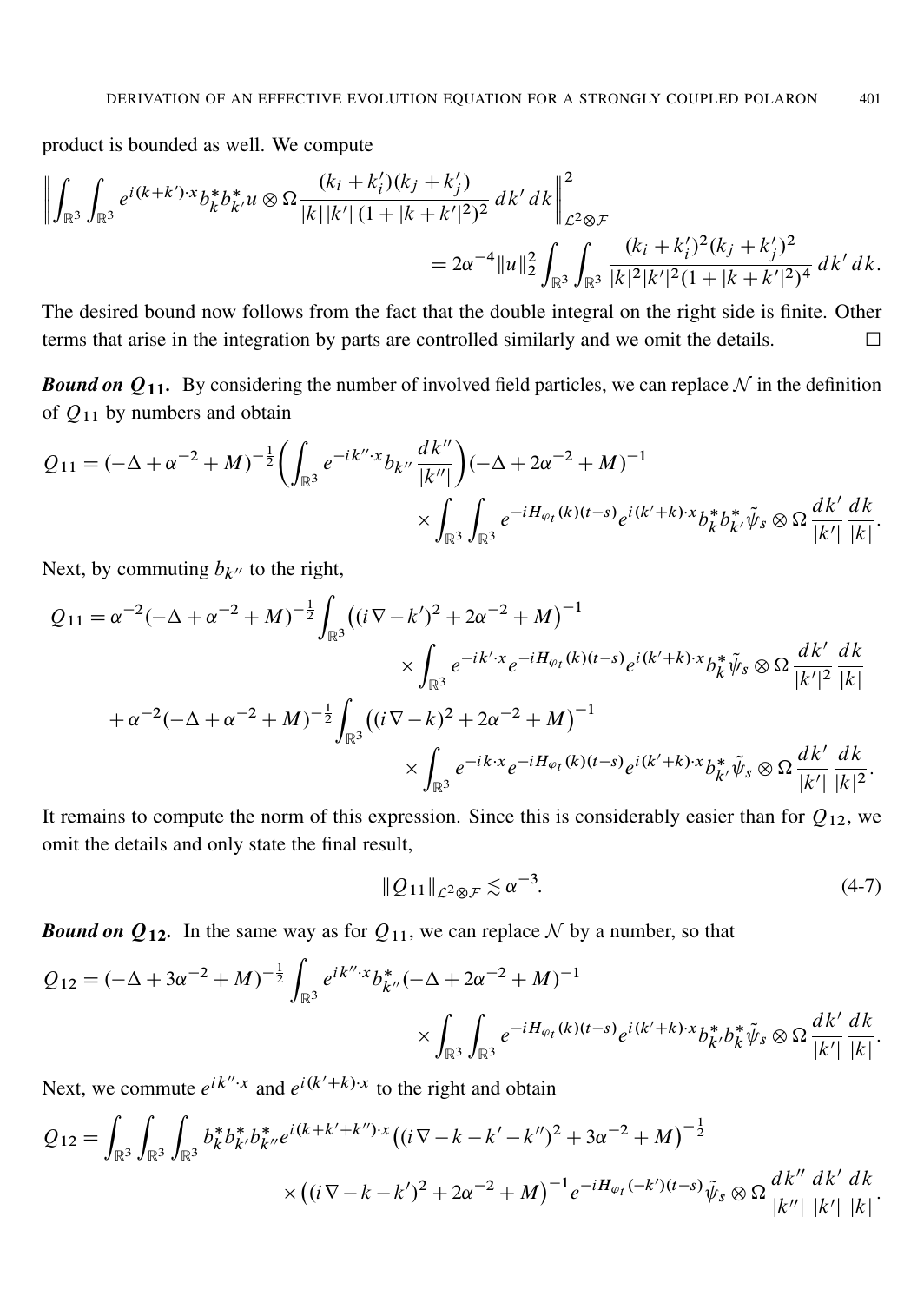We now compute the norm of this expression. For the part of the norm over  $\mathcal{F}$ , we use the fact that

$$
\alpha^{6}\langle\Omega,b_{k_{1}}b_{k_{2}}b_{k_{3}}b_{k_{4}}^{*}b_{k_{5}}^{*}b_{k_{6}}^{*}\Omega\rangle = \delta(k_{1}-k_{4})\delta(k_{2}-k_{5})\delta(k_{3}-k_{6}) + \delta(k_{1}-k_{4})\delta(k_{2}-k_{6})\delta(k_{3}-k_{5})
$$

$$
+\delta(k_{1}-k_{5})\delta(k_{2}-k_{4})\delta(k_{3}-k_{6}) + \delta(k_{1}-k_{5})\delta(k_{2}-k_{6})\delta(k_{3}-k_{4})
$$

$$
+\delta(k_{1}-k_{6})\delta(k_{2}-k_{4})\delta(k_{3}-k_{5}) + \delta(k_{1}-k_{6})\delta(k_{2}-k_{4})\delta(k_{3}-k_{6})
$$

<span id="page-23-4"></span>to write

$$
||Q_{12}||_{\mathcal{L}^{2}\otimes\mathcal{F}}^{2} = \alpha^{-6}(X_{1} + \dots + X_{6}),
$$
\n(4-8)

where, for instance,

$$
X_1 := \int_{\mathbb{R}^3} \int_{\mathbb{R}^3} \int_{\mathbb{R}^3} \left\langle e^{-iH_{\varphi_t}(-k')(t-s)} \tilde{\psi}_s, \left( (i\nabla - k - k' - k'')^2 + 3\alpha^{-2} + M \right)^{-1} \right\rangle \times \left( (i\nabla - k - k')^2 + 2\alpha^{-2} + M \right)^{-2} e^{-iH_{\varphi_t}(-k')(t-s)} \tilde{\psi}_s \right\rangle \frac{dk''}{|k''|^2} \frac{dk'}{|k'|^2} \frac{dk'}{|k|^2}
$$

and

$$
X_2 := \int_{\mathbb{R}^3} \int_{\mathbb{R}^3} \int_{\mathbb{R}^3} \left\langle e^{-iH_{\varphi_t}(-k'') (t-s)} \tilde{\psi}_s, \left( (i \nabla - k - k' - k'')^2 + 3\alpha^{-2} + M \right)^{-1} \right\rangle \\ \times \left( (i \nabla - k - k'')^2 + 2\alpha^{-2} + M \right)^{-1} \left( (i \nabla - k - k')^2 + 2\alpha^{-2} + M \right)^{-1} e^{-iH_{\varphi_t}(-k') (t-s)} \tilde{\psi}_s \right\rangle \frac{dk''}{|k''|^2} \frac{dk'}{|k'|^2} \frac{dk'}{|k'|^2}.
$$

By the Schwarz inequality we have  $|X_2| \leq X_1$  and, similarly,

<span id="page-23-5"></span> $|X_i| \leq X_1$  for all  $j = 1, ..., 6$ . (4-9)

Thus it suffices to control  $X_1$ .

We first perform the  $k''$  integral and then the  $k$  integral. We make use of the following bounds.

<span id="page-23-6"></span>Lemma 4.2. *One has the operator inequalities*

<span id="page-23-2"></span><span id="page-23-1"></span><span id="page-23-0"></span>
$$
\int_{\mathbb{R}^3} ((i\nabla - k'')^2 + 1)^{-1} \frac{dk''}{|k''|^2} \lesssim 1,
$$
\n(4-10)

<span id="page-23-3"></span>
$$
\int_{\mathbb{R}^3} ((i\nabla_x - k)^2 + 1)^{-2} \frac{dk}{|k|^2} \lesssim (-\Delta + 1)^{-1}.
$$
 (4-11)

Before proving the lemma, let us see that they provide the desired bounds on  $X_1$ . First, conjugating [\(4-10\)](#page-23-0) with  $e^{i(k+k')\cdot x}$  and assuming that  $M + 3\alpha^2 \ge 1$ , we obtain, uniformly in  $k, k' \in \mathbb{R}^3$ ,

$$
\int_{\mathbb{R}^3} \left( (i\nabla - k - k' - k'')^2 + 3\alpha^{-2} + M \right)^{-1} \frac{dk''}{|k''|^2} \lesssim 1. \tag{4-12}
$$

Similarly, conjugating [\(4-11\)](#page-23-1) with  $e^{ik' \cdot x}$ , we obtain, uniformly in  $k' \in \mathbb{R}^3$ ,

$$
\int_{\mathbb{R}^3} \left( (i \nabla_x - k - k')^2 + 2\alpha^{-2} + M \right)^{-2} \frac{dk}{|k|^2} \lesssim \left( (i \nabla - k')^2 + 1 \right)^{-1}.
$$
 (4-13)

Inserting [\(4-12\)](#page-23-2) and [\(4-13\)](#page-23-3) into the definition of  $X_1$ , we obtain

$$
X_1 \lesssim \int_{\mathbb{R}^3} \langle e^{-iH_{\varphi_t}(-k')(t-s)} \tilde{\psi}_s, ((i\nabla - k')^2 + 1)^{-1} e^{-iH_{\varphi_t}(-k')(t-s)} \tilde{\psi}_s \rangle \frac{dk'}{|k'|^2}.
$$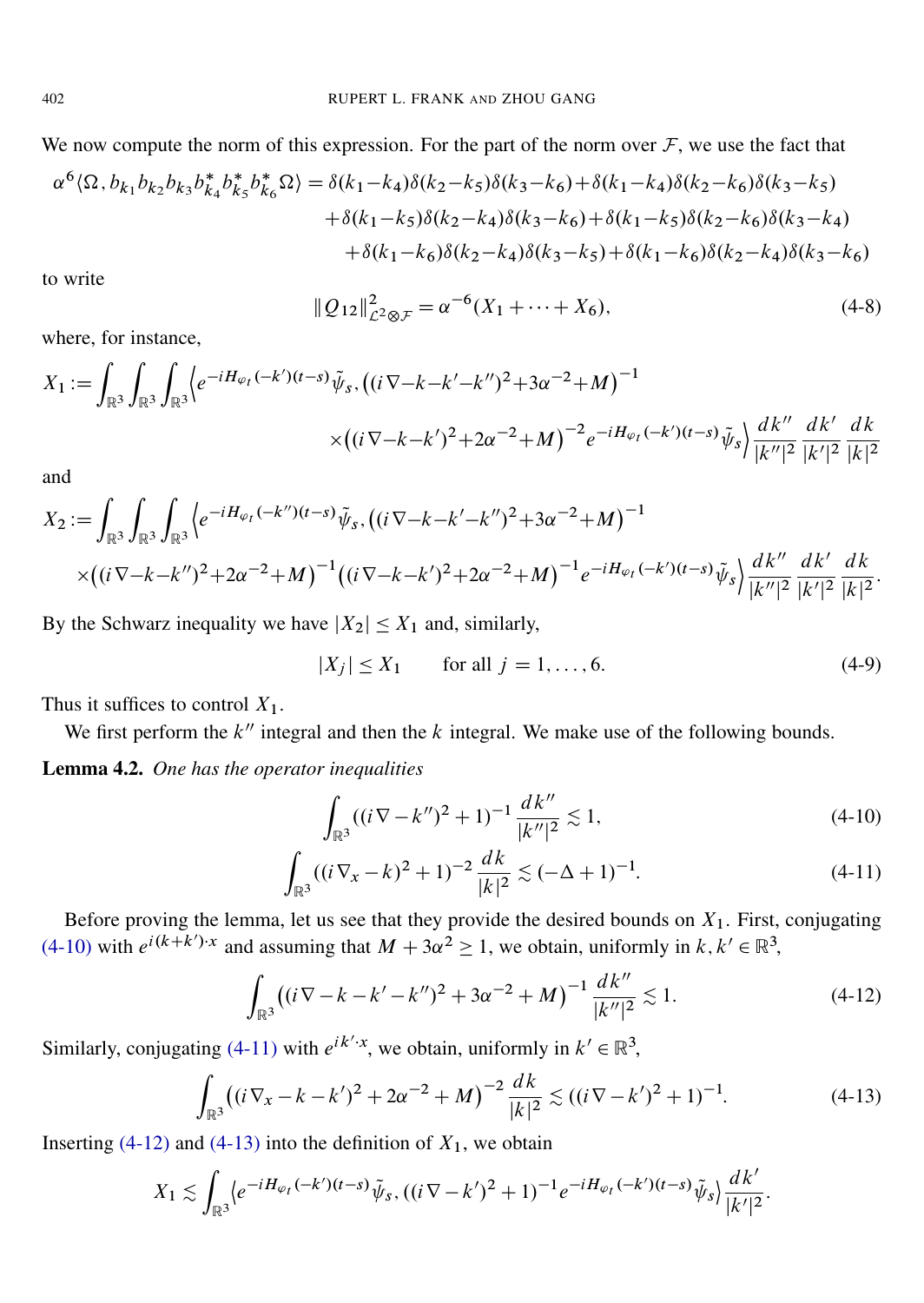Since  $(-\Delta + 1)^{-\frac{1}{2}}(H_{\varphi_t} + M)^{\frac{1}{2}}$  is bounded, uniformly in t (by [Corollary B.2](#page-35-1) and [Lemma 2.1\)](#page-7-0), we also know that  $((i\nabla - k')^2 + 1)^{-\frac{1}{2}} (H_{\varphi_t}(-k') + M)^{\frac{1}{2}}$  is bounded, uniformly in t. Thus,

$$
X_1 \lesssim \int_{\mathbb{R}^3} \langle e^{-iH_{\varphi_t}(-k')(t-s)} \tilde{\psi}_s, (H_{\varphi_t}(-k') + M)^{-1} e^{-iH_{\varphi_t}(-k')(t-s)} \tilde{\psi}_s \rangle \frac{dk'}{|k'|^2}
$$
  
= 
$$
\int_{\mathbb{R}^3} \langle \tilde{\psi}_s, (H_{\varphi_t}(-k') + M)^{-1} \tilde{\psi}_s \rangle \frac{dk'}{|k'|^2}
$$
  

$$
\lesssim \int_{\mathbb{R}^3} \langle \tilde{\psi}_s, ((i\nabla - k')^2 + M)^{-1} \tilde{\psi}_s \rangle \frac{dk'}{|k'|^2}.
$$

Applying [\(4-10\)](#page-23-0) again, we see that the latter expression is bounded by a constant times  $\|\tilde{\psi}_s\|_{\mathcal{L}^2}^2 = 1$  by [Lemma 2.1.](#page-7-0) This, together with [\(4-8\)](#page-23-4) and [\(4-9\),](#page-23-5) implies that

$$
||Q_{12}||_{\mathcal{L}^2 \otimes \mathcal{F}} \lesssim \alpha^{-3}.
$$
\n(4-14)

*Proof of [Lemma 4.2.](#page-23-6)* We only prove  $(4-11)$ , since the proof of  $(4-10)$  is similar and simpler. By applying a Fourier transform, we see that we need to prove

$$
\int_{\mathbb{R}^3} ((p+k)^2 + 1)^{-2} \frac{dk}{|k|^2} \lesssim (p^2 + 1)^{-1} \quad \text{for } p \in \mathbb{R}^3.
$$

We split the integral into the regions  $4|k| > |p| + 1$  and  $4|k| \le |p| + 1$ . In the first region we bound  $|k|^{-2} \le 16/(|p|+1)^2$  and note that

$$
\int_{\{4|k|>|p|+1\}} ((p+k)^2+1)^{-2} dk \le \int_{\mathbb{R}^3} ((p+k)^2+1)^{-2} dk = \int_{\mathbb{R}^3} (k^2+1)^{-2} dk < \infty.
$$

In the second region we distinguish the cases  $|p| < 1$  and  $|p| \ge 1$ . In the first case we bound

$$
\int_{\{4|k|\leq|p|+1\}} ((p+k)^2+1)^{-2} \frac{dk}{|k|^2} \leq \int_{\{4|k|\leq|p|+1\}} \frac{dk}{|k|^2} \leq \int_{\{|k|\leq\frac{1}{2}\}} \frac{dk}{|k|^2} < \infty.
$$

For  $|p| \ge 1$  we note that in the second region we have  $2|k| \le |p|$  and therefore  $(p + k)^2 \ge \frac{1}{4}$  $\frac{1}{4}p^2 \ge k^2$ . Thus,

$$
((p+k)^2+1)^{-2} \le (\frac{1}{4}p^2+1)^{-1}(k^2+1)^{-1}.
$$

Since  $(k^2 + 1)^{-1} |k|^{-2}$  is integrable, we obtain again a bound of the required form.

*Bounds on*  $Q_2, \ldots, Q_5$ . The terms  $Q_2, \ldots, Q_4$  are controlled in exactly the same way as  $Q_1$ . (For  $Q_4$ we use the fact that  $\|\partial_s \tilde{\psi}_s\|_{\mathcal{H}^2} \lesssim 1$  for  $t \leq \alpha^2$  by [Proposition 2.2.](#page-8-0)) The argument for  $Q_5$  is also similar. In fact, the term involving  $\text{Im}(\varphi_s, \alpha^2 \partial_s \varphi_s)$  is controlled as before. For the term involving  $b^*(\alpha^2 \partial_s \varphi_s)$ we have to prove a simple extension of [Lemma 4.1](#page-21-0) where we have operators  $b^*(f) b_k^* b_{k'}^*$  with  $f \in L^2$ (similarly as the second part in [Lemma 3.1\)](#page-16-0). Finally, the term involving  $b(\alpha^2 \partial_s \varphi_s)$  can be commuted to the right and therefore becomes a less singular term which can be controlled already with [Lemma 3.1.](#page-16-0) These arguments prove [\(4-2\)](#page-20-2) and complete the proof of [\(4-3\).](#page-20-3)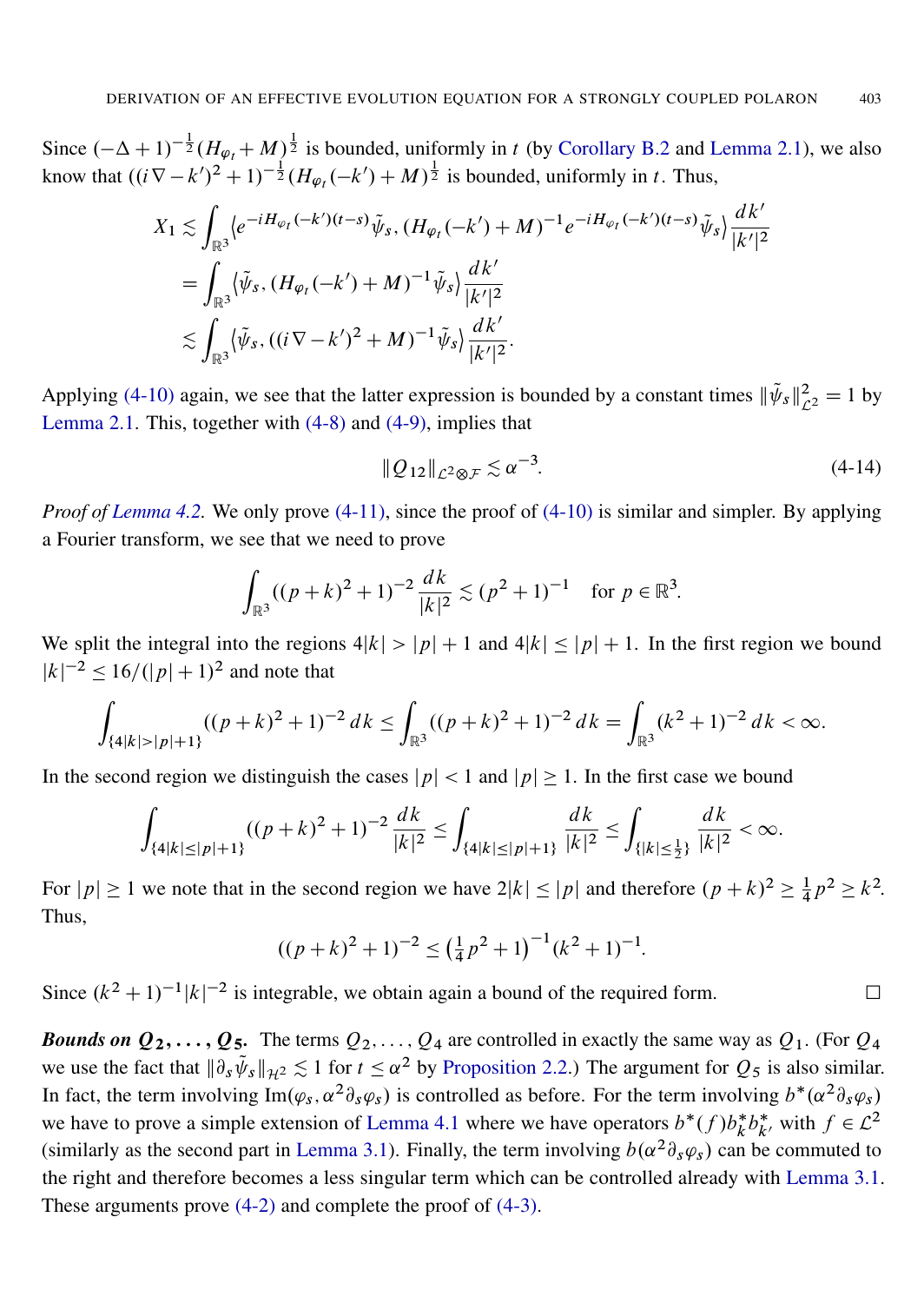*Bound on*  $D_{112}$ . The term  $D_{112}$  in [\(2-34\)](#page-13-3) contains only one factor  $|k'|^{-1}$  and can therefore be controlled essentially by the same method as  $D_{01}$ , based on [Lemma 3.1.](#page-16-0) In order to create a factor of  $(H_{\varphi_t} + M)^{-1}$ , we integrate by parts in  $s_1$ . This, however, will create a factor of  $\tilde{H}_{\varphi_t}$  in one of the terms. When dealing with  $D_{211}$  we will explain how to remove this term by integrating by parts in s. Since  $||g_{s,t}||_{\infty} \lesssim \alpha^{-2}|t-s|$ and  $\|\partial_s g_{s,t}\|_{\infty} = \|g_s\|_{\infty} \lesssim \alpha^{-2}$  by [Proposition 2.2,](#page-8-0) this factor behaves well in the bounds. When applying [Lemma 3.1](#page-16-0) we also use  $\|\partial_s \tilde{\psi}_s\|_{\mathcal{H}^1} \lesssim 1$  from [Proposition 2.2;](#page-8-0) see also the remark at the beginning of [Section 2B](#page-8-6) concerning the bounds on  $\partial_t \tilde{\psi}_t$ . Without going into details we state the final result,

$$
||D_{112}||_{\mathcal{L}^2 \otimes \mathcal{F}} \lesssim \alpha^{-3} t^2 (1+t). \tag{4-15}
$$

*Bound on*  $D_{121}$ . Also the term  $D_{121}$  in [\(2-31\)](#page-13-4) contains only one factor of  $|k|^{-1}$  and can be controlled as just sketched for  $D_{112}$  and as explained in detail for  $D_{211}$ . In order to control the terms that appear when integrating by parts in s we make use of  $\|\partial_s \sigma_{\tilde{\psi}_s}\|_{\mathcal{L}^2} \lesssim 1$  and  $\|\partial_s \tilde{\psi}_s\|_{\mathcal{H}^1} \lesssim 1$  from [Proposition 2.2](#page-8-0) in addition to the bounds from [Lemma 2.1.](#page-7-0) Moreover, we need an obvious extension of [Lemma 3.1](#page-16-0) to the case with  $b^*(f_1)b^*(f_2)b_k^*$ , which is proved in the same way. Combining all this, we end up with

$$
||D_{121}||_{\mathcal{L}^2 \otimes \mathcal{F}} \lesssim \alpha^{-2} t (1+t). \tag{4-16}
$$

**Bound on D<sub>122</sub>.** The term  $D_{122}$  contains no  $|k|^{-1}$  term. Using  $||g_{s,t}||_{\infty} \lesssim \alpha^{-2}|t-s|$  for  $0 \le s \le t \le \alpha^2$ by [Proposition 2.2](#page-8-0) and  $||b(\sigma_{\tilde{\psi}_s})\Omega||_{\mathcal{F}} = \alpha^{-1} ||\sigma_{\tilde{\psi}_s}||_2 \lesssim \alpha^{-1}$  by [Lemma 2.1,](#page-7-0) we obtain immediately

$$
||D_{122}||_{\mathcal{L}^2 \otimes \mathcal{F}} \lesssim \alpha^{-3} t^3. \tag{4-17}
$$

#### <span id="page-25-1"></span>5. Estimation on  $D_2$

<span id="page-25-0"></span>**Bound on**  $D_{211}$ **.** We recall equation [\(2-32\)](#page-13-5) for  $D_{211}$ . In this equation we commute  $e^{-ik \cdot x}$  through  $e^{-iH_{\varphi_t} s_1}$ , which introduces again the operator  $H_{\varphi_t}(k)$  from [\(4-1\),](#page-18-1) and we commute  $b_k$  with  $b_{k'}^*$ . In this way, we obtain

$$
D_{211} = \alpha^{-2} \int_0^t \int_0^{t-s} \int_{\mathbb{R}^3} e^{i \widetilde{H}_{\varphi_t}(s+s_1)} e^{-i H_{\varphi_t}(k)s_1} W^*(\alpha^2 \varphi_t) W(\alpha^2 \varphi_s) \widetilde{\psi}_s \otimes \Omega \frac{dk}{|k|^2} ds_1 ds.
$$

The difficulty in controlling  $D_{211}$  comes again from the k-integral. It is not enough to bound the norm of the integrand as it stands, since  $|k|^{-2}$  is not integrable. Thus, we need to gain some extra decay from  $e^{-iH_{\varphi_t}(k)s_1}$ . To get this decay, we integrate by parts in  $s_1$  using

$$
e^{-iH_{\varphi_t}(k)s_1} = i e^{iMs_1} (H_{\varphi_t}(k) + M)^{-1} \partial_{s_1} e^{-i[H_{\varphi_t}(k) + M]s_1}
$$
\n(5-1)

with a large constant  $M > 0$  independent of  $\alpha$  and t. We obtain

$$
D_{211} = i\alpha^{-2} \int_0^t \int_{\mathbb{R}^3} e^{i \tilde{H}_{\varphi_t} t} (H_{\varphi_t}(k) + M)^{-1} e^{-i H_{\varphi_t}(k)(t-s)} W^*(\alpha^2 \varphi_t) W(\alpha^2 \varphi_s) \tilde{\psi}_s \otimes \Omega \frac{dk}{|k|^2} ds
$$
  

$$
-i\alpha^{-2} \int_0^t \int_{\mathbb{R}^3} e^{i \tilde{H}_{\varphi_t} s} (H_{\varphi_t}(k) + M)^{-1} W^*(\alpha^2 \varphi_t) W(\alpha^2 \varphi_s) \tilde{\psi}_s \otimes \Omega \frac{dk}{|k|^2} ds
$$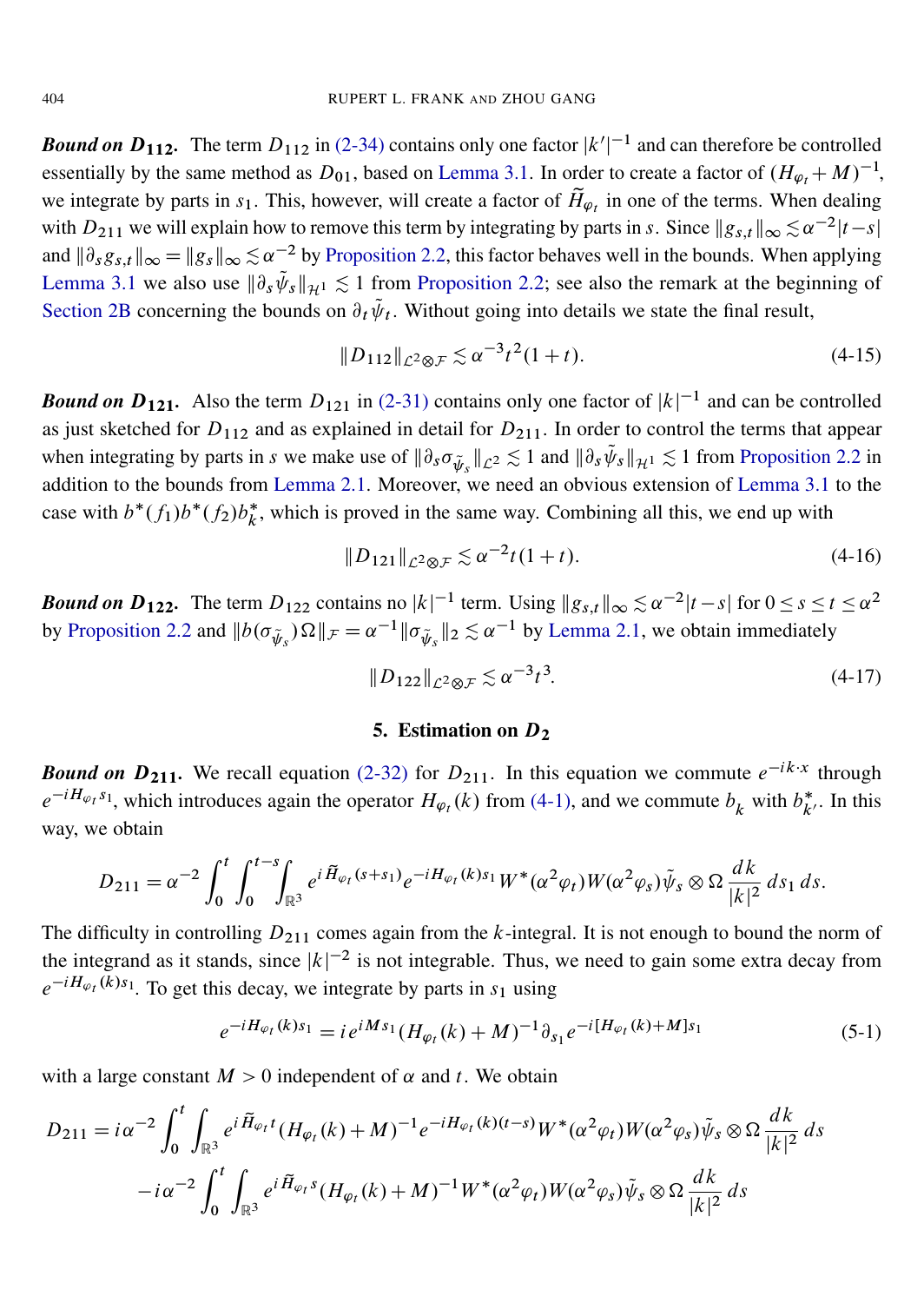$$
+ \alpha^{-2} M \int_0^t \int_0^{t-s} \int_{\mathbb{R}^3} e^{i \tilde{H}_{\varphi_t}(s+s_1)} (H_{\varphi_t}(k) + M)^{-1} e^{-i H_{\varphi_t}(k) s_1}
$$
  

$$
\times W^*(\alpha^2 \varphi_t) W(\alpha^2 \varphi_s) \tilde{\psi}_s \otimes \Omega \frac{dk}{|k|^2} ds_1 ds
$$
  

$$
+ \alpha^{-2} \int_0^t \int_0^{t-s} \int_{\mathbb{R}^3} e^{i \tilde{H}_{\varphi_t}(s+s_1)} \tilde{H}_{\varphi_t}(H_{\varphi_t}(k) + M)^{-1} e^{-i H_{\varphi_t}(k) s_1}
$$
  

$$
\times W^*(\alpha^2 \varphi_t) W(\alpha^2 \varphi_s) \tilde{\psi}_s \otimes \Omega \frac{dk}{|k|^2} ds_1 ds
$$

 $= D_{2111} + D_{2112} + D_{2113} + D_{2114},$ 

where  $D_{211k}$ ,  $k = 1, ..., 4$ , are naturally defined.

We first show how to deal with the terms  $D_{2111}$ ,  $D_{2112}$  and  $D_{2113}$ . The term  $D_{2114}$  is harder because of the additional factor of  $\widetilde{H}_{\varphi_t}$ .

The following lemma quantifies in which sense the operator  $(H_{\varphi_t} + M)^{-1}$  leads to additional decay in k.

<span id="page-26-0"></span>**Lemma 5.1.** *For*  $u \in \mathcal{H}^2(\mathbb{R}^3)$ ,

$$
\int_{\mathbb{R}^3} \left\| (|i \nabla + k|^2 + 1)^{-1} u \right\|_2 \frac{dk}{|k|^2} \lesssim \|u\|_{\mathcal{H}^2}.
$$
 (5-2)

*Proof.* By Fourier transform, we have

$$
\left\|(|i\nabla+k|^2+1)^{-1}u\right\|_2^2 = \int_{\mathbb{R}^3} \frac{1}{(1+|p+k|^2)^2(1+|p|^2)^2}(1+|p|^2)^2|\hat{u}(p)|^2 dp.
$$

We now observe that

$$
\frac{1}{(1+|p+k|^2)^2(1+|p|^2)^2} \lesssim \frac{1}{(1+|k|^2)^2}.
$$

This can be proved by considering separately the regions where  $|p| \leq \frac{1}{2}|k|$  and  $|p| \geq \frac{1}{2}|k|$ . Thus,

$$
\|( |i \nabla + k|^2 + 1)^{-1} u \|_2^2 \lesssim \frac{1}{(1 + |k|^2)^2} \| u \|_{\mathcal{H}^2}^2,
$$

and the claimed bound follows by integration over  $k$ .

Let us return to the terms  $D_{2111}$ ,  $D_{2112}$  and  $D_{2113}$ . It follows from [Corollary B.2](#page-35-1) by conjugating with the unitary  $e^{ik \cdot x}$  that there is an  $M > 0$  such that the operator  $(H_{\varphi_t}(k) + M)^{-1}(|i \nabla + k|^2 + 1)$  is uniformly bounded in  $\alpha$  and t. This, together with the boundedness of  $\psi_s$  in  $\mathcal{H}^2$  for  $s \in [0, \alpha^2]$  from [Proposition 2.2,](#page-8-0) yields

$$
\int_{\mathbb{R}^3} \|(H_{\varphi_t}(k) + M)^{-1} \tilde{\psi}_s\|_2 \frac{dk}{|k|^2} \lesssim 1,
$$

and therefore

<span id="page-26-1"></span>
$$
||D_{2111}||_{\mathcal{L}^2 \otimes \mathcal{F}} \lesssim \alpha^{-2}t, \quad ||D_{2112}||_{\mathcal{L}^2 \otimes \mathcal{F}} \lesssim \alpha^{-2}t, \quad ||D_{2113}||_{\mathcal{L}^2 \otimes \mathcal{F}} \lesssim \alpha^{-2}t^2. \tag{5-3}
$$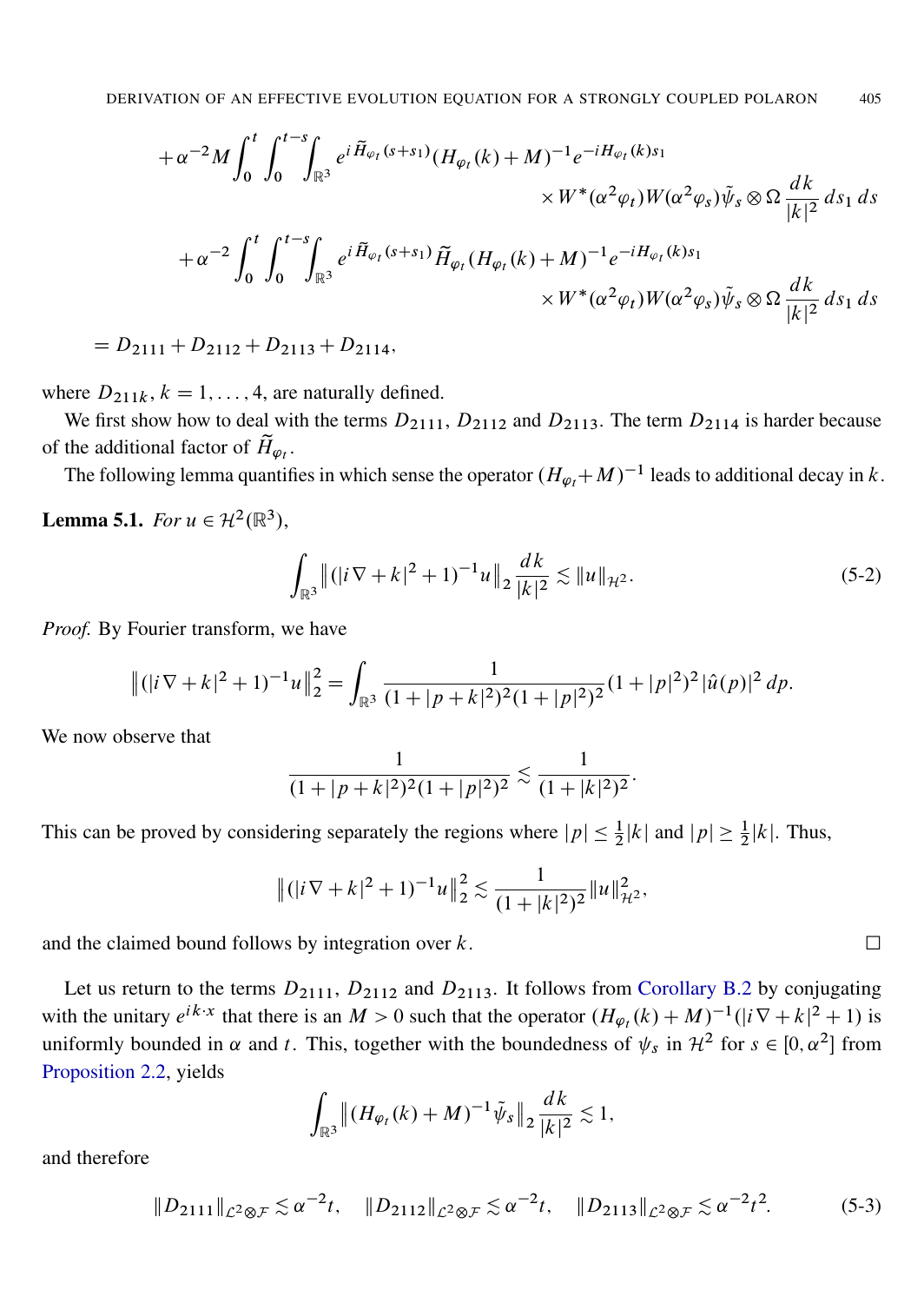We now turn to the term  $D_{2114}$ , which contains the operator  $\tilde{H}_{\varphi_l}$ . The idea is to remove this operator by integrating by parts in s using

<span id="page-27-0"></span>
$$
\widetilde{H}_{\varphi_t} e^{i \widetilde{H}_{\varphi_t} s} = -i \partial_s e^{i \widetilde{H}_{\varphi_t} s}.
$$
\n(5-4)

This leads to

$$
D_{2114} = -i\alpha^{-2} \int_{0}^{t} \int_{\mathbb{R}^{3}} e^{i \tilde{H}_{\varphi_{t}} t} (H_{\varphi_{t}}(k) + M)^{-1} e^{-i H_{\varphi_{t}}(k)(t-s_{1})} W^{*}(\alpha^{2} \varphi_{t}) W(\alpha^{2} \varphi_{s_{1}}) \tilde{\psi}_{s_{1}} \otimes \Omega \frac{dk}{|k|^{2}} ds_{1}
$$
  
+ $i\alpha^{-2} \int_{0}^{t} \int_{\mathbb{R}^{3}} e^{i \tilde{H}_{\varphi_{t}} s_{1}} (H_{\varphi_{t}}(k) + M)^{-1} e^{-i H_{\varphi_{t}}(k) s_{1}} W^{*}(\alpha^{2} \varphi_{t}) W(\alpha^{2} \varphi_{0}) \tilde{\psi}_{0} \otimes \Omega \frac{dk}{|k|^{2}} ds_{1}$   
+ $i\alpha^{-2} \int_{0}^{t} \int_{0}^{t-s} \int_{\mathbb{R}^{3}} e^{i \tilde{H}_{\varphi_{t}}(s+s_{1})} (H_{\varphi_{t}}(k) + M)^{-1} e^{-i H_{\varphi_{t}}(k) s_{1}}$   
+ $i\alpha^{-2} \int_{0}^{t} \int_{0}^{t-s} \int_{\mathbb{R}^{3}} e^{i \tilde{H}_{\varphi_{t}}(s+s_{1})} (H_{\varphi_{t}}(k) + M)^{-1} e^{-i H_{\varphi_{t}}(k) s_{1}}$   
+ $i\alpha^{-2} \int_{0}^{t} \int_{0}^{t-s} \int_{\mathbb{R}^{3}} e^{i \tilde{H}_{\varphi_{t}}(s+s_{1})} (H_{\varphi_{t}}(k) + M)^{-1} e^{-i H_{\varphi_{t}}(k) s_{1}}$   
+ $W^{*}(\alpha^{2} \varphi_{t}) (\partial_{s} W(\alpha^{2} \varphi_{s})) \tilde{\psi}_{s} \otimes \Omega \frac{dk}{|k|^{2}} ds_{1} ds.$ 

The first three terms on the right side can be bounded by [Lemma 5.1](#page-26-0) together with the uniform boundedness in  $\mathcal{H}^2$  of  $\tilde{\psi}_s$  and  $\partial_s \tilde{\psi}_s$  in  $[0, \alpha^2]$  from [Proposition 2.2;](#page-8-0) see also the remark at the beginning of [Section 2B](#page-8-6) concerning the bounds on  $\partial_t \tilde{\psi}_t$ . For the fourth term on the right side we use the formula [\(A-4\)](#page-33-1) for  $\partial_s W(\alpha^2 \varphi_s)$ . Then the term can be bounded by proceeding in the same way as for  $D_{015}$  and using [Lemma 5.1](#page-26-0) together with the fact that  $\alpha^2 \partial_s \varphi_s$  is uniformly bounded in  $\mathcal{L}^2$  for all times by [Lemma 2.1.](#page-7-0) To summarize, we obtain

$$
||D_{2114}||_{\mathcal{L}^2 \otimes \mathcal{F}} \lesssim \alpha^{-2} t (1+t), \tag{5-5}
$$

and, because of [\(5-3\),](#page-26-1)

$$
||D_{211}||_{\mathcal{L}^2 \otimes \mathcal{F}} \lesssim \alpha^{-2} t (1+t). \tag{5-6}
$$

*Bound on*  $D_{212}$ . The term  $D_{212}$  involves a single difficult operator  $\int b_{k'}^* e^{ik' \cdot x} |k'|^{-1} dk'$  and can be controlled using the technique from bounding  $D_{01}$ . We first integrate by parts with respect to  $s_1$  using [\(5-1\)](#page-25-1) (with  $k = 0$ ) to create a factor of  $(H_{\varphi_t} + M)^{-1}$ . Using this factor we can apply [Lemma 3.1](#page-16-0) as in the bound of  $D_{01}$ . In one of the terms, however, the integration by parts creates a factor  $\widetilde{H}_{\varphi_t}$ . We remove this operator via [\(5-4\)](#page-27-0) by integrating by parts in s. The factor  $g_{s,t}$  and its derivative  $\partial_s g_{s,t} = -g_s$  are bounded by [Proposition 2.2](#page-8-0) and do not create any problems. Eventually, this shows that

$$
||D_{212}||_{\mathcal{L}^2 \otimes \mathcal{F}} \lesssim \alpha^{-3} t^2 (1+t). \tag{5-7}
$$

**Bound on**  $D_{221}$ **.** The term  $D_{221}$  appears in [\(2-33\).](#page-13-6) We use  $b_k b^*(\sigma_{\tilde{\psi}_s})\Omega = \alpha^{-2} \sigma_{\tilde{\psi}_s}(k) \Omega$ . By the Schwarz inequality, [\(C-2\)](#page-36-1) and [Lemma 2.1](#page-7-0) we have  $||k|^{-1} \sigma_{\tilde{\psi}_s}(k) \Omega||_1 \lesssim \|\sigma_{\tilde{\psi}_s}\|_{\mathcal{L}_{(1)}^2} \lesssim \|\tilde{\psi}_s\|_{H^1}^2 \lesssim 1$ . From this one easily concludes that

$$
||D_{221}||_{\mathcal{L}^2\otimes\mathcal{F}}\lesssim\alpha^{-2}t^2.
$$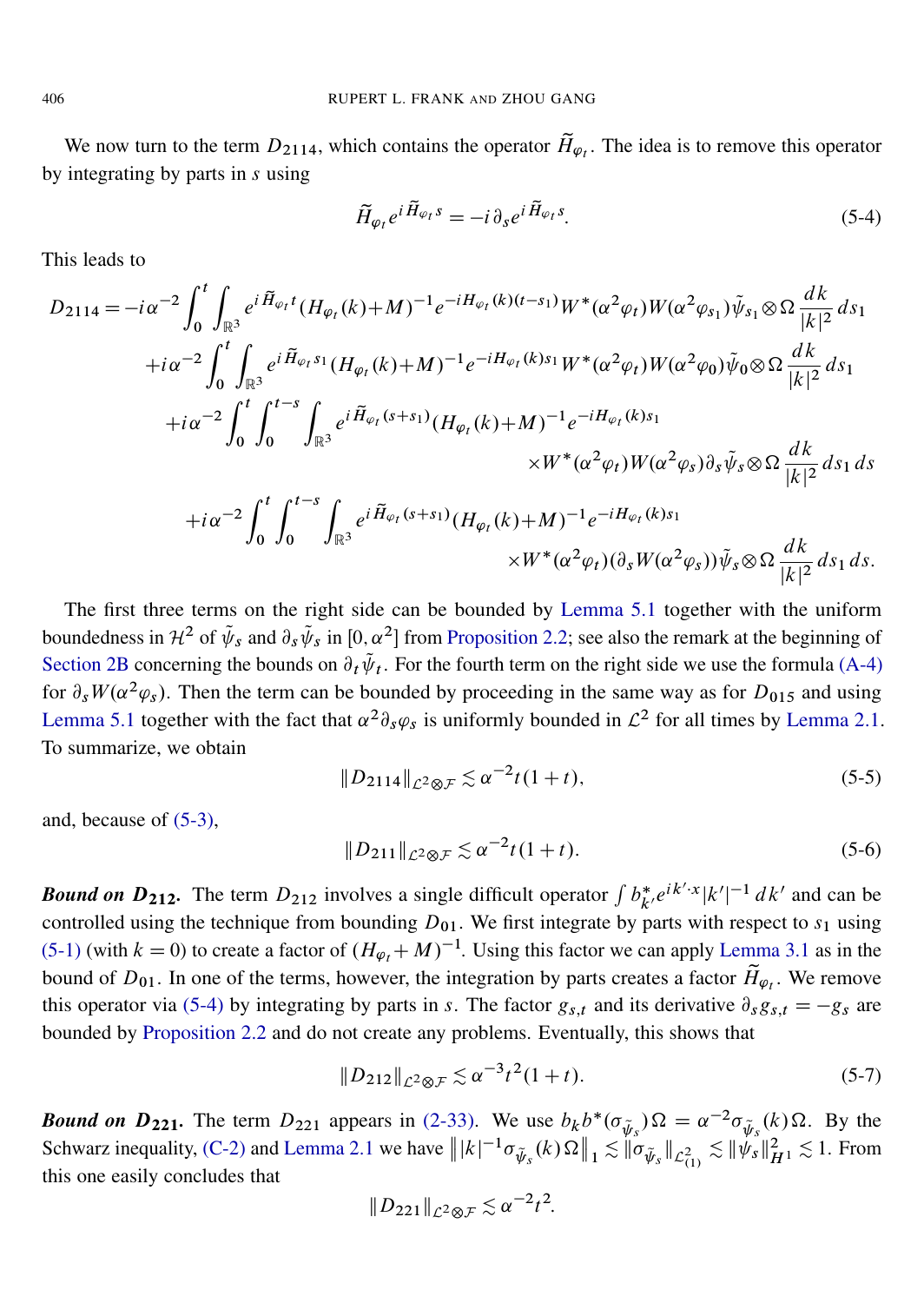**Bound on**  $D_{222}$ **.** The term  $D_{222}$  appears in [\(2-37\).](#page-13-7) Using the bound on  $g_{s,t}$  from [Proposition 2.2](#page-8-0) and the fact that  $b(\sigma_{\tilde{\psi}_s}) \Omega$  has norm of order  $\alpha^{-1}$  by [Lemma 2.1,](#page-7-0) one obtains

$$
||D_{222}||_{\mathcal{L}^2\otimes\mathcal{F}}\lesssim\alpha^{-3}t^3.
$$

## 6. Bounds on  $D_3$ ,  $D_4$  and  $D_5$

<span id="page-28-0"></span>We recall that we have already controlled  $D_{32}$ ,  $D_{42}$  and  $D_{52}$  in [\(2-39\),](#page-14-0) [\(2-40\)](#page-14-1) and [\(2-42\).](#page-15-2) The remaining terms  $D_{31}$ ,  $D_{41}$  and  $D_{51}$  have at most a single term  $|k|^{-1}$  and can be bounded using the methods we have already developed. Therefore we will be rather brief.

For each of the terms  $D_{311}$ ,  $D_{312}$ ,  $D_{412}$ ,  $D_{511}$  and  $D_{512}$  we first integrate by parts in  $s_1$  to generate a factor of  $(H_{\varphi_t} + M)^{-1}$ , which allows us to apply [Lemma 3.1.](#page-16-0) One of the terms, however, will involve  $\tilde{H}_{\varphi_t}$ , which we have to remove by integrating by parts in s. Using the bounds from [Lemma 2.1](#page-7-0) and [Proposition 2.2](#page-8-0) we obtain

$$
||D_{311}||_{\mathcal{L}^{2}\otimes\mathcal{F}} \lesssim \alpha^{-2}t(1+t), \quad ||D_{312}||_{\mathcal{L}^{2}\otimes\mathcal{F}} \lesssim \alpha^{-3}t^{2}(1+t), \quad ||D_{412}||_{\mathcal{L}^{2}\otimes\mathcal{F}} \lesssim \alpha^{-3}t^{2}(1+t),
$$
  

$$
||D_{511}||_{\mathcal{L}^{2}\otimes\mathcal{F}} \lesssim \alpha^{-3}t(1+t), \quad ||D_{512}||_{\mathcal{L}^{2}\otimes\mathcal{F}} \lesssim \alpha^{-4}t^{2}(1+t+\alpha^{-1}t^{2}).
$$

The remaining term  $D_{411}$  can be immediately bounded by

$$
||D_{411}||_{\mathcal{L}^2\otimes\mathcal{F}}\lesssim\alpha^{-2}t^2.
$$

## 7. Proof of the almost orthogonality relations

<span id="page-28-1"></span>7A. *Proof of* [\(2-28\)](#page-11-4)*.* We recall that

$$
\langle \Omega, e^{-iH_{\varphi_t}t} D_0 \rangle_{\mathcal{F}} = \langle \Omega, \int_0^t e^{-iH_{\varphi_t}(t-s)} P^{\perp}_{\widetilde{\psi}_s} \int_{\mathbb{R}^3} (e^{ik \cdot x} W^*(\alpha^2 \varphi_t) W(\alpha^2 \varphi_s) b_k^* \widetilde{\psi}_s \otimes \Omega) \frac{dk}{|k|} ds \rangle_{\mathcal{F}}.
$$

We commute the operator  $b_k^*$  $k<sub>k</sub>$  to the left and use  $b_k \Omega = 0$ . For the commutator we obtain from [Corollary A.2](#page-33-2) (with the definition  $(2-5)$  of  $g_{s,t}$ )

$$
\langle \Omega, e^{-iH_{\varphi_l}t} D_0 \rangle_{\mathcal{F}} = \left\langle \Omega, \int_0^t e^{-iH_{\varphi_l}(t-s)} P^{\perp}_{\tilde{\psi}_s} g_{s,t} W^*(\alpha^2 \varphi_t) W(\alpha^2 \varphi_s) \tilde{\psi}_s \otimes \Omega \, ds \right\rangle_{\mathcal{F}}
$$
  
= 
$$
\int_0^t e^{-iH_{\varphi_l}(t-s)} P^{\perp}_{\tilde{\psi}_s} g_{s,t} \tilde{\psi}_s \langle \Omega, W^*(\alpha^2 \varphi_t) W(\alpha^2 \varphi_s) \Omega \rangle_{\mathcal{F}} ds.
$$

Thus,

$$
\left\| \langle \Omega, e^{-iH_{\varphi_t}t} D_0 \rangle_{\mathcal{F}} \right\|_{\mathcal{L}^2} \leq t \sup_{0 \leq s \leq t} \|g_{s,t}\|_{\infty} \|\tilde{\psi}_s\|_2.
$$

Thus, by the bound on  $g_{s,t}$  from [Proposition 2.2](#page-8-0) and the conservation of the  $\mathcal{L}^2$  norm of  $\tilde{\psi}_s$ , we obtain the claimed bound [\(2-28\).](#page-11-4)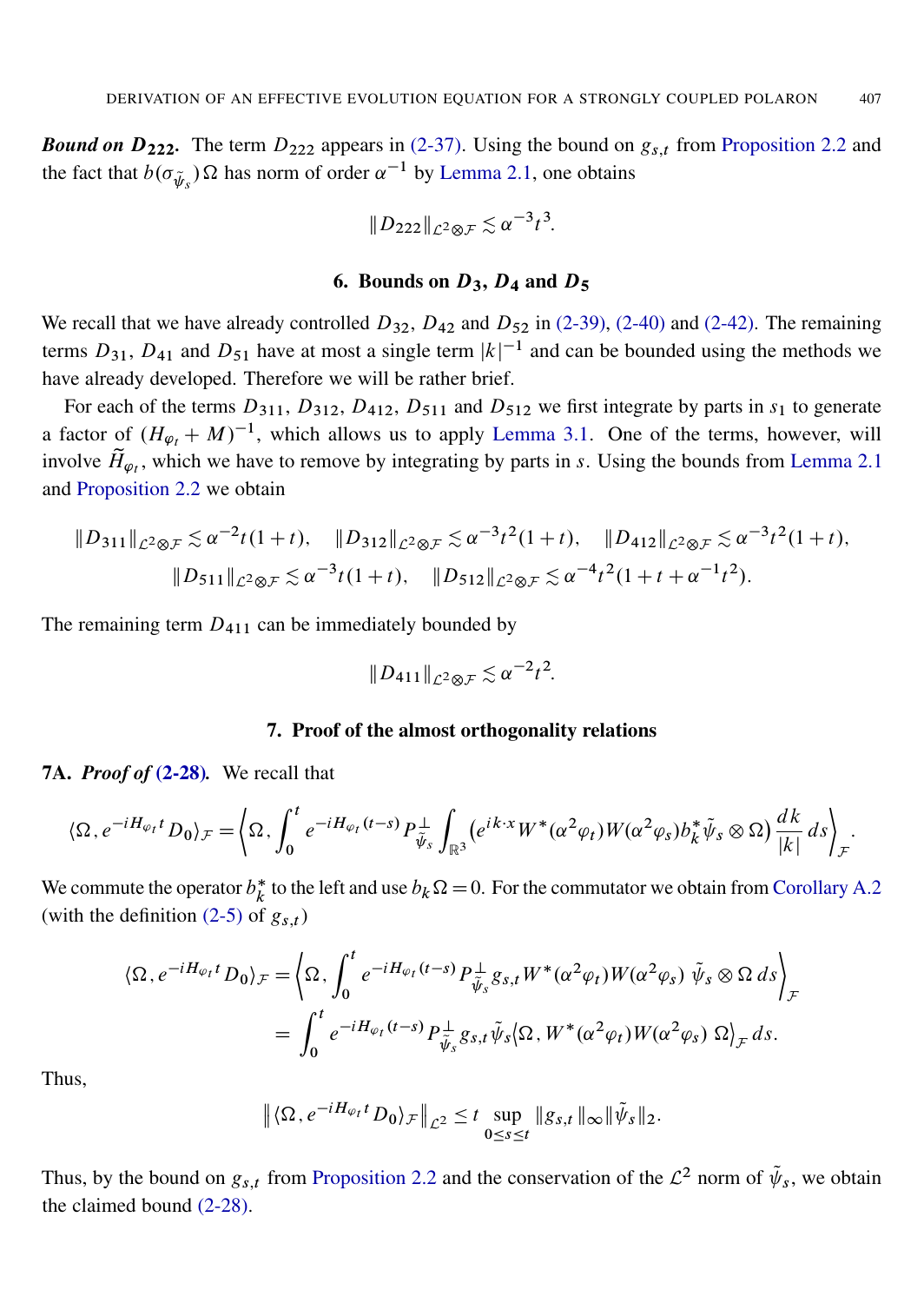<span id="page-29-0"></span>**7B.** *Proof of* [\(2-29\)](#page-11-5). For  $\Phi \in \mathcal{F}$ , let

$$
\Theta_{\Phi}(t) := \left\langle \tilde{\psi}_t \otimes \Phi, e^{-iH_{\varphi_t}t} D_0 \right\rangle_{\mathcal{L}^2 \otimes \mathcal{F}} \n= \left\langle \tilde{\psi}_t \otimes \Phi, \int_0^t e^{-iH_{\varphi_t}(t-s)} P_{\tilde{\psi}_s}^{\perp} \int_{\mathbb{R}^3} (e^{ik \cdot x} W^*(\alpha^2 \varphi_t) W(\alpha^2 \varphi_s) b_k^* \tilde{\psi}_s \otimes \Omega) \frac{dk}{|k|} ds \right\}_{\mathcal{L}^2 \otimes \mathcal{F}}.
$$

We shall show that

<span id="page-29-1"></span>
$$
|\Theta_{\Phi}(t)| \lesssim \alpha^{-2} t^2 (1 + \alpha^{-2} t^2) ||\Phi||_{\mathcal{F}},\tag{7-1}
$$

which by duality implies  $(2-29)$ .

Our goal will be to derive an ordinary differential equation for  $\Theta_{\Phi}$ . We use the presence of the operator  $P_{\tilde{\lambda}}^{\perp}$  $\psi_{\psi_s}^{\perp}$  to obtain (with inner products in  $\mathcal{L}^2 \otimes \mathcal{F}$ )

$$
\partial_t \Theta_{\Phi} = \left\langle \partial_t \tilde{\psi}_t \otimes \Phi, \int_0^t e^{-iH_{\varphi_t}(t-s)} P^{\perp}_{\tilde{\psi}_s} \int_{\mathbb{R}^3} (e^{ik \cdot x} W^* (\alpha^2 \varphi_t) W(\alpha^2 \varphi_s) b_k^* \tilde{\psi}_s \otimes \Omega) \frac{dk}{|k|} ds \right\rangle + \left\langle \tilde{\psi}_t \otimes \Phi, \int_0^t (\partial_t e^{-iH_{\varphi_t}(t-s)}) P^{\perp}_{\tilde{\psi}_s} \int_{\mathbb{R}^3} (e^{ik \cdot x} W^* (\alpha^2 \varphi_t) W(\alpha^2 \varphi_s) b_k^* \tilde{\psi}_s \otimes \Omega) \frac{dk}{|k|} ds \right\rangle + \left\langle \tilde{\psi}_t \otimes \Phi, \int_0^t e^{-iH_{\varphi_t}(t-s)} P^{\perp}_{\tilde{\psi}_s} \int_{\mathbb{R}^3} (e^{ik \cdot x} (\partial_t W^* (\alpha^2 \varphi_t)) W(\alpha^2 \varphi_s) b_k^* \tilde{\psi}_s \otimes \Omega) \frac{dk}{|k|} ds \right\rangle.
$$

For the first term we use equation [\(2-10\)](#page-8-1) for  $\partial_t \tilde{\psi}_t$ . In the second term, we compute, using Duhamel's formula,

$$
\partial_t e^{-iH_{\varphi_t}(t-s)} = -iH_{\varphi_t}e^{-iH_{\varphi_t}(t-s)} - i\int_0^{t-s} e^{-iH_{\varphi_t}(t-s-s_1)}(\partial_t H_{\varphi_t})e^{-iH_{\varphi_t}s_1} ds_1
$$
  
= 
$$
-i(H_{\varphi_t} + (t-s)\partial_t \|\varphi_t\|_2^2)e^{-iH_{\varphi_t}(t-s)} - i\int_0^{t-s} e^{-iH_{\varphi_t}(t-s-s_1)}(\partial_t V_{\varphi_t})e^{-iH_{\varphi_t}s_1} ds_1.
$$

Note that the part involving  $H_{\varphi_t}$  will cancel the contribution from the first term, except for part of the constant  $\omega(t)$ . Finally, for the third term we use [Lemma A.3](#page-33-3) and [Lemma A.1](#page-33-0) to obtain

$$
\partial_t W^*(\alpha^2 \varphi_t) W(\alpha^2 \varphi_s)
$$
  
=  $\alpha^2 W^*(\alpha^2 \varphi_t) [b(\partial_t \varphi_t) - b^*(\partial_t \varphi_t) + i \operatorname{Im}(\varphi_t, \partial_t \varphi_t)] W(\alpha^2 \varphi_s)$   
=  $\alpha^2 W^*(\alpha^2 \varphi_t) W(\alpha^2 \varphi_s) [b(\partial_t \varphi_t) - b^*(\partial_t \varphi_t) + 2i \operatorname{Im}(\partial_t \varphi_t, \varphi_s) + i \operatorname{Im}(\varphi_t, \partial_t \varphi_t)]$   
=  $\alpha^2 W^*(\alpha^2 \varphi_t) W(\alpha^2 \varphi_s) [b(\partial_t \varphi_t) - b^*(\partial_t \varphi_t) + 2i \operatorname{Im}(\partial_t \varphi_t, \varphi_s - \varphi_t) + i \operatorname{Im}(\partial_t \varphi_t, \varphi_t)].$ 

Putting all this into the above formula, we obtain

$$
\partial_t \Theta_{\Phi} = M_1 + M_2 + M_3,
$$

where the terms  $M_1$ ,  $M_2$  and  $M_3$  are defined, using the notation

$$
\Phi_{s,t} := W^*(\alpha^2 \varphi_s) W(\alpha^2 \varphi_t) \Phi,
$$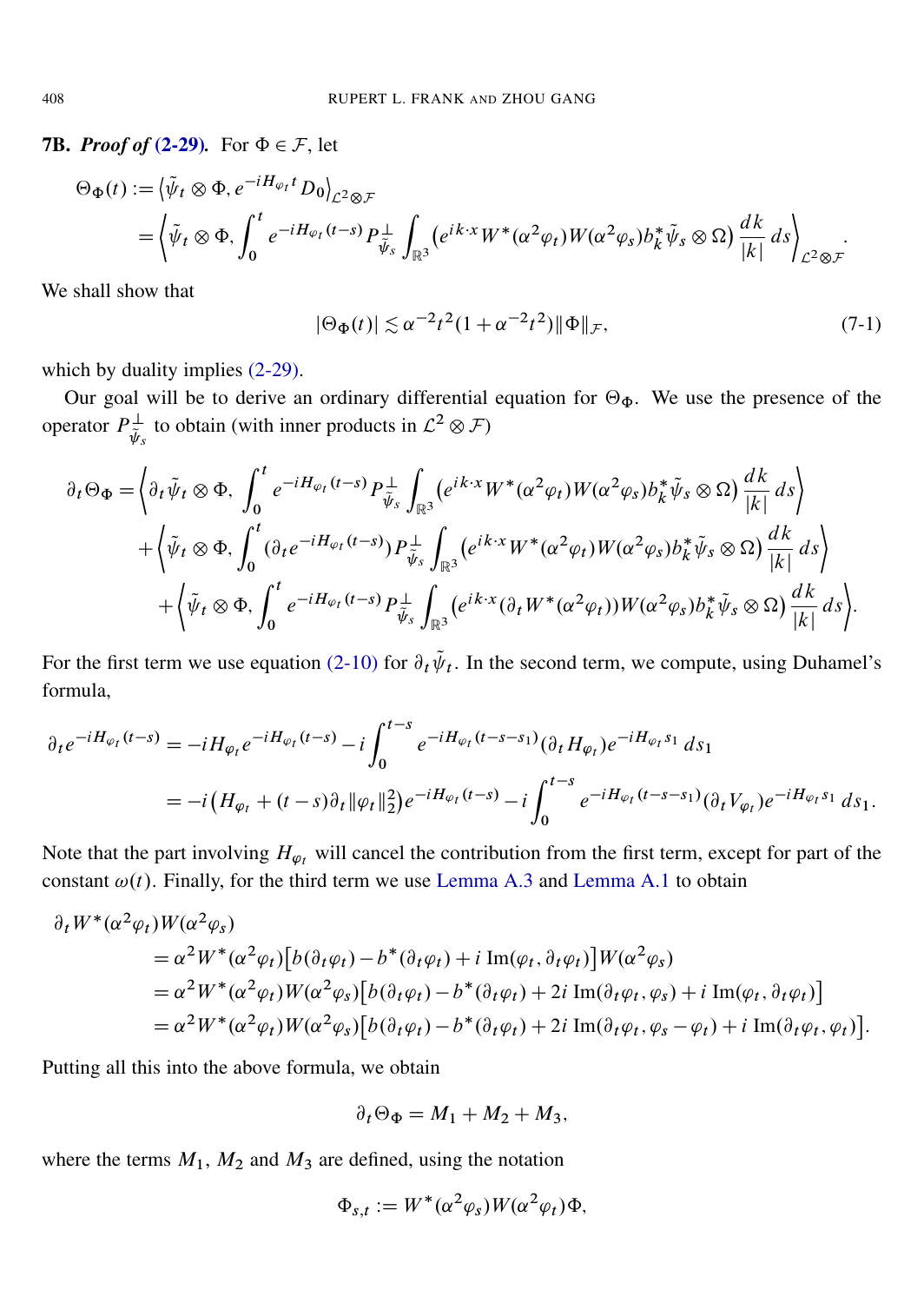by

$$
M_1(t) := -i \int_0^t \int_0^{t-s} \left\langle \tilde{\psi}_t \otimes \Phi_{s,t}, e^{-iH_{\varphi_t}(t-s-s_1)} (\partial_t V_{\varphi_t}) e^{-iH_{\varphi_t}s_1} P_{\tilde{\psi}_s}^{\perp} \int_{\mathbb{R}^3} (e^{ik \cdot x} b_k^* \tilde{\psi}_s \otimes \Omega) \frac{dk}{|k|} \right\rangle ds_1 ds,
$$
  
\n
$$
M_2(t) := \alpha^2 \int_0^t \left\langle \tilde{\psi}_t \otimes \Phi_{s,t}, e^{-iH_{\varphi_t}(t-s)} P_{\tilde{\psi}_s}^{\perp} \int_{\mathbb{R}^3} (e^{ik \cdot x} (b(\partial_t \varphi_t) - b^* (\partial_t \varphi_t)) b_k^* \tilde{\psi}_s \otimes \Omega) \frac{dk}{|k|} \right\rangle ds,
$$
  
\n
$$
M_3(t) := \int_0^t m(s,t) \left\langle \tilde{\psi}_t \otimes \Phi_{s,t}, e^{-iH_{\varphi_t}(t-s)} P_{\tilde{\psi}_s}^{\perp} \int_{\mathbb{R}^3} (e^{ik \cdot x} b_k^* \tilde{\psi}_s \otimes \Omega) \frac{dk}{|k|} \right\rangle ds
$$

with

$$
m(s,t) := -i(t-s)\partial_t \|\varphi_t\|_2^2 + 2i\alpha^2 \operatorname{Im}(\partial_t \varphi_t, \varphi_s - \varphi_t).
$$

Since  $\Theta_{\Phi}(0) = 0$ , we conclude that

<span id="page-30-1"></span><span id="page-30-0"></span>
$$
\Theta_{\Phi}(t) = \int_0^t (M_1(s) + M_2(s) + M_3(s)) ds. \tag{7-2}
$$

Below we shall show that

$$
|M_1(t)| \lesssim \alpha^{-3} t^2 \|\Phi\|_{\mathcal{F}}, \quad |M_2(t)| \lesssim \alpha^{-2} t \|\Phi\|_{\mathcal{F}}, \quad |M_3(t)| \lesssim \alpha^{-3} t^2 \|\Phi\|_{\mathcal{F}}.
$$
 (7-3)

Together with [\(7-2\)](#page-30-0) this will prove [\(7-1\)](#page-29-1) and therefore [\(2-29\).](#page-11-5)

*Bound on*  $M_1$ . Using the fact that  $P_{\tilde{J}_L}^{\perp}$  $\psi_{\tilde{\psi}_s}^{\perp} = 1 - |\tilde{\psi}_s\rangle \langle \tilde{\psi}_s|$  (see the proof of [Lemma 2.4\)](#page-9-2), we have the decomposition

$$
M_1 = M_{11} - M_{12},
$$

where

$$
M_{11}(t) := -i \int_0^t \int_0^{t-s} \left\langle \tilde{\psi}_t \otimes \Phi_{s,t}, e^{-iH_{\varphi_t}(t-s-s_1)} (\partial_t V_{\varphi_t}) e^{-iH_{\varphi_t}s_1} \int_{\mathbb{R}^3} (e^{ik \cdot x} b_k^* \tilde{\psi}_s \otimes \Omega) \frac{dk}{|k|} \right\}_{\mathcal{L}^2 \otimes \mathcal{F}} ds_1 ds
$$

and, with  $\sigma_{\tilde{\psi}_s}$  from [\(2-2\),](#page-7-1)

$$
M_{12}(t) := -i \int_0^t \int_0^{t-s} \langle \tilde{\psi}_t, e^{-iH_{\varphi_t}(t-s-s_1)}(\partial_t V_{\varphi_t})e^{-iH_{\varphi_t}s_1}\tilde{\psi}_s\rangle_{\mathcal{L}^2} \langle \Phi_{s,t}, b^*(\sigma_{\tilde{\psi}_s})\Omega\rangle_{\mathcal{F}} ds_1 ds.
$$

The second term is easy to control. In fact, the a priori bounds from [Lemma 2.1](#page-7-0) together with  $\|\partial_t V_{\varphi_t}\|_\infty \lesssim$  $\alpha^{-2}$  from [\(C-8\)](#page-39-0) imply

$$
\left| \left\langle \tilde{\psi}_t, e^{-iH_{\varphi_t}(t-s-s_1)}(\partial_t V_{\varphi_t})e^{-iH_{\varphi_t}s_1}\tilde{\psi}_s \right\rangle_{\mathcal{L}^2} \right| \lesssim \alpha^{-2}
$$

and

$$
\left| \left\langle \Phi_{s,t}, b^*(\sigma_{\tilde{\psi}_s}) \Omega \right\rangle_{\mathcal{F}} \right| \lesssim \alpha^{-1} \|\Phi\|_{\mathcal{F}}.
$$

This yields a bound of the form [\(7-3\).](#page-30-1)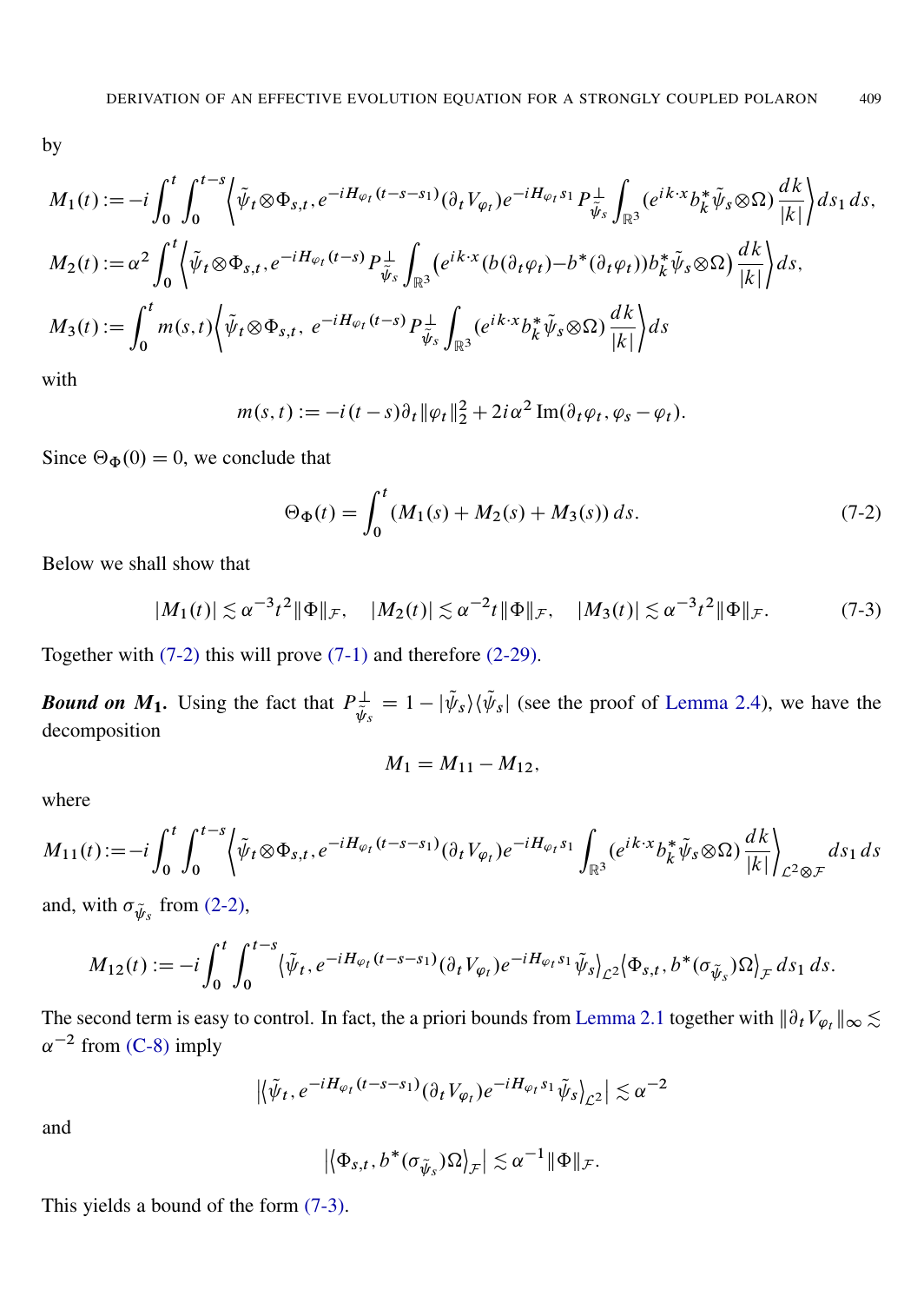We now bound the integrand in  $M_{11}$ . We have

$$
\left\| \left\langle \tilde{\psi}_t \otimes \Phi_{s,t}, e^{-iH_{\varphi_t}(t-s-s_1)} (\partial_t V_{\varphi_t}) e^{-iH_{\varphi_t} s_1} \int_{\mathbb{R}^3} (e^{ik \cdot x} b_k^* \tilde{\psi}_s \otimes \Omega) \frac{dk}{|k|} \right\|_{\mathcal{L}^2 \otimes \mathcal{F}} \right\|
$$
  
\n
$$
\leq \left\| (H_{\varphi_t} + M)^{\frac{1}{2}} \tilde{\psi}_t \otimes \Phi_{s,t} \right\| \left\| (H_{\varphi_t} + M)^{-\frac{1}{2}} (\partial_t V_{\varphi_t}) (H_{\varphi_t} + M)^{\frac{1}{2}} \right\| \left\| (H_{\varphi_t} + M)^{-\frac{1}{2}} \int_{\mathbb{R}^3} (e^{ik \cdot x} b_k^* \tilde{\psi}_s \otimes \Omega) \frac{dk}{|k|} \right\|.
$$

By [Corollary B.2](#page-35-1) and an easy modification of its proof, for  $M$  sufficiently large (but independent of  $t$ and  $\alpha$ ), the operators  $(H_{\varphi_t} + M)^{\pm \frac{1}{2}}(-\Delta + 1)^{\mp \frac{1}{2}}$  are both bounded uniformly in t. Therefore [Lemma 3.1](#page-16-0) and the a priori bounds from [Lemma 2.1](#page-7-0) yield

$$
\left\| \left\langle \tilde{\psi}_t \otimes \Phi_{s,t}, e^{-iH_{\varphi_t}(t-s-s_1)} (\partial_t V_{\varphi_t}) e^{-iH_{\varphi_t} s_1} \int_{\mathbb{R}^3} (e^{ik \cdot x} b_k^* \tilde{\psi}_s \otimes \Omega) \frac{dk}{|k|} \right\|_{\mathcal{L}^2 \otimes \mathcal{F}} \right\|
$$
  

$$
\lesssim \alpha^{-1} \|\tilde{\psi}_t\|_{\mathcal{H}^1} \|\Phi\|_{\mathcal{F}} \|( -\Delta + 1)^{-\frac{1}{2}} (\partial_t V_{\varphi_t}) (-\Delta + 1)^{\frac{1}{2}} \|\|\psi_s\|_{\mathcal{H}^1}
$$
  

$$
\lesssim \alpha^{-1} \|\Phi\|_{\mathcal{F}} \|( -\Delta + 1)^{-\frac{1}{2}} (\partial_t V_{\varphi_t}) (-\Delta + 1)^{\frac{1}{2}} \|.
$$

Finally, using the fact that  $\|\nabla \partial_t V_{\varphi_t}\|_{\infty} \lesssim \alpha^{-2}$  (see [\(C-8\)\)](#page-39-0), we obtain that the operator appearing in this bound has norm  $\leq \alpha^{-2}$ . Thus, we finally obtain

$$
\left| \left\langle \tilde{\psi}_t \otimes \Phi_{s,t}, e^{-iH_{\varphi_t}(t-s-s_1)}(\partial_t V_{\varphi_t})e^{-iH_{\varphi_t}s_1} \int_{\mathbb{R}^3} (e^{ik \cdot x} b_k^* \tilde{\psi}_s \otimes \Omega) \frac{dk}{|k|} \right\rangle_{\mathcal{L}^2 \otimes \mathcal{F}} \right| \lesssim \alpha^{-3},
$$

which, when integrated over  $s_1$  and s, leads to the bound in [\(7-3\).](#page-30-1)

*Bound on*  $M_2$ . As for  $M_1$ , we use  $P_{\tilde{J}_2}^{\perp}$  $\psi_{\tilde{\psi}_s}^{\perp} = 1 - |\tilde{\psi}_s\rangle \langle \tilde{\psi}_s|$  to get the decomposition

$$
M_2 = M_{21} - M_{22}
$$

with

$$
M_{21}(t) := \alpha^2 \int_0^t \left\langle \tilde{\psi}_t \otimes \Phi_{s,t}, e^{-iH_{\varphi_t}(t-s)} \int_{\mathbb{R}^3} (e^{ik \cdot x} (b(\partial_t \varphi_t) - b^*(\partial_t \varphi_t)) b_k^* \tilde{\psi}_s \otimes \Omega) \frac{dk}{|k|} \right\rangle ds
$$

and, with  $\sigma_{\tilde{\psi}_s}$  from [\(2-2\),](#page-7-1)

$$
M_{22}(t) := \alpha^2 \int_0^t \langle \tilde{\psi}_t, e^{-iH_{\varphi_t}(t-s)} \tilde{\psi}_s \rangle_{\mathcal{L}^2} \langle \Phi_{s,t}, (b(\partial_t \varphi_t) - b^*(\partial_t \varphi_t))b^*(\sigma_{\tilde{\psi}_s})\Omega \rangle_{\mathcal{F}} ds.
$$

Once again the bound on  $M_{22}$  is straightforward. Namely, we commute  $b^*(\sigma_{\tilde{\psi}_s})$  to the left through  $b(\partial_t \varphi_t) - b^*(\partial_t \varphi_t)$  and obtain

$$
\left\langle \Phi_{s,t}, \left( b(\partial_t \varphi_t) - b^*(\partial_t \varphi_t) \right) b^*(\sigma_{\tilde{\psi}_s}) \Omega \right\rangle_{\mathcal{F}} = -\left\langle \Phi_{s,t}, b^*(\sigma_{\tilde{\psi}_s}) b^*(\partial_t \varphi_t) \Omega \right\rangle_{\mathcal{F}} + \alpha^{-2} (\partial_t \varphi_t, \sigma_{\tilde{\psi}_s}) \left\langle \Phi_{s,t}, \Omega \right\rangle_{\mathcal{F}}.
$$

By similar computations as, for instance, in the bound on  $D_{32}$  and by the a priori bounds from [Lemma 2.1,](#page-7-0) we obtain

$$
\left| \left\langle \Phi_{s,t} , \left( b(\partial_t \varphi_t) - b^*(\partial_t \varphi_t) \right) b^*(\sigma_{\widetilde{\psi}_s}) \Omega \right\rangle_{\mathcal{F}} \right| \lesssim \alpha^{-2} \|\Phi\|_{\mathcal{F}} \|\sigma_{\widetilde{\psi}_s}\| \|\partial_t \varphi_t\| \lesssim \alpha^{-4} \|\Phi\|_{\mathcal{F}}.
$$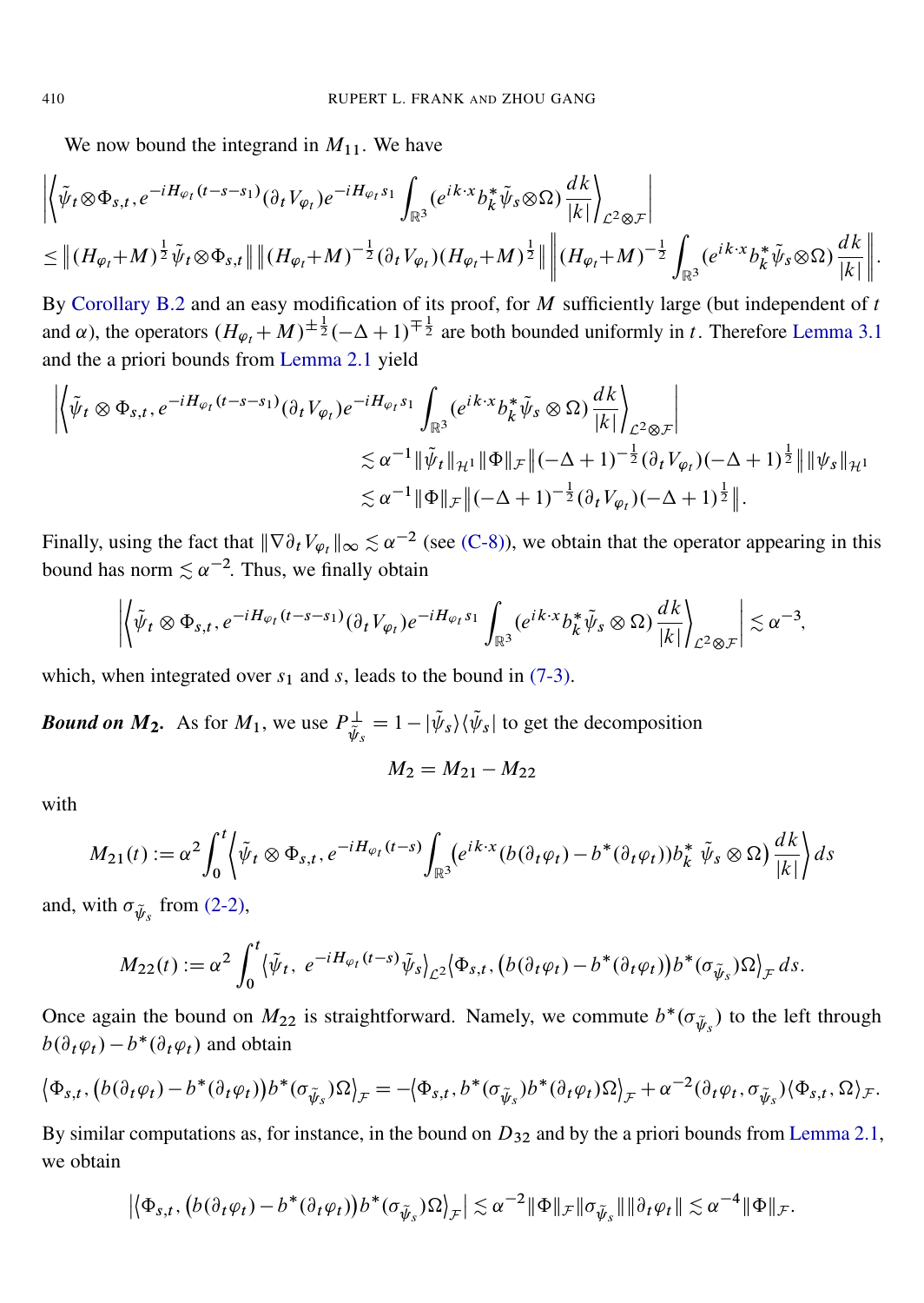By the conservation of the  $\mathcal{L}^2$  norm of  $\tilde{\psi}_t$  we conclude

$$
|M_{22}(t)| \lesssim \alpha^{-2} t ||\Phi||_{\mathcal{F}},
$$

which is of the form claimed in  $(7-3)$ .

We now discuss  $M_{21}$ . Again we commute  $b_k^*$ \* to the left through  $b(\partial_t \varphi_t) - b^*(\partial_t \varphi_t)$  and obtain

$$
M_{21} = M_{211} + M_{212},
$$

where

$$
M_{211}(t) := -\alpha^2 \int_0^t \left\langle \tilde{\psi}_t \otimes \Phi_{s,t}, e^{-iH_{\varphi_t}(t-s)} \int_{\mathbb{R}^3} \left( e^{ik \cdot x} b_k^* b^* (\partial_t \varphi_t) \tilde{\psi}_s \otimes \Omega \right) \frac{dk}{|k|} \right\}_{\mathcal{L}^2 \otimes \mathcal{F}} ds
$$

and, with  $g_s$  from [\(2-6\),](#page-8-7)

$$
M_{212}(t) := \int_0^t \langle \tilde{\psi}_t, e^{-iH_{\varphi_t}(t-s)} g_s \tilde{\psi}_s \rangle_{\mathcal{L}^2} \langle \Phi_{s,t}, \Omega \rangle_{\mathcal{F}} ds.
$$

Since  $||g_s||_{\infty} \lesssim \alpha^{-2}$  by [Proposition 2.2,](#page-8-0) we obtain immediately

$$
|M_{212}(t)| \lesssim \alpha^{-2} t \|\Phi\|_{\mathcal{F}}.
$$

To control  $M_{211}$  we bound

$$
\left\| \left\langle \tilde{\psi}_t \otimes \Phi_{s,t}, e^{-iH_{\varphi_t}(t-s)} \int_{\mathbb{R}^3} \left( e^{ik \cdot x} b_k^* b^* (\partial_t \varphi_t) \tilde{\psi}_s \otimes \Omega \right) \frac{dk}{|k|} \right\|_{\mathcal{L}^2 \otimes \mathcal{F}} \right\|
$$
  

$$
\leq \left\| (H_{\varphi_t} + M)^{\frac{1}{2}} \tilde{\psi}_t \otimes \Phi_{s,t} \right\| \left\| (H_{\varphi_t} + M)^{-\frac{1}{2}} \int_{\mathbb{R}^3} \left( e^{ik \cdot x} b_k^* b^* (\partial_t \varphi_t) \tilde{\psi}_s \otimes \Omega \right) \frac{dk}{|k|} \right\|.
$$

As for  $M_{11}$ , we use [Lemma 2.1](#page-7-0) and [Corollary B.2](#page-35-1) (and a simple extension of its proof) to choose M large enough, but independent of t and  $\alpha$ , so that  $(H_{\varphi_t} + M)^{\pm \frac{1}{2}}(-\Delta + 1)^{\mp \frac{1}{2}}$  are both bounded uniformly in t. Therefore [Lemma 3.1](#page-16-0) and the a priori bounds from [Lemma 2.1](#page-7-0) yield

$$
\left\| \left\langle \tilde{\psi}_t \otimes \Phi_{s,t}, e^{-iH_{\varphi_t}(t-s)} \int_{\mathbb{R}^3} \left( e^{ik \cdot x} b_k^* b^* (\partial_t \varphi_t) \tilde{\psi}_s \otimes \Omega \right) \frac{dk}{|k|} \right\|_{\mathcal{L}^2 \otimes \mathcal{F}} \right\| \lesssim \alpha^{-2} \|\tilde{\psi}_t\|_{\mathcal{H}^1} \|\Phi\|_{\mathcal{F}} \|\partial_t \varphi_t\|_{\mathcal{L}^2} \|\tilde{\psi}_s\|_{\mathcal{H}^1} \lesssim \alpha^{-4} \|\Phi\|_{\mathcal{F}}.
$$

This, when integrated over s and multiplied by  $\alpha^2$ , leads to the bound in [\(7-3\).](#page-30-1)

*Bound on* M3*.* The a priori bounds from [Lemma 2.1](#page-7-0) yield

$$
|m(s,t)| \lesssim \alpha^{-2}|t-s|.
$$

Moreover, applying [Lemma 3.1](#page-16-0) as in the bound on  $M_{21}$  we find that the absolute value of the inner product in the integral defining  $M_3$  is bounded by a constant times  $\alpha^{-1} ||\Phi||_{\mathcal{F}}$ . This yields the bound in [\(7-3\).](#page-30-1)

This concludes the proof of [\(2-29\).](#page-11-5)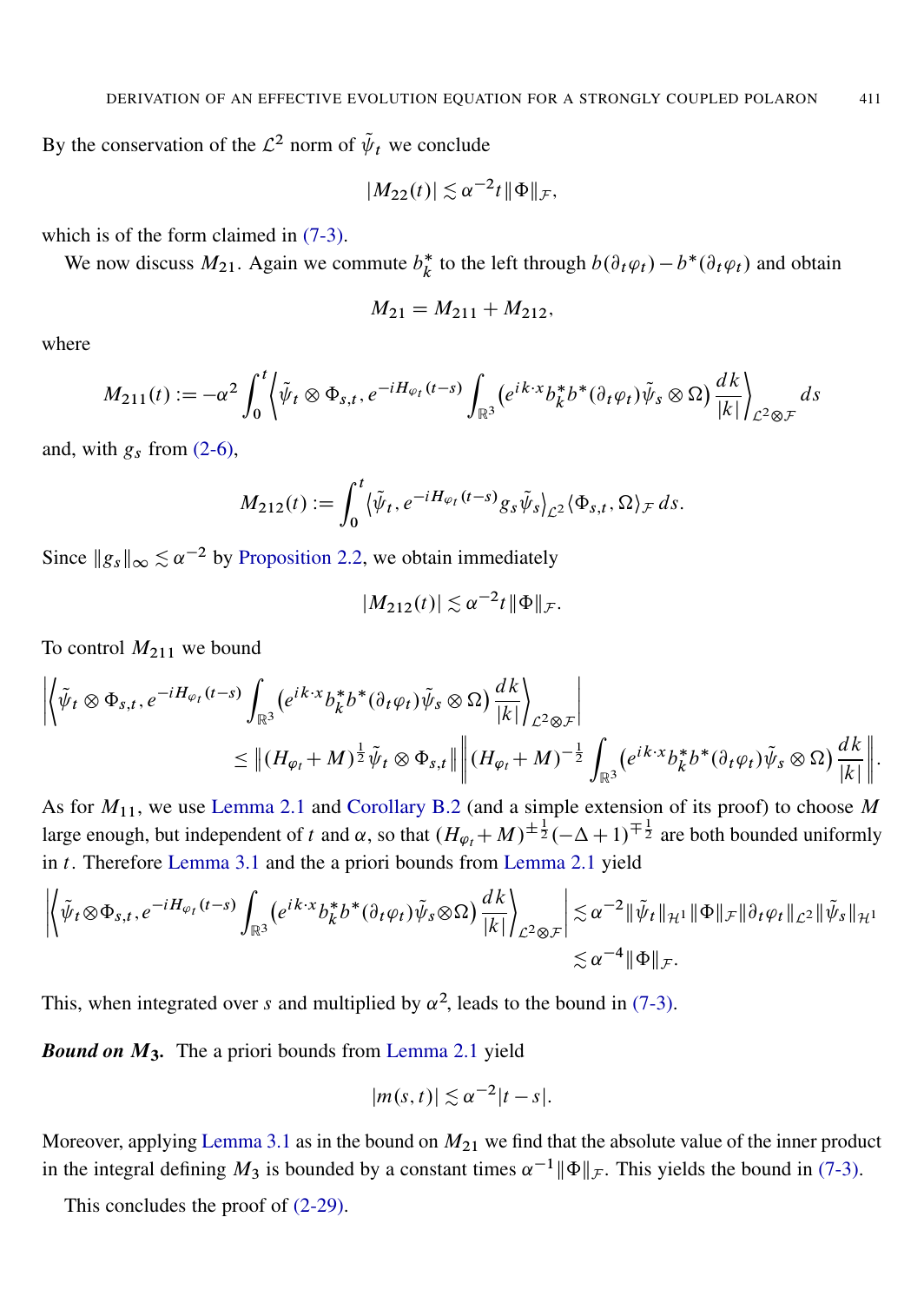#### Appendix A: Some properties of the Weyl operators

In this appendix we collect some standard properties of the Weyl operators  $W(f)$  defined in [\(1-7\)](#page-1-3) in terms of  $b(f)$  and  $b^*(f)$ . They are well known, but we provide proofs for the sake of completeness. We recall that the commutation relations for  $b_k$  and  $b_k^*$  $\int_{k}^{*}$  involve a factor  $\alpha^{-2}$ .

<span id="page-33-0"></span>**Lemma A.1.** *The operators*  $b_k$ ,  $b_k^*$  $\frac{k}{k}$  and  $W(f)$  satisfy the following relations,

$$
b_k W(f) = W(f)(b_k + \alpha^{-2} f(k)) \quad \text{and} \quad b_k^* W(f) = W(f)(b_k^* + \alpha^{-2} \bar{f}(k)). \tag{A-1}
$$

*Proof.* For  $t > 0$  we consider the operators

<span id="page-33-4"></span>
$$
F_t := W(tf) = e^{t(b^*(f) - b(f))},
$$
\n(A-2)

which satisfy

$$
\partial_t F_t = (b^*(f) - b(f))F_t, \quad F_0 = \text{Id}.
$$

Multiplying by  $b_k$  and using the commutation relations, we obtain the following equation for  $b_k F_t$ :

$$
\partial_t b_k F_t = (b^*(f) - b(f))b_k F_t + \alpha^{-2} f(k) F_t, \quad b_k F_0 = b_k.
$$

Therefore, by Duhamel's principle applied to the latter equation,

$$
b_k F_t = e^{t(b^*(f) - b(f))} b_k + \alpha^{-2} f(k) \int_0^t e^{(t-s)(b^*(f) - b(f))} F_s ds.
$$

Recalling the definition of  $F_t$  in [\(A-2\),](#page-33-4) we can rewrite this as

$$
b_k F_t = F_t b_k + t \alpha^{-2} f(k) F_t.
$$
 (A-3)

At  $t = 1$  we obtain the first identity in the lemma. The second one is proved similarly.

By applying [Lemma A.1](#page-33-0) twice, we obtain:

<span id="page-33-2"></span>Corollary A.2. 
$$
[b_k^*, W^*(f)W(g)] = -\alpha^{-2}(\bar{f}(k) - \bar{g}(k))W^*(f)W(g),
$$

$$
[b_k, W^*(f)W(g)] = -\alpha^{-2}(f(k) - g(k))W^*(f)W(g).
$$

Next, we'll consider the case where  $f$  depends (differentiably) on a parameter.

## <span id="page-33-3"></span>Lemma A.3.

$$
\partial_t W(f_t) = \frac{1}{2} \alpha^{-2} \big( (f_t, \partial_t f_t) - (\partial_t f_t, f_t) \big) W(f_t) + W(f_t) \big( b^*(\partial_t f_t) - b(\partial_t f_t) \big), \tag{A-4}
$$

$$
\partial_t W(f_t) = -\frac{1}{2} \alpha^{-2} \big( (f_t, \partial_t f_t) - (\partial_t f_t, f_t) \big) W(f_t) + \big( b^* (\partial_t f_t) - b(\partial_t f_t) \big) W(f_t). \tag{A-5}
$$

*Proof.* For  $s > 0$  we consider the operators

<span id="page-33-1"></span>
$$
F(s,t) := W(st_t),\tag{A-6}
$$

which satisfy

$$
\partial_s F(s, t) = (b^*(f_t) - b(f_t))F(s, t), \quad F(0, t) = \text{Id}.
$$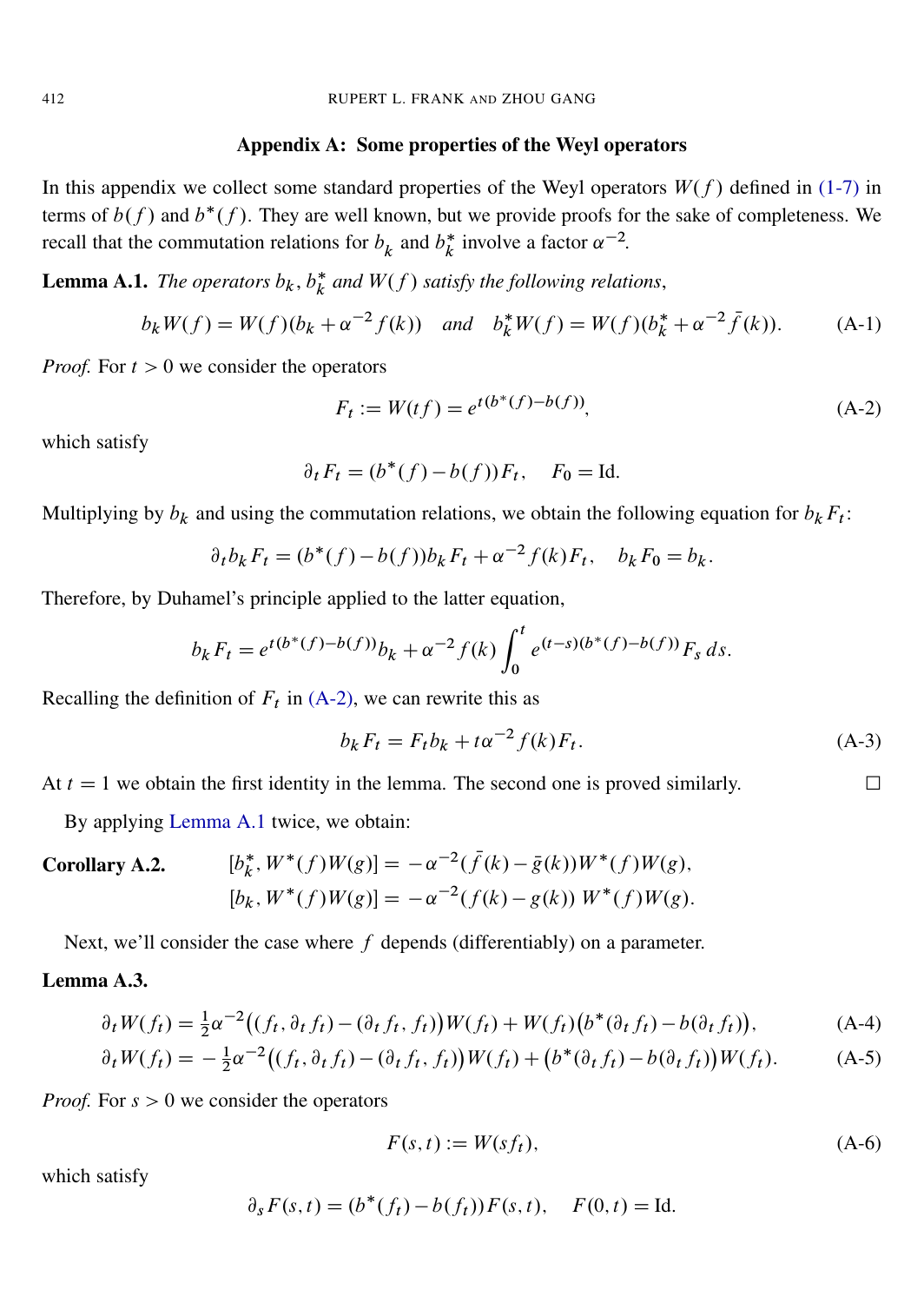We differentiate this equation with respect to  $t$  and obtain

$$
\partial_s \partial_t F(s,t) = (b^*(f_t) - b(f_t)) \partial_t F(s,t) + (b^*(\partial_t f_t) - b(\partial_t f_t)) F(s,t),
$$
  

$$
\partial_t F(0,t) = 0.
$$

Therefore, by Duhamel's principle,

$$
\partial_t F(s,t) = \int_0^s e^{(b^*(f_t) - b(f_t))(s-s_1)} (b^*(\partial_t f_t) - b(\partial_t f_t)) F(s_1, t) ds_1
$$
  
= 
$$
\int_0^s W((s-s_1) f_t) (b^*(\partial_t f_t) - b(\partial_t f_t)) W(s_1 f_t) ds_1.
$$

In order to simplify the integrand we now use [Lemma A.1](#page-33-0) and obtain

$$
(b^*(\partial_t f_t) - b(\partial_t f_t))W(s_1 f_t) = \alpha^{-2}W(s_1 f_t)s_1((f_t, \partial_t f_t) - (\partial_t f_t, f_t)) + W(s_1 f_t)(b^*(\partial_t f_t) - b(\partial_t f_t)).
$$

If we insert this into the above formula for  $\partial_t F(s, t)$ , we obtain

$$
\partial_t F(s,t) = \alpha^{-2} \frac{1}{2} s^2 W(st_t) ((f_t, \partial_t f_t) - (\partial_t f_t, f_t)) + s W(st_t) (\delta^*(\partial_t f_t) - b(\partial_t f_t)).
$$

At  $s = 1$ , we obtain the first identity in the lemma. The second one is proved similarly.

<span id="page-34-1"></span>**Lemma A.4.** *For any*  $f, g \in \mathcal{L}^2$ ,

$$
\langle \Omega, W^*(g)W(f)\Omega\rangle = e^{i\alpha^{-2}\text{Im}(g,f)-\alpha^{-2}\|f-g\|^2/2}.
$$

*Proof.* Let  $f_t := tf + (1-t)g$  and  $F(t) := \langle \Omega, W^*(g)W(f_t)\Omega \rangle$ . By [Lemma A.3,](#page-33-3) using that  $\text{Im}(f_t, \partial_t f_t) = \text{Im}(f_t, f - g) = \text{Im}(g, f),$ 

$$
\partial_t F(t) = \langle \Omega, W^*(g)W(f_t)(b^*(f-g) + i\alpha^{-2} \operatorname{Im}(g, f))\Omega \rangle.
$$

Next, by [Corollary A.2,](#page-33-2) since  $(g - f_t, f - g) = -t ||f - g||^2$ ,

$$
W^*(g)W(f_t)b^*(f-g) = b^*(f-g)W^*(g)W(f_t) + \alpha^{-2}(g-f_t, f-g)W^*(g)W(f_t),
$$

so

$$
\partial_t F(t) = \left(-\alpha^{-2}t \|f - g\|^2 + i\alpha^{-2} \operatorname{Im}(g, f)\right) F(t).
$$

Since  $F(0) = 1$ , we conclude that

$$
F(t) = e^{-\alpha^{-2}t^2||f-g||^2/2 + i\alpha^{-2}t \operatorname{Im}(g,f)},
$$

which, at  $t = 1$ , gives the assertion.

## Appendix B: The effective Schrödinger operator

<span id="page-34-0"></span>In this appendix we investigate the operator and form domains of the effective Schrödinger operator  $H_{\varphi}$ from [\(2-12\)](#page-8-8) with potential  $V_{\varphi}$  from [\(2-1\).](#page-7-2)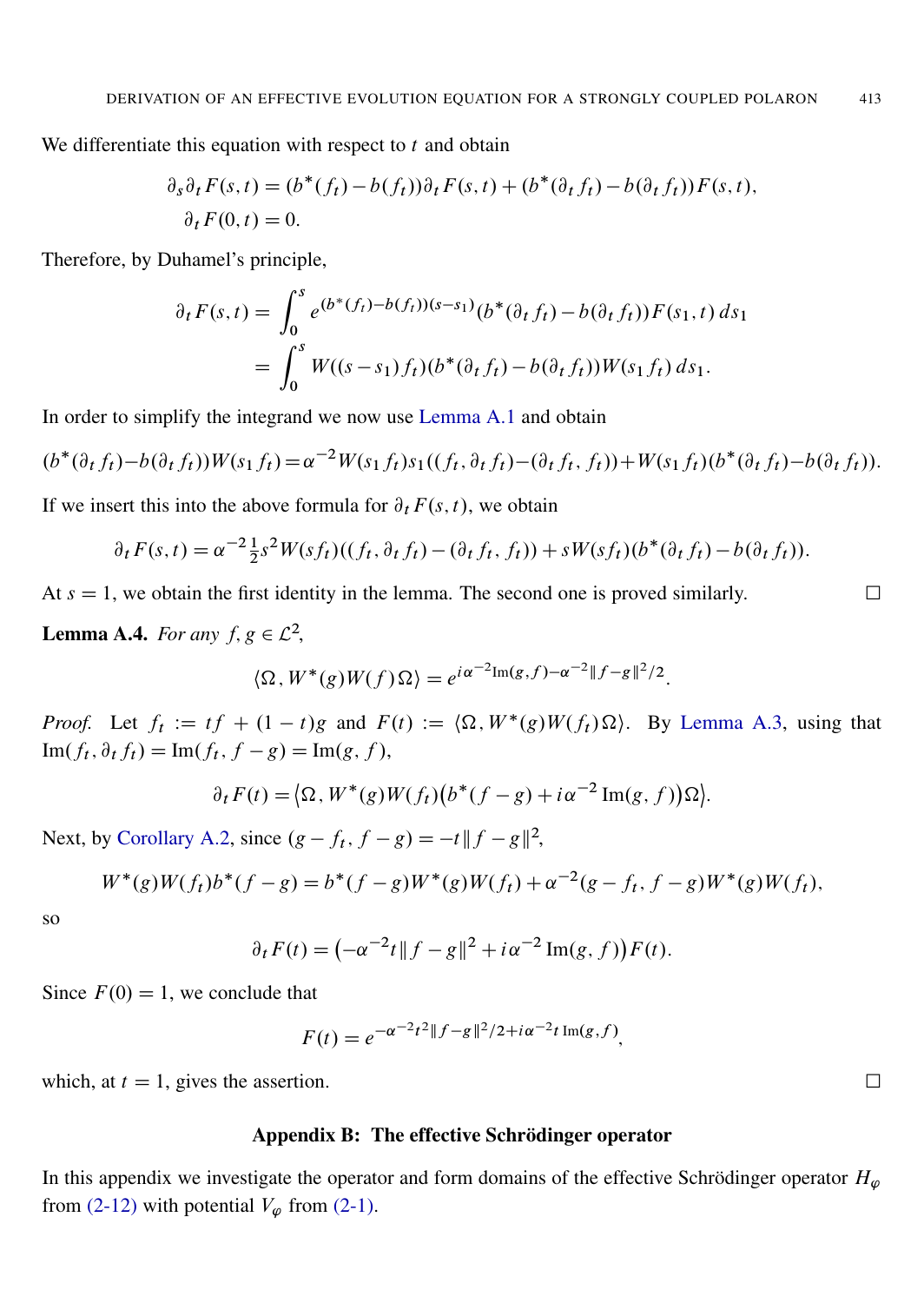**Lemma B.1.** For every  $A > 0$  and  $\varepsilon > 0$  there is an  $M > 0$  such that if  $\|\varphi\| \leq A$ , then for all  $\psi \in H^1(\mathbb{R}^3)$ ,

$$
\left\| |V_{\varphi}|^{\frac{1}{2}} \psi \right\| \leq \varepsilon \left\| (-\Delta + M)^{\frac{1}{2}} \psi \right\|
$$

and for all  $\psi \in H^2(\mathbb{R}^3)$ ,

$$
||V_{\varphi}\psi|| \leq \varepsilon ||(-\Delta + M)\psi||.
$$

*Proof.* As in [\[Frank and Schlein 2014,](#page-43-3) Section 2.1], the Hardy–Littlewood–Sobolev inequality implies

$$
||V_{\varphi}||_6 \lesssim ||\varphi||_2. \tag{B-1}
$$

:

This implies, by the Hölder and Sobolev inequalities,

$$
\int_{\mathbb{R}^3} |V_{\varphi}| |\psi|^2 dx \leq \|V_{\varphi}\|_6 \|\psi\|_{\frac{1}{5}}^2 \lesssim \|\varphi\|_2 \|\nabla \psi\|_2^{\frac{1}{2}} \|\psi\|_2^{\frac{3}{2}}
$$

and

$$
\int_{\mathbb{R}^3} |V_{\varphi}|^2 |\psi|^2 dx \leq \|V_{\varphi}\|_6^2 \|\psi\|_3^2 \lesssim \|\varphi\|_2^2 \|\Delta\psi\|_2^{\frac{1}{2}} \|\psi\|_2^{\frac{3}{2}}
$$

These bounds easily imply the assertions of the lemma.

<span id="page-35-1"></span>**Corollary B.2.** For every  $A > 0$  there are  $M > 0$  and  $C > 0$  such that if  $\|\varphi\|_2 \leq A$  then for all  $f \in L^2(\mathbb{R}^3)$ 

$$
||(H_{\varphi} + M)^{-\frac{1}{2}}f||_2 \le C ||(-\Delta + 1)^{-\frac{1}{2}}f||_2
$$

*and*

$$
||(H_{\varphi} + M)^{-1}f||_2 \le C ||(-\Delta + 1)^{-1}f||_2.
$$

*Proof.* To prove the first assertion, we write

$$
(H_{\varphi} + M)^{-1} = (-\Delta + M)^{-\frac{1}{2}} (1 + (-\Delta + M)^{-\frac{1}{2}} V_{\varphi} (-\Delta + M)^{-\frac{1}{2}})^{-1} (-\Delta + M)^{-\frac{1}{2}}
$$

and note that according to [Lemma B.1](#page-34-0) we can choose M such that  $\|\varphi\| \leq A$  implies

$$
\|(-\Delta + M)^{-\frac{1}{2}}V_{\varphi}(-\Delta + M)^{-\frac{1}{2}}\| \leq \varepsilon^2.
$$

Similarly, for the second assertion we write

$$
(H_{\varphi} + M)^{-1} = (1 + (-\Delta + M)^{-1}V_{\varphi})^{-1}(-\Delta + M)^{-1}
$$

and choose M such that  $\|\varphi\| \le A$  implies  $\|(-\Delta + M)^{-1}V_{\varphi}\| \le \varepsilon$ .

#### Appendix C: Well-posedness of the Landau–Pekar equations

<span id="page-35-0"></span>In this appendix we prove [Lemma 2.1](#page-7-0) and [Proposition 2.2.](#page-8-0) Recall that the weighted spaces  $\mathcal{L}^2_{(m)} =$  $\mathcal{L}^2(\mathbb{R}^3; (1+k^2)^m dk)$  were introduced in [\(1-11\).](#page-2-2) We begin with some bounds on the coupling terms  $V_{\varphi}$ and  $\sigma_{\psi}$  introduced in [\(2-1\)](#page-7-2) and [\(2-2\).](#page-7-1)

<span id="page-35-2"></span>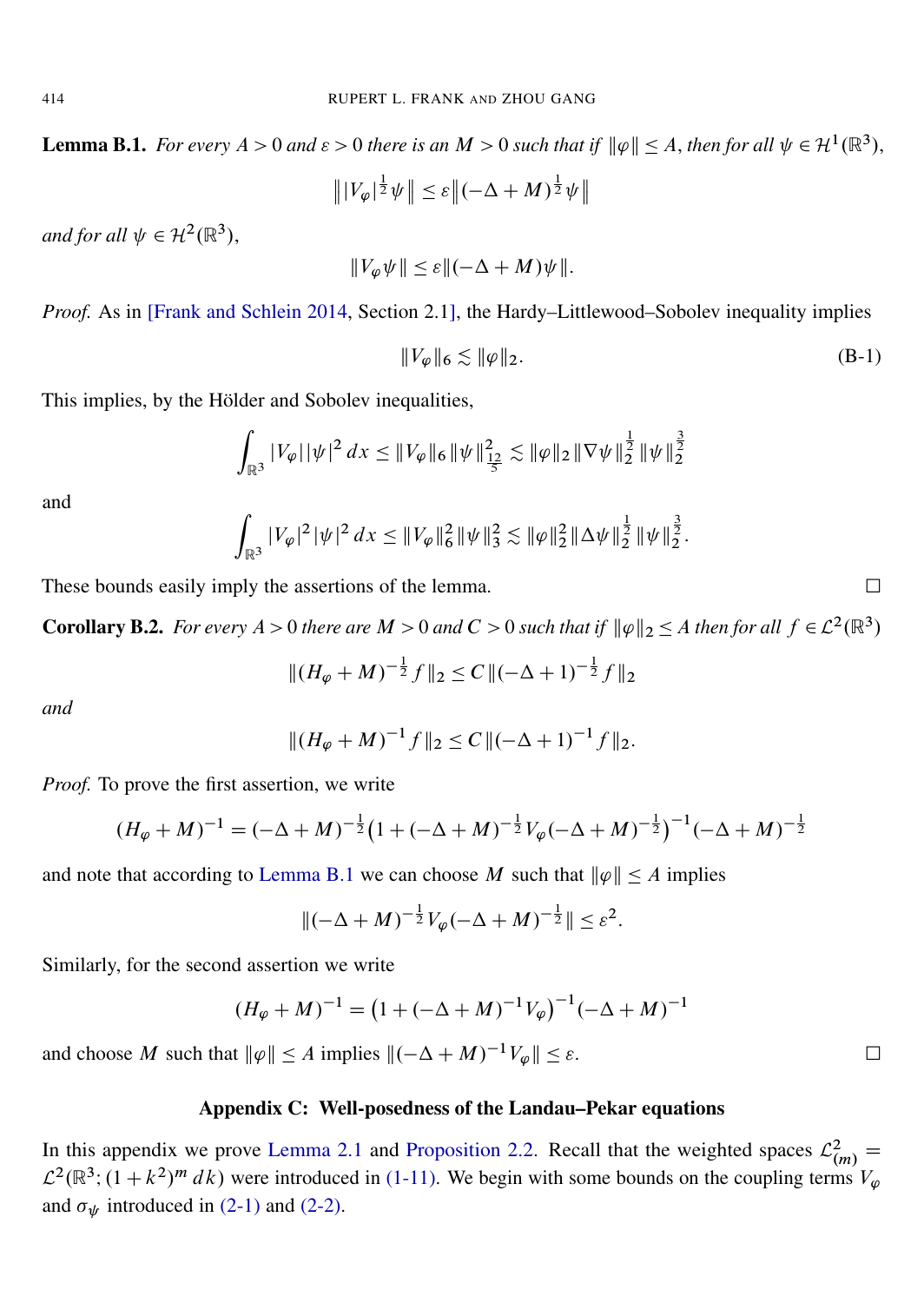Lemma C.1. *We have*

<span id="page-36-1"></span><span id="page-36-0"></span>
$$
\|\partial^{\beta} V_{\varphi}\|_{\infty} \lesssim \|\varphi\|_{\mathcal{L}^{2}_{|\beta|+1}} \quad \text{for all } \beta \in \mathbb{N}^{3}_{0},
$$
 (C-1)

$$
\|\sigma_{\psi}\|_{\mathcal{L}_{(1)}^2} \lesssim \|\psi\|_{\mathcal{H}^1}^2, \quad \|\sigma_{\psi}\|_{\mathcal{L}_{(3)}^2} \lesssim \|\psi\|_{\mathcal{H}^2}^2. \tag{C-2}
$$

*Proof.* By the Schwarz inequality,

$$
|\partial^{\beta}V_{\varphi}(x)| \le 2 \int_{\mathbb{R}^3} |k|^{|\beta|-1} |\varphi(k)| \, dk \le 2 \|\varphi\|_{\mathcal{L}^2_{|\beta|+1}} \left( \int_{\mathbb{R}^3} \frac{|k|^{2(|\beta|-1)} \, dk}{(1+k^2)^{2(|\beta|+1)}} \right)^{\frac{1}{2}}
$$

and the last integral is finite.

We have

$$
\|\sigma_{\psi}\|_{2}^{2} = \left\|\frac{1}{|k|}\int_{\mathbb{R}^{3}}|\psi(x)|^{2}e^{ik\cdot x} dx\right\|_{2}^{2} = 2\pi^{2} \iint_{\mathbb{R}^{3}\times\mathbb{R}^{3}}\frac{|\psi(x)|^{2}|\psi(y)|^{2}}{|x-y|} dx dy.
$$

By the Hardy–Littlewood–Sobolev inequality, we know this is bounded by a constant times  $\|\psi|^2\|$  $\frac{2}{6}$  =  $\|\psi\|_{\frac{12}{12}}^4$ , which, by the Sobolev embedding theorem, is bounded by a constant times  $\|\psi\|_{\mathcal{H}^1}^4$ . Moreover, by Plancherel,

$$
\|\sigma_{\psi}\|_{\mathcal{L}^{2}(|k|^{2m})}^{2} = \int_{\mathbb{R}^{3}} |k|^{2(m-1)} \left| \int_{\mathbb{R}^{3}} |\psi|^{2} e^{ik \cdot x} dx \right|^{2} dk = (2\pi)^{3} (|\psi|^{2}, (-\Delta)^{m-1} |\psi|^{2}).
$$

In particular, for  $m = 1$  we get  $\|\psi\|_4^4$ , which by Sobolev is controlled by  $\|\psi\|_{\mathcal{H}^1}^2$ . For  $m = 3$ , the claimed bound follows easily using  $\|\psi\|_{\infty} \lesssim \|\psi\|_{\mathcal{H}^2}$  and again Sobolev.

*Proof of Lemma 2.1*. Local well-posedness in  $H^1 \times L^2$  follows by a standard fixed-point argument and one sees that  $\|\psi_t\|_2$  and  $\mathcal{E}(\psi_t, \varphi_t)$  are conserved. One can use [\(B-1\)](#page-35-2) and the Sobolev inequality to show that [\[Frank and Schlein 2014,](#page-43-3) Section 2.1],

$$
\mathcal{E}(\psi,\varphi) \ge \|\nabla\psi\|_2^2 + \|\varphi\|_2^2 - C\|\varphi\|_2 \|\nabla\psi\|_2^{\frac{1}{2}} \|\psi\|_2^{\frac{3}{2}}
$$
 (C-3)

for some universal constant  $C > 0$ . This, together with conservation of  $\mathcal{E}(\psi_t, \varphi_t)$ , yields global wellposedness as well as the uniform bounds [\(2-3\).](#page-7-3)

According to [\(C-2\)](#page-36-1) and the first bound in [\(2-3\),](#page-7-3) we have  $\|\sigma_{\psi_t}\| \lesssim \|\psi_t\|_{\mathcal{H}^1}^2 \lesssim 1$ , which is the third bound in  $(2-4)$ .

By equation [\(1-9\)](#page-1-1) for  $\varphi_t$  we have

$$
\|\alpha^2\partial_t\varphi_t\|_2 \le \|\varphi_t\|_2 + \|\sigma_{\psi_t}\|_2
$$

and therefore, by the second bound in [\(2-3\)](#page-7-3) and the third bound in [\(2-4\),](#page-7-4) we obtain the first bound in [\(2-4\).](#page-7-4) Finally,  $\varphi_t - \varphi_s = \int_s^t \partial_{s_1} \varphi_{s_1} ds_1$ , so for  $t > s$ , by the first bound in [\(2-4\),](#page-7-4)

$$
\|\varphi_t - \varphi_s\|_2 \le \int_s^t \|\partial_{s_1}\varphi_{s_1}\|_2 \, ds_1 \lesssim \alpha^{-2}|t-s|.
$$

This proves the second bound in  $(2-4)$  and completes the proof of the lemma.

<span id="page-36-2"></span>Before dealing with  $\mathcal{H}^4 \times \mathcal{L}_{(3)}^2$ -regularity in [Proposition 2.2,](#page-8-0) we need to establish  $\mathcal{H}^2 \times \mathcal{L}_{(1)}^2$ -regularity.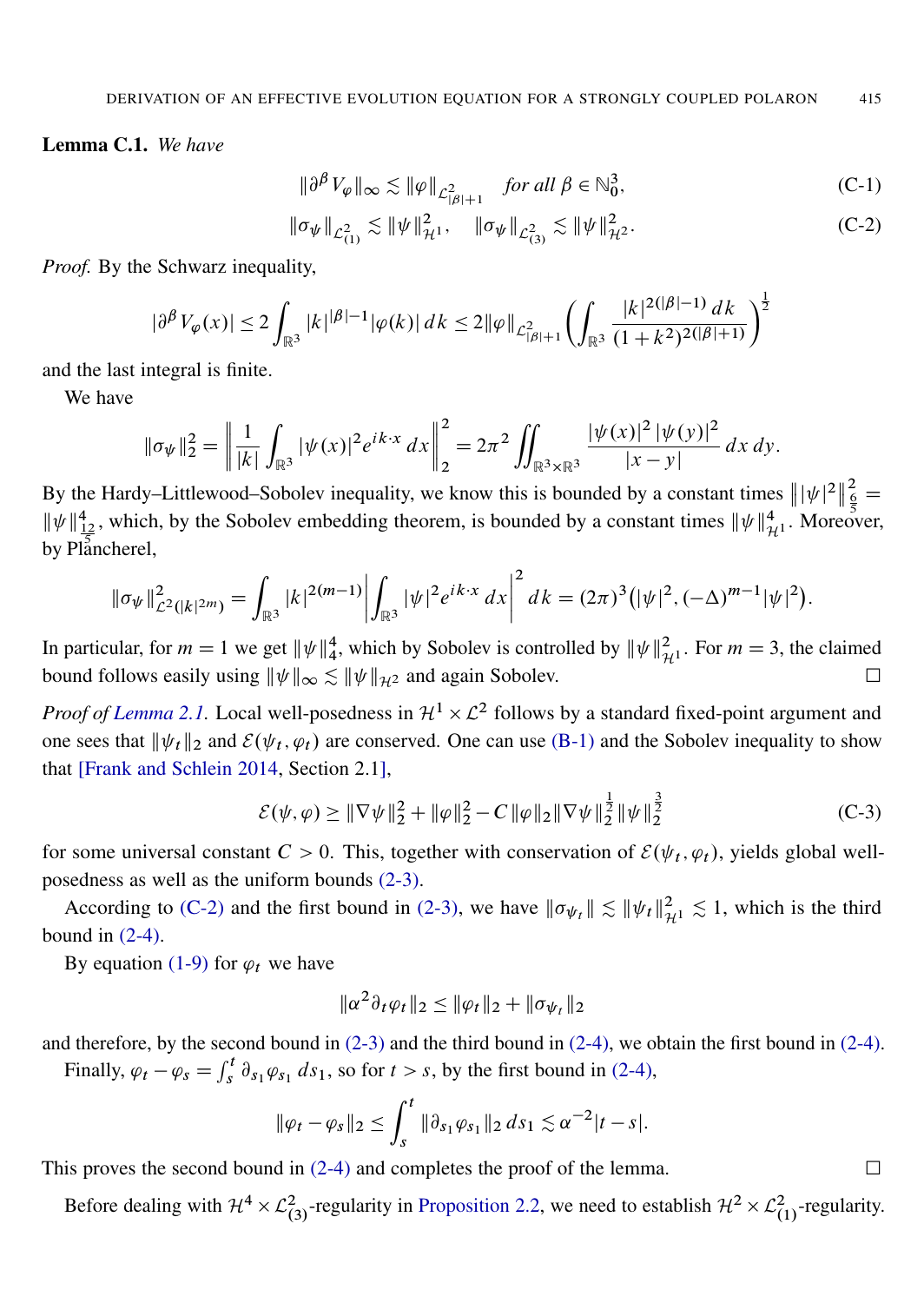**Lemma C.2.** If  $(\psi_0, \varphi_0) \in \mathcal{H}^2(\mathbb{R}^3) \times \mathcal{L}^2_{(1)}(\mathbb{R}^3)$ , then  $(\psi_t, \varphi_t) \in \mathcal{H}^2(\mathbb{R}^3) \times \mathcal{L}^2_{(1)}(\mathbb{R}^3)$  for all  $t \in \mathbb{R}$  and  $\|\psi_t\|_{\mathcal{H}^2} \lesssim 1 + \alpha^{-2} |t|, \quad \|\varphi_t\|_{\mathcal{L}^2_{(1)}(\mathbb{R}^3)} \lesssim 1 + \alpha^{-2} |t|$ 

*with implicit constants depending only on the initial data. Moreover*,

$$
\|\partial_t \psi_t\|_{\mathcal{L}^2} \lesssim 1 + \alpha^{-2} |t|, \quad \|\partial_t \sigma_{\psi_t}\|_{\mathcal{L}^2} \lesssim 1 + \alpha^{-2} |t|.
$$
 (C-4)

*If*, *in addition*,  $\varphi_0 \in L^2_{(m)}(\mathbb{R}^3)$ ,  $m = 2, 3$ , *then*  $\varphi_t \in L^2_{(m)}(\mathbb{R}^3)$  for all  $t \in \mathbb{R}$  and

<span id="page-37-1"></span>
$$
\|\varphi_t\|_{\mathcal{L}^2_{(m)}(\mathbb{R}^3)} \lesssim 1 + \alpha^{-6} |t|^3.
$$

*Proof.* By a standard fixed-point argument one can show local existence of solutions in  $\mathcal{H}^2 \times \mathcal{L}^2_{(1)}$ . In the following we will construct a functional, which is equivalent to the  $\mathcal{H}^2$  norm of  $\psi$  and which grows in a controlled way as time increases. This will prove, in particular, that  $\psi_t$  belongs to  $\mathcal{H}^2$  for all times.

We claim that for every  $A > 0$  there is a constant  $M > 0$  such that

$$
\mathcal{E}^{(2)}(\psi,\varphi) := \|(-\Delta + V_{\varphi} + M)\psi\|_2^2
$$
  

$$
\frac{1}{2} \|\psi\|_{\mathcal{H}^2} \le (\mathcal{E}^{(2)}(\psi,\varphi))^{\frac{1}{2}} \le \frac{3}{2} \|\psi\|_{\mathcal{H}^2}
$$
 (C-5)

<span id="page-37-0"></span>satisfies

for all 
$$
\psi \in \mathcal{H}^2
$$
 and all  $\varphi$  satisfying  $\|\varphi\|_2 \leq A$ . In fact, much as in the proof of Corollary B.2, we have

$$
\left| \| (-\Delta + V_{\varphi} + M) \psi \|_2 - \| (-\Delta + M) \psi \|_2 \right| \leq \| V_{\varphi}(-\Delta + M)^{-1} \| \| (-\Delta + M) \psi \|_2
$$

and according to [Lemma B.1](#page-34-0) we can choose M such that the first factor on the right side is less than  $\varepsilon$ for  $\|\varphi\|_2 \leq A$ .

According to [Lemma 2.1](#page-7-0) there is an  $A > 0$  (depending only on  $\|\psi_0\|_{H^1}$  and  $\|\varphi_0\|_{L^2}$ ) such that  $\|\varphi_t\|_{\ell^2} \leq A$  for all t. We choose M corresponding to this value of A and compute, using the equation for  $\psi_t$ ,

$$
\partial_t \mathcal{E}^{(2)}(\psi_t, \varphi_t)
$$
  
= 2 Re $\left((-\Delta + V_{\varphi_t} + M)\psi_t, (-\Delta + V_{\varphi_t} + M)\partial_t \psi_t\right) + 2 Re\left((-\Delta + V_{\varphi_t} + M)\psi_t, (\partial_t V_{\varphi_t})\psi_t\right)$   
= 2 Re $\left((-\Delta + V_{\varphi_t} + M)\psi_t, (\partial_t V_{\varphi_t})\psi_t\right)$ .

By the Schwarz and the Hölder inequalities,

$$
\partial_t \mathcal{E}^{(2)}(\psi_t, \varphi_t) \leq 2(\mathcal{E}^{(2)}(\psi_t, \varphi_t))^{\frac{1}{2}} \|\partial_t V_{\varphi_t}\|_6 \|\psi_t\|_3.
$$

By [\(B-1\)](#page-35-2) and [Lemma 2.1,](#page-7-0)  $\|\partial_t V_{\varphi_t}\|_6 \lesssim \|\partial_t \varphi_t\|_2 \lesssim \alpha^{-2}$ , and by the Sobolev inequality and Lemma 2.1,  $\|\psi_t\|_3 \lesssim \|\psi_t\|_{\mathcal{H}^1} \lesssim 1.$  Thus,

$$
\partial_t \mathcal{E}^{(2)}(\psi_t, \varphi_t) \lesssim \alpha^{-2} (\mathcal{E}^{(2)}(\psi_t, \varphi_t))^{\frac{1}{2}},
$$

which implies  $(\mathcal{E}^{(2)}(\psi_t, \varphi_t))^{\frac{1}{2}} \lesssim 1 + \alpha^{-2} |t|$ . According to [\(C-5\),](#page-37-0) this implies the claimed bound on  $||\psi_t||_{\mathcal{H}^2}$ . The remaining bounds are proved in a straightforward way. We have

$$
\|\partial_t \psi_t\|_2 \leq \|\theta - \Delta \psi_t\|_2 + \|V_{\varphi_t} \psi_t\|_2 \leq \|\psi_t\|_{\mathcal{H}^2} + \|V_{\varphi_t}\|_6 \|\psi_t\|_3.
$$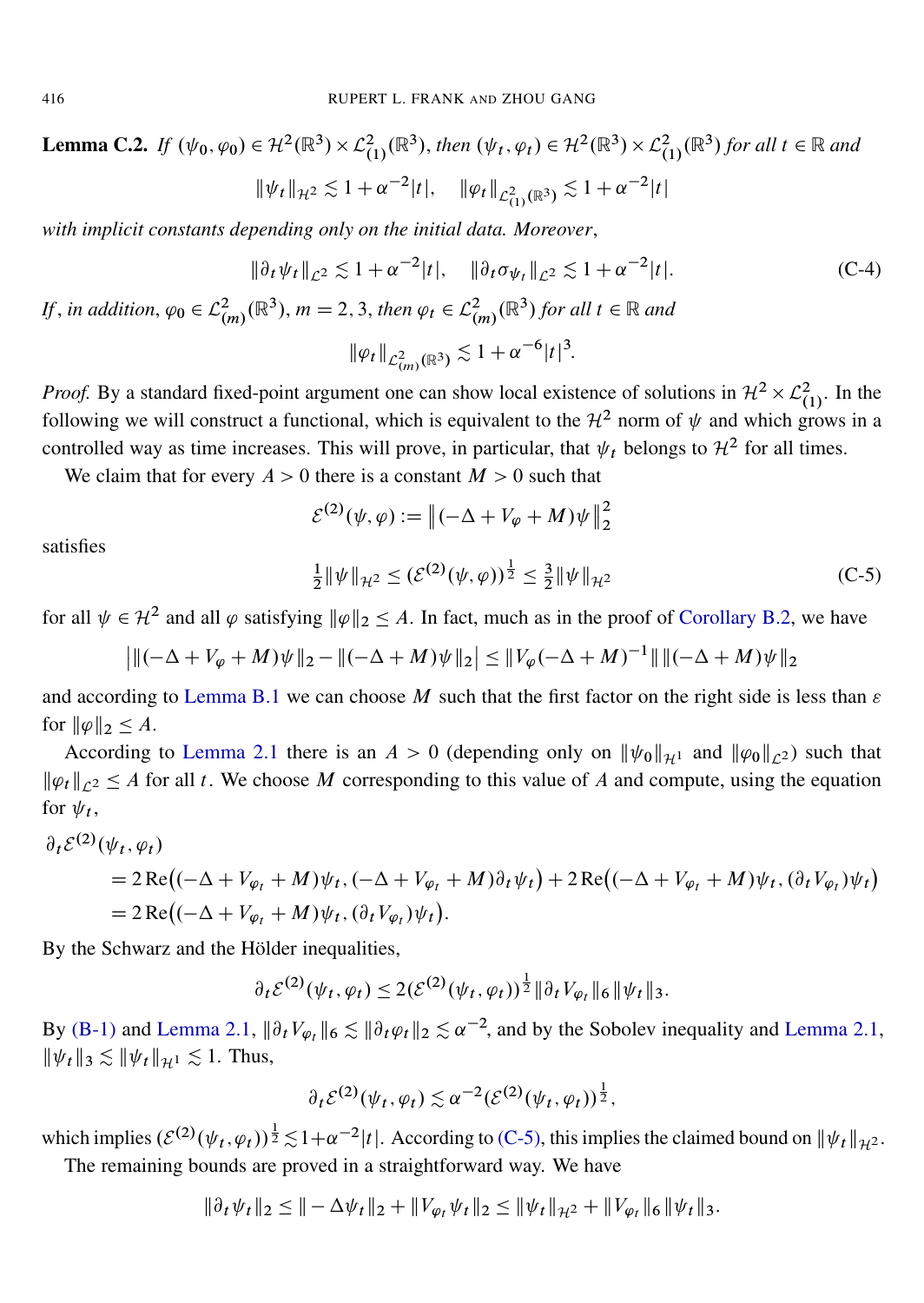By the bound on  $\|\psi_t\|_{\mathcal{H}^2}$  together with [\(B-1\)](#page-35-2) and the bounds from [Lemma 2.1,](#page-7-0) we obtain the first bound in [\(C-4\).](#page-37-1) Moreover,

$$
\partial_t \sigma_{\psi_t} = 2|k|^{-1} \int_{\mathbb{R}^3} \text{Re}(\overline{\psi_t} \partial_t \psi_t) e^{ik \cdot x} dx
$$

and so, by the Hardy–Littlewood–Sobolev inequality as in [\(B-1\),](#page-35-2)

$$
\|\partial_t \sigma_{\psi_t}\|_2 \lesssim \|\psi_t \partial_t \psi_t\|_{\frac{\epsilon}{\overline{S}}} \le \|\psi_t\|_3 \|\partial_t \psi_t\|_2.
$$

By the first bound in [\(C-4\)](#page-37-1) and [Lemma 2.1,](#page-7-0) we obtain the second bound in [\(C-4\).](#page-37-1)

In order to deduce the bounds on  $\varphi_t$ , we use Duhamel's formula:

$$
\varphi_t(k) = e^{-it/\alpha^2} \varphi_0(k) - i \alpha^{-2} \int_0^t e^{-i(t-s)/\alpha^2} \sigma_{\psi_s}(k) ds.
$$
 (C-6)

If  $\varphi_0 \in L^2_{(m)}$ ,  $m = 1, 2, 3$ , we deduce that  $\varphi_t \in L^2_{(m)}$  provided we can bound  $\|\sigma_{\psi_s}\|_{L^2_{(m)}}$ . This quantity can by controlled by Sobolev norms of  $\psi_s$  according to [\(C-2\).](#page-36-1)

*Proof of [Proposition 2.2.](#page-8-0)* The basic strategy is the same as in the proof of [Lemma C.2,](#page-36-2) except that verifying the properties of the functional is more complicated in this case. Again we do not give the details of the local existence via a fixed-point argument.

We claim that for every  $A > 0$  there is a constant  $M > 0$  such that

$$
\mathcal{E}^{(4)}(\psi,\varphi) := \|(-\Delta + V_{\varphi} + M)^2 \psi\|_2^2
$$

<span id="page-38-0"></span>satisfies

$$
\frac{1}{2} \|\psi\|_{\mathcal{H}^4} \le (\mathcal{E}^{(4)}(\psi,\varphi))^{\frac{1}{2}} \le \frac{3}{2} \|\psi\|_{\mathcal{H}^4}
$$
 (C-7)

for all  $\psi \in H^4$  and all  $\varphi$  satisfying  $\|\varphi\|_{\mathcal{L}_{(3)}^2} \leq A$ . To show this, we first observe that, as in the proof of [Lemma C.2,](#page-36-2)

$$
\left| \| ( -\Delta + V_{\varphi} + M )^2 \psi \|_2 - \| ( -\Delta + M ) ( -\Delta + V_{\varphi} + M ) \psi \|_2 \right|
$$
  

$$
\leq \| V_{\varphi} ( -\Delta + M )^{-1} \| \| ( -\Delta + M ) ( -\Delta + V_{\varphi} + M ) \psi \|_2
$$

and that  $||V_{\varphi}(-\Delta + M)^{-1}||$  can be made arbitrarily small for  $||\varphi||_{\mathcal{L}^2}$  bounded by choosing M large. Thus, it suffices to show that  $\|(-\Delta + M)(-\Delta + V_{\varphi} + M)\psi\|_2$  is equivalent to  $\|(-\Delta + M)^2 \psi\|_2$ . We compute

$$
\|((-\Delta + M)(-\Delta + V_{\varphi} + M)\psi\|_2 - \|(-\Delta + V_{\varphi} + M)(-\Delta + M)\psi\|_2)
$$
  
\n
$$
\leq \|(2\nabla V_{\varphi} \cdot \nabla + \Delta V_{\varphi})(-\Delta + M)^{-1}\| \|(-\Delta + M)\psi\|_2.
$$

According to [\(C-1\),](#page-36-0) the first factor on the right side can be made arbitrarily small for  $\|\varphi\|_{\mathcal{L}_{(3)}^2}$  bounded by choosing  $M$  large. We conclude by applying the argument in [Lemma C.2](#page-36-2) again to compare  $\|(-\Delta + V_{\varphi} + M)(-\Delta + M)\psi\|_2$  to  $\|(-\Delta + M)^2\psi\|_2$ . This proves the claim.

According to [Lemma C.2,](#page-36-2) for every  $\tau > 0$  there is an  $A > 0$  (depending only on  $\|\psi_0\|_{\mathcal{H}^2}$ ,  $\|\varphi_0\|_{\mathcal{L}_{(3)}^2}$ and  $\tau$ ) such that  $\|\varphi_t\|_{\mathcal{L}_{(3)}^2} \leq A$  for all  $|t| \leq \tau \alpha^2$ . We choose M corresponding to this value of A and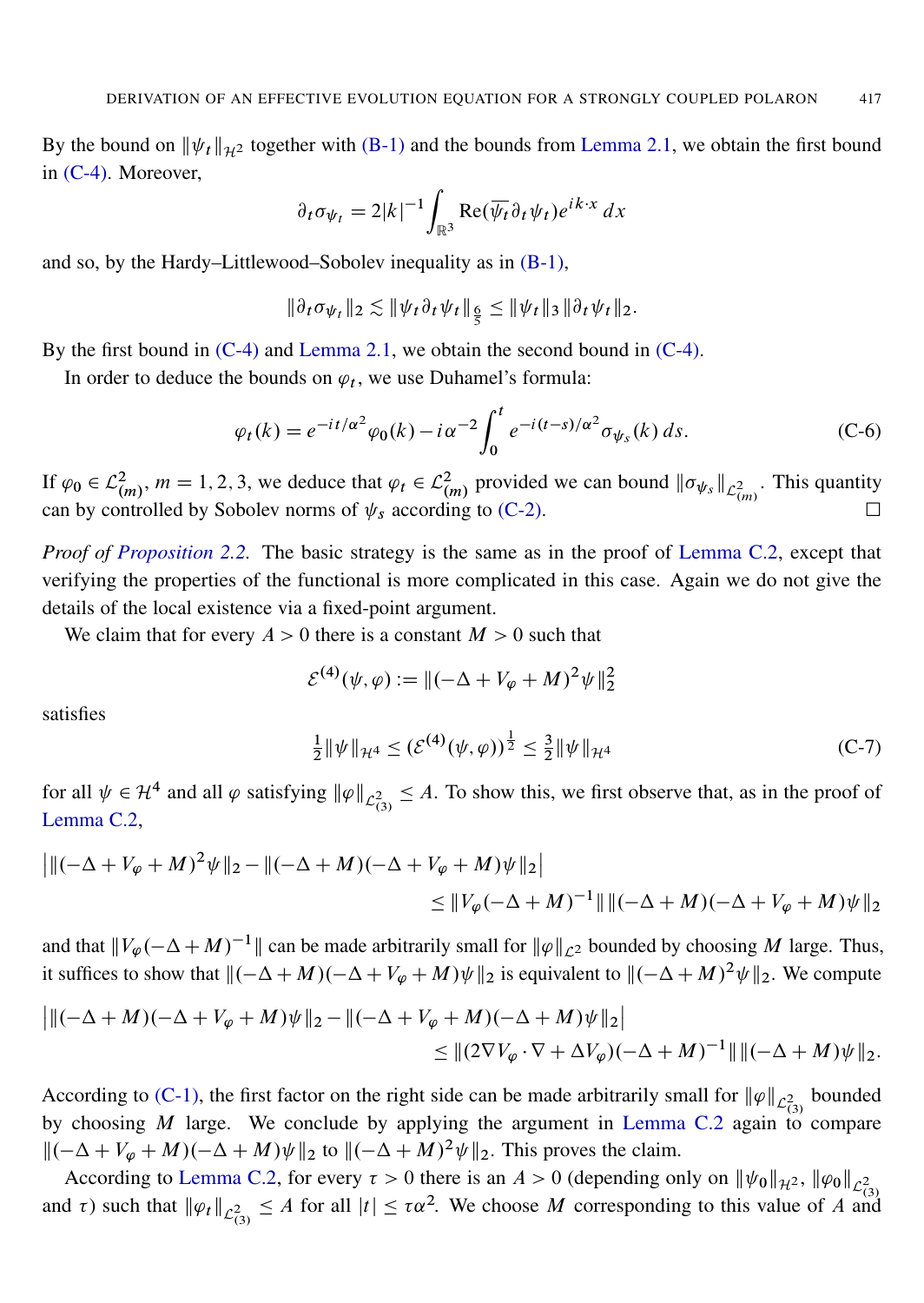compute, using the equation for  $\psi_t$ ,

$$
\partial_t \mathcal{E}^{(4)}(\psi_t, \varphi_t) = 2 \operatorname{Re} \big( (-\Delta + V_{\varphi_t} + M)^2 \psi_t, (-\Delta + V_{\varphi_t} + M)^2 \partial_t \psi_t \big) \n+ 2 \operatorname{Re} \big( (-\Delta + V_{\varphi_t} + M)^2 \psi_t, (\partial_t V_{\varphi_t}) (-\Delta + V_{\varphi_t} + M) \psi_t \big) \n+ 2 \operatorname{Re} \big( (-\Delta + V_{\varphi_t} + M)^2 \psi_t, (-\Delta + V_{\varphi_t} + M) (\partial_t V_{\varphi_t}) \psi_t \big) \n= 4 \operatorname{Re} \big( (-\Delta + V_{\varphi_t} + M)^2 \psi_t, (\partial_t V_{\varphi_t}) (-\Delta + V_{\varphi_t} + M) \psi_t \big) \n- 2 \operatorname{Re} \big( (-\Delta + V_{\varphi_t} + M)^2 \psi_t, (2 \nabla \partial_t V_{\varphi_t} \cdot \nabla + \Delta \partial_t V_{\varphi_t}) \psi_t \big).
$$

Therefore, by the Schwarz inequality,

$$
\partial_t \mathcal{E}^{(4)}(\psi_t, \varphi_t) \leq 2(\mathcal{E}^{(4)}(\psi_t, \varphi_t))^{\frac{1}{2}} (2 \|\partial_t V_{\varphi_t}\|_{\infty} \|(-\Delta + V_{\varphi_t} + M)\psi_t\|_2 + 2 \|\nabla \partial_t V_{\varphi_t}\|_{\infty} \|\nabla \psi_t\|_2 + \|\Delta \partial_t V_{\varphi_t}\|_{\infty} \|\psi_t\|_2).
$$

According to [Lemma C.2](#page-36-2) and [\(C-5\),](#page-37-0) all terms involving  $\psi_t$  here are bounded by a constant for  $|t| \leq \tau \alpha^2$ . Assume that we can prove that all terms involving  $\varphi_t$  here are bounded by a constant times  $\alpha^{-2}$  for  $|t| \leq \tau \alpha^2$ . Then we will have shown that

$$
\partial_t \mathcal{E}^{(4)}(\psi_t, \varphi_t) \lesssim \alpha^{-2} (\mathcal{E}^{(4)}(\psi_t, \varphi_t))^{\frac{1}{2}}
$$

for  $|t| \leq \tau \alpha^2$ , which implies that  $(\mathcal{E}^{(4)}(\psi_t, \varphi_t))^{\frac{1}{2}} \lesssim 1 + \alpha^{-2}|t| \lesssim 1$  for  $|t| \leq \tau \alpha^2$ . According to [\(C-7\),](#page-38-0) this proves that  $\|\psi_t\|_{\mathcal{H}^4} \lesssim 1$  for  $|t| \leq \tau \alpha^2$ .

Thus, it remains to prove that for all multi-indices  $\beta$  with  $|\beta| \leq 2$ ,

<span id="page-39-0"></span>
$$
\|\partial_x^{\beta}\partial_t V_{\varphi_t}\|_{\infty} \lesssim \alpha^{-2} \quad \text{for } |t| \le \tau \alpha^{-2}.
$$
 (C-8)

If we insert the equation of  $\varphi_t$  into the definition of  $V_{\varphi_t}$ , we find

$$
\partial_t V_{\varphi_t}(x) = -i\alpha^{-2} \int_{\mathbb{R}^3} \left( e^{-ik \cdot x} \varphi_t(k) - e^{ik \cdot x} \overline{\varphi_t(k)} \right) \frac{dk}{|k|}.
$$
 (C-9)

(Note that the contribution from  $\sigma_{\psi_t}$  cancels.) Using this formula, we obtain

$$
\|\partial_x^{\beta}\partial_t V_{\varphi_t}\|_{\infty} \lesssim \alpha^{-2} \|\varphi_t\|_{\mathcal{L}^2_{|\beta|+1}}
$$

in the same way as we obtained [\(C-1\).](#page-36-0) This implies [\(C-8\)](#page-39-0) in view of the bounds on  $\varphi_t$  from [Lemma C.2.](#page-36-2)

It is straightforward to deduce the remaining bounds claimed in the proposition. The bound on  $\|\varphi_t\|_{\mathcal{L}_{(3)}^2}$ follows from [Lemma C.2.](#page-36-2) Because of the equation for  $\psi_t$ , we have

$$
\|\partial_t \psi_t\|_{\mathcal{H}^2} \leq \|\theta - \Delta \psi_t\|_{\mathcal{H}^2} + \|V_{\varphi_t} \psi_t\|_{\mathcal{H}^2} \lesssim \|\psi_t\|_{\mathcal{H}^4} + \sum_{|\beta| \leq 2} \|\partial^\beta V_{\varphi_t}\|_{\infty} \|\psi_t\|_{\mathcal{H}^2}.
$$

Using the fact that  $\|\psi_t\|_{\mathcal{H}^4} \lesssim 1$  and  $\|\varphi_t\|_{\mathcal{L}_{(3)}^2} \lesssim 1$ , which by [\(C-1\)](#page-36-0) controls  $\|\partial^\beta V_{\varphi_t}\|_{\infty}$  for  $|\beta| \le 2$ , we conclude that  $\|\partial_t \psi_t\|_{\mathcal{H}^2} \lesssim 1$ . The second bound in [\(2-8\)](#page-8-9) follows from [Lemma C.2.](#page-36-2)

Finally, we need to prove the bounds on  $g_s$  and  $g_{s,t}$ . By the Schwarz inequality as in the proof of [\(C-1\)](#page-36-0) together with the equation for  $\varphi_s$  we find

$$
\|g_s\|_{\infty} \lesssim \|\partial_s \varphi_s\|_{\mathcal{L}_{(1)}^2} \leq \alpha^{-2} (\|\varphi_s\|_{\mathcal{L}_{(1)}^2} + \|\sigma_{\psi_s}\|_{\mathcal{L}_{(1)}^2}).
$$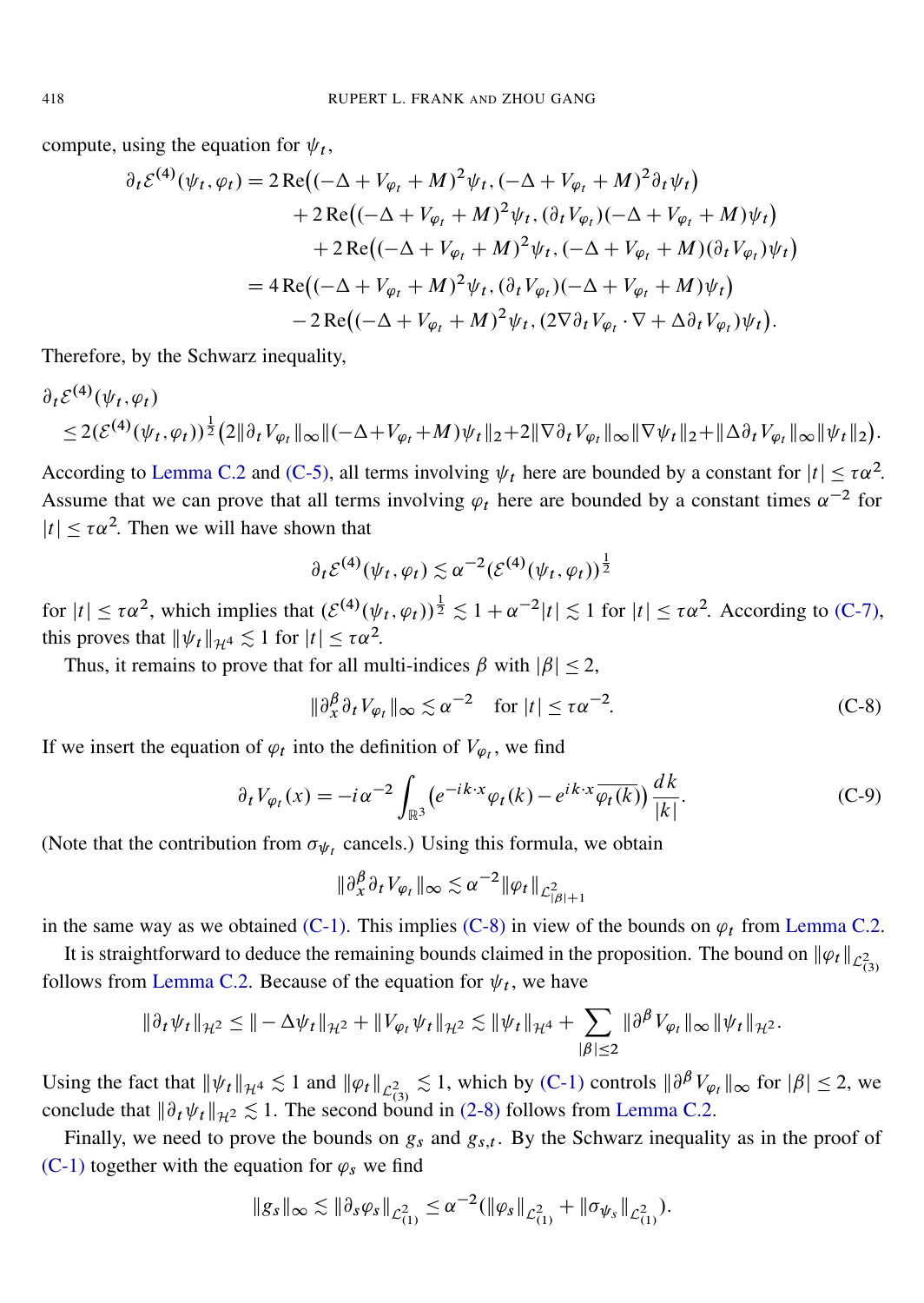According to [\(C-2\)](#page-36-1) and [Lemma 2.1](#page-7-0) we have  $\|\sigma_{\psi_s}\|_{\mathcal{L}_{(1)}^2} \lesssim \|\psi_s\|_{H^1}^2 \lesssim 1$ . Moreover, if  $|t|, |s| \leq \tau \alpha^2$ , then [Lemma C.2](#page-36-2) implies  $\|\varphi_s\|_{\mathcal{L}_{(1)}^2} \lesssim 1$ . Thus,

$$
||g_s||_{\infty} \lesssim \alpha^{-2},
$$

as claimed. Moreover,  $g_{s,t} = \int_s^t g_{s_1} ds_1$ , so for  $t > s$ 

$$
||g_{s,t}||_{\infty} \le \int_s^t ||g_{s_1}||_{\infty} ds_1 \lesssim \alpha^{-2}(t-s).
$$
 This proves (2-9).

#### Appendix D: Reduced density matrices

<span id="page-40-0"></span>Here we show how the approximation of  $e^{-i\tilde{H}_{\alpha}^F t}\psi_0 \otimes W(\alpha^2\varphi_0) \Omega$  in [Theorem 1.3](#page-3-1) yields approximations to its reduced density matrices in [Theorem 1.2.](#page-2-1) The argument relies on the following abstract lemma.

**Lemma D.1.** Let  $\mathcal{H}_1$  and  $\mathcal{H}_2$  be Hilbert spaces; let  $\Psi$ ,  $\Phi \in \mathcal{H}_1 \otimes \mathcal{H}_2$  and  $f \in \mathcal{H}_1$  and  $g \in \mathcal{H}_2$  such that

$$
\Psi = f \otimes g + \Phi,
$$
  
\n
$$
\|f\|_{\mathcal{H}_1} \leq C, \quad \|g\|_{\mathcal{H}_2} \leq C, \quad \|\Phi\|_{\mathcal{H}_1 \otimes \mathcal{H}_2} \leq C\varepsilon,
$$
  
\n
$$
\|\langle g, \Phi \rangle_{\mathcal{H}_2}\|_{\mathcal{H}_1} \leq C\varepsilon^2, \quad \|\langle f, \Phi \rangle_{\mathcal{H}_1}\|_{\mathcal{H}_2} \leq C\varepsilon^2
$$

*for some*  $C > 0$  *and*  $\varepsilon > 0$ *. Define* 

$$
\gamma_1 = \mathrm{Tr}_{\mathcal{H}_2} |\Psi\rangle\langle\Psi|, \quad \gamma_2 = \mathrm{Tr}_{\mathcal{H}_1} |\Psi\rangle\langle\Psi|.
$$

*Then*

$$
\text{Tr}_{\mathcal{H}_1} |\gamma_1 - \|g\|_{\mathcal{H}_2}^2 |f\rangle\langle f| \leq 3C^2 \varepsilon^2, \quad \text{Tr}_{\mathcal{H}_2} |\gamma_2 - \|f\|_{\mathcal{H}_1}^2 |g\rangle\langle g| \leq 3C^2 \varepsilon^2.
$$

Before proving this lemma, let us use it to derive [Theorem 1.2](#page-2-1) from [Theorem 1.3.](#page-3-1) We apply the lemma with  $\mathcal{H}_1 = \mathcal{L}^2(\mathbb{R}^3)$ ,  $\mathcal{H}_2 = \mathcal{F}$ ,  $f = e^{-i \int_0^t \omega(s) ds} \psi_t$ ,  $g = \Omega$ ,

$$
\Psi = W^*(\alpha^2 \varphi_t) e^{-i \widetilde{H}_\alpha^F t} \psi_0 \otimes W(\alpha^2 \varphi_0) \Omega, \quad \Phi = W^*(\alpha^2 \varphi_t) R(t).
$$

Then [Theorem 1.3](#page-3-1) implies that the assumptions of the lemma are satisfied with  $\varepsilon = \alpha^{-1}(1 + |t|)$ . We have  $|| f ||^2 = || \psi_t ||^2 = || \psi_0 ||^2 = 1$ ,  $||g||^2 = ||\Omega||^2 = 1$  and  $|f\rangle \langle f| = |\psi_t\rangle \langle \psi_t|$ . Moreover,

$$
\operatorname{Tr}_{\mathcal{H}_2} |\Psi\rangle \langle \Psi| = \gamma_t^{\text{particle}}, \quad \operatorname{Tr}_{\mathcal{H}_1} |\Psi\rangle \langle \Psi| = W^* (\alpha^2 \varphi_t) \gamma_t^{\text{field}} W(\alpha^2 \varphi_t).
$$

Thus, the conclusion of [Theorem 1.2](#page-2-1) follows from the lemma.

We now turn to the proof of the lemma. It relies on the bound

$$
Tr_{\mathcal{H}_1} |Tr_{\mathcal{H}_2} |\Psi_1\rangle \langle \Psi_2| \leq \|\Psi_1\|_{\mathcal{H}_1 \otimes \mathcal{H}_2} \|\Psi_2\|_{\mathcal{H}_1 \otimes \mathcal{H}_2}
$$
\n(D-1)

valid for any vectors  $\Psi_1, \Psi_2 \in \mathcal{H}_1 \otimes \mathcal{H}_2$ . For the proof of [\(D-1\)](#page-40-1) recall the variational characterization of the trace norm,

<span id="page-40-1"></span>
$$
\operatorname{Tr}_{\mathcal{H}_1}|K| = \sup_{(e_j), (e'_j)} \operatorname{Re} \sum_j \langle e_j, K e'_j \rangle_{\mathcal{H}_1},
$$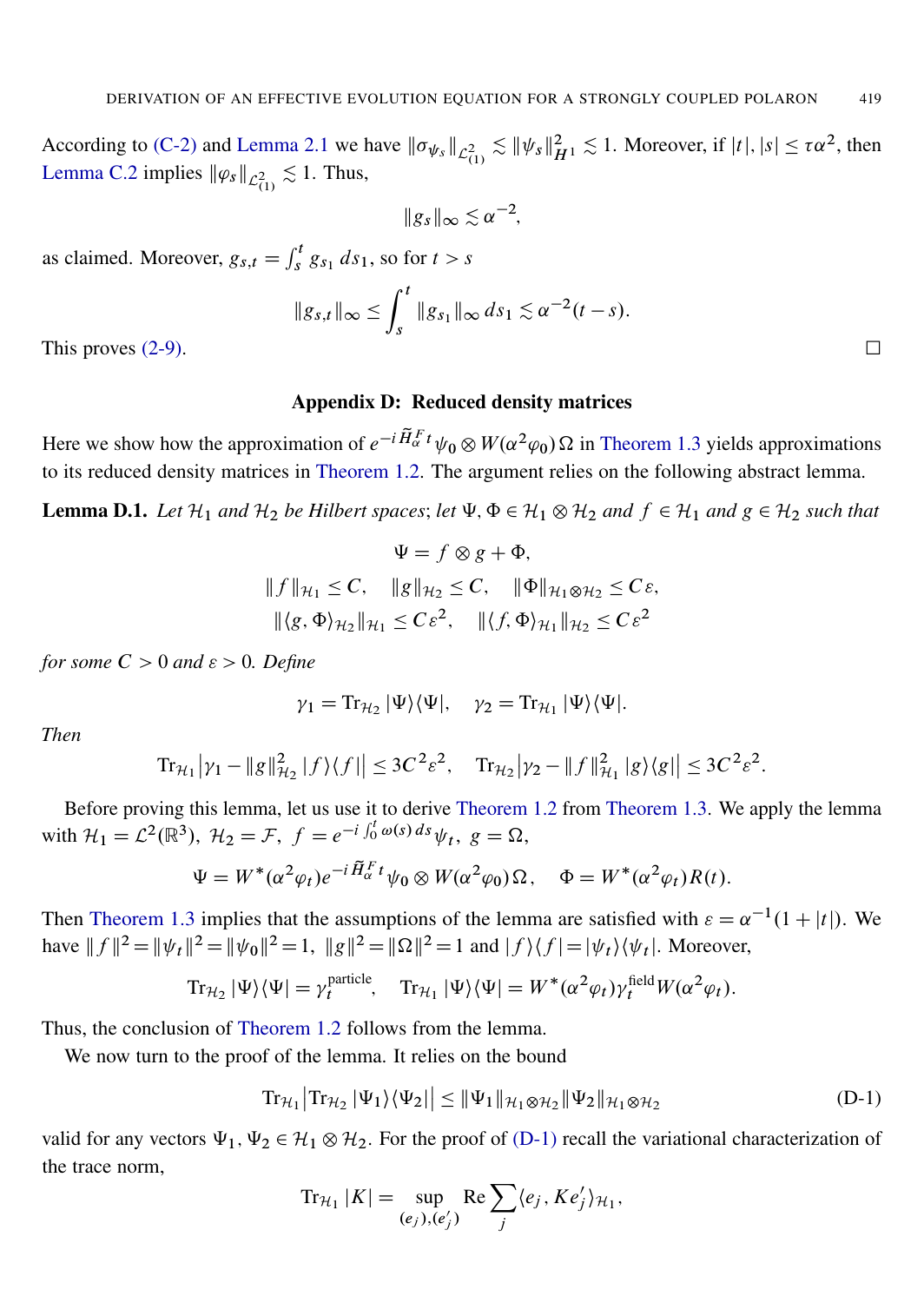where the supremum is over all orthonormal systems  $(e_j)$  and  $(e'_j)$  in  $H_1$ . Thus, if  $(b_k)$  is an orthonormal basis in  $H_2$ , then

$$
\operatorname{Re} \sum_{j} \langle e_j, \left( \operatorname{Tr}_{\mathcal{H}_2} |\Psi_1 \rangle \langle \Psi_2 | \right) e'_j \rangle_{\mathcal{H}_1} = \operatorname{Re} \sum_{j,k} \langle e_j \otimes b_k, \Psi_1 \rangle_{\mathcal{H}_1 \otimes \mathcal{H}_2} \langle \Psi_2, e'_j \otimes b_k \rangle_{\mathcal{H}_1 \otimes \mathcal{H}_2}
$$
\n
$$
\leq \left( \sum_{j,k} |\langle e_j \otimes b_k, \Psi_1 \rangle_{\mathcal{H}_1 \otimes \mathcal{H}_2} |^2 \right)^{\frac{1}{2}} \left( \sum_{j,k} |\langle \Psi_2, e'_j \otimes b_k \rangle_{\mathcal{H}_1 \otimes \mathcal{H}_2} |^2 \right)^{\frac{1}{2}}
$$
\n
$$
\leq ||\Psi_1||_{\mathcal{H}_1 \otimes \mathcal{H}_2} ||\Psi_2||_{\mathcal{H}_1 \otimes \mathcal{H}_2},
$$

where the last inequality comes from the orthonormality of  $(e_j \otimes b_k)$  and  $(e'_j \otimes b_k)$ . Therefore the variational characterization of the trace norm yields [\(D-1\).](#page-40-1)

*Proof.* Since  $\text{Tr}_{\mathcal{H}_2} | f \otimes g \rangle \langle \Phi | = | f \rangle \langle \langle g, \Phi \rangle_{\mathcal{H}_2} |$ , we have

$$
\gamma_1 - ||g||_{\mathcal{H}_2}^2 |f\rangle\langle f| = |f\rangle\langle\langle g, \Phi\rangle_{\mathcal{H}_2}| + |\langle \Phi, g\rangle_{\mathcal{H}_2}\rangle\langle f| + \text{Tr}_2 |\Phi\rangle\langle\Phi|.
$$

By [\(D-1\)](#page-40-1) and the assumptions the trace norm, each one of the three operators on the right side is bounded by  $C^2 \varepsilon^2$ . This proves the first inequality in the lemma. The second one is proved similarly.

Finally, we show that the  $\alpha^{-2}$  error bound in [Theorem 1.2](#page-2-1) (for times of order one) is due to the fact that  $\varphi_t$  is time-dependent. The proof makes use of the fact that for arbitrary normalized vectors a and b in a Hilbert space  $H$  one has

<span id="page-41-0"></span>
$$
Tr_{\mathcal{H}}\left|a\right\rangle\langle a|-|b\rangle\langle b|\right| = 2(1-|\langle a,b\rangle|^2)^{\frac{1}{2}},\tag{D-2}
$$

as is easily verified.

*Proof of [Lemma 1.4.](#page-5-0)* Because of [Theorem 1.2,](#page-2-1) it suffices to prove that there are  $\varepsilon > 0$  and  $c > 0$  such that for all  $|t| < \varepsilon$  and all  $\alpha > 1$ ,

$$
\mathrm{Tr}_{\mathcal{F}}\left|\left|W(\alpha^2\varphi_t)\,\Omega\right\rangle\langle W(\alpha^2\varphi_t)\,\Omega\right| - \left|W(\alpha^2\varphi_0)\,\Omega\right\rangle\langle W(\alpha^2\varphi_0)\,\Omega\right|\right| \geq c\,\alpha^{-1}|t|.
$$

According to [Lemma A.4](#page-34-1) and [\(D-2\),](#page-41-0) this is equivalent to

$$
1 - e^{-\alpha^2 \|\varphi_t - \varphi_0\|_2^2} = 1 - \left| \langle \Omega, W^*(\alpha^2 \varphi_0) W(\alpha^2 \varphi_t) \Omega \rangle \right|^2 \ge \frac{1}{4} c^2 \alpha^{-2} t^2.
$$

Since  $\|\varphi_t - \varphi_0\|_2 \lesssim \alpha^{-2}|t|$  by [Lemma 2.1,](#page-7-0) it suffices to prove that there are  $\varepsilon > 0$  and  $c' > 0$  such that for all  $|t| \leq \varepsilon$  and all  $\alpha \geq 1$ ,

<span id="page-41-1"></span>
$$
\|\varphi_t - \varphi_0\|_2 \ge c'\alpha^{-2}|t|.
$$

Since  $\varphi_0 + \sigma_{\psi_0} \neq 0$ , this will clearly follow if we can prove that for all  $|t| \le \alpha^2$  and  $\alpha \ge 1$ ,

$$
\|\varphi_t - \varphi_0 + i\alpha^{-2}t(\varphi_0 + \sigma_{\psi_0})\|_2 \le C\alpha^{-2}t^2.
$$
 (D-3)

To prove this, we use equation [\(1-8\)](#page-1-0) for  $\varphi_t$  to write

$$
\varphi_t - \varphi_0 = \int_0^t \partial_s \varphi_s \, ds = -i \alpha^{-2} \int_0^t (\varphi_s + \sigma_{\psi_s}) \, ds = -i \alpha^{-2} t (\varphi_0 + \sigma_{\psi_0}) + r_t
$$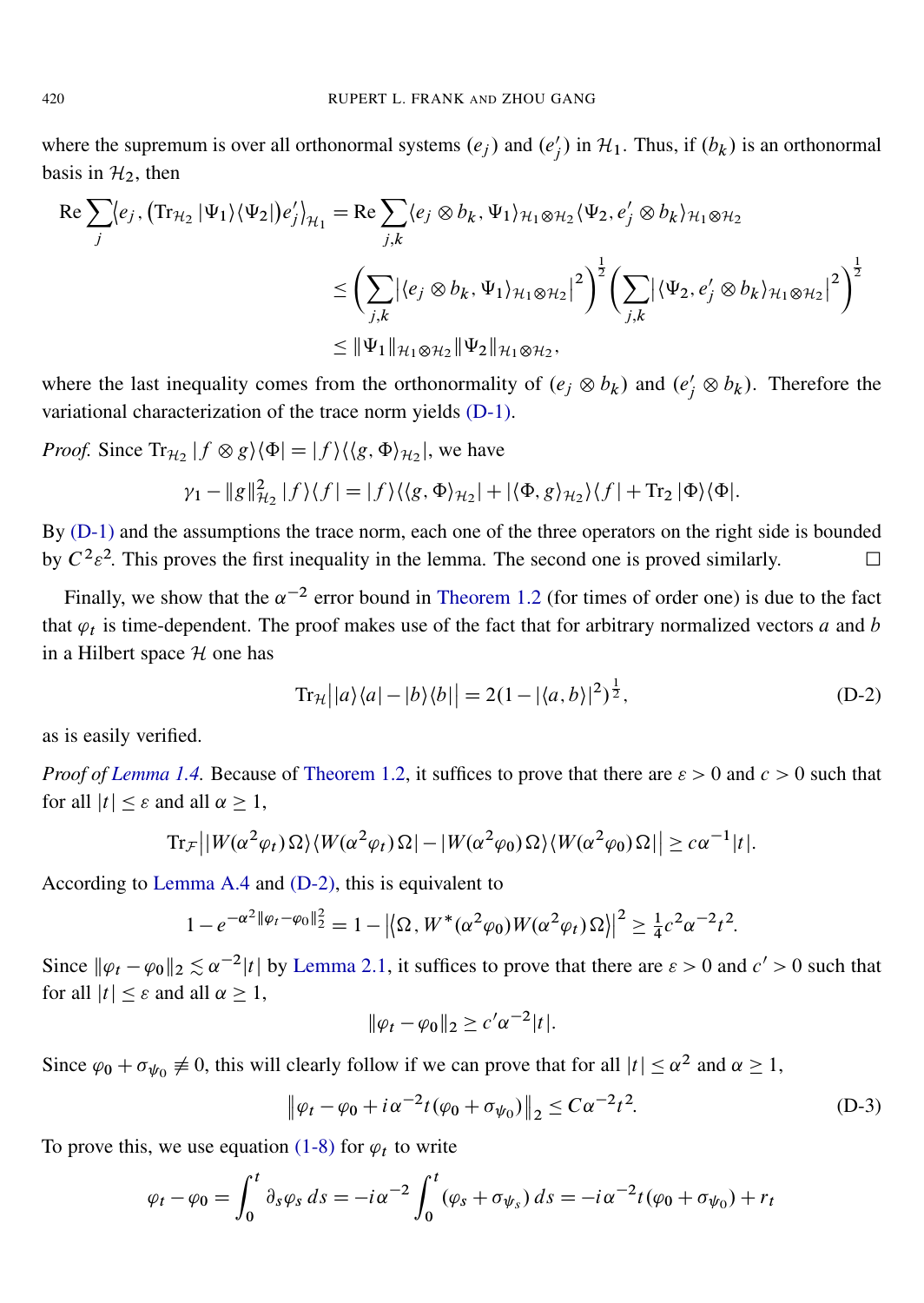with

$$
r_t := -i \alpha^{-2} \int_0^t \int_0^s (\partial_{s_1} \varphi_{s_1} + \partial_{s_1} \sigma_{\psi_{s_1}}) ds_1 ds.
$$

By [Lemma 2.1](#page-7-0) and [Proposition 2.2,](#page-8-0) the  $\mathcal{L}^2$ -norm of the integrand of  $r_t$  is bounded by a constant uniformly in  $|s_1| \le \alpha^2$  and  $\alpha \ge 1$ . This yields [\(D-3\)](#page-41-1) and completes the proof.

#### Appendix E: Improving the result of [\[Frank and Schlein 2014\]](#page-43-3)

<span id="page-42-0"></span>We now show how the techniques from [\[Frank and Schlein 2014\]](#page-43-3) can be extended to times  $|t| = o(\alpha)$ . This argument is due to an anonymous referee, whom we thank for kind permission to include it in our paper.

**Proposition E.1.** Let  $\varphi \in L^2(\mathbb{R}^3)$  and  $\alpha_0 > 0$ . Assume that  $\Psi \in L^2(\mathbb{R}^3) \otimes \mathcal{F}$  satisfies

$$
\|(p^2 + \mathcal{N} + 1)^{\frac{1}{2}}\Psi\| \le M, \quad \|(p^2 + 1)^{\frac{1}{2}}\mathcal{N}\Psi\| \le M\alpha^{-2}.
$$

*Then for all*  $\alpha \geq \alpha_0$  *and all*  $t \in \mathbb{R}$ ,

$$
\left\|e^{-i\widetilde{H}_{\alpha}^F t}W(\alpha^2\varphi)\Psi - e^{-iH_{\varphi}t}W(\alpha^2\varphi)\Psi\right\|^2 \leq M^2(1+2\alpha^{-1})(e^{C|t|/(2\alpha)}-1),
$$

*where C* depends only on  $\alpha_0$  *and an upper bound on*  $\|\varphi\|_{\mathcal{L}^2}$ *.* 

Note that this result can be applied, in particular, to  $\Psi = \psi \otimes \Omega$  with  $\|\psi\|_{\mathcal{H}^1} \leq M$ . We also recall that the effective Schrödinger operator  $H_{\varphi}$  was defined in [\(2-12\).](#page-8-8)

*Proof.* Let  $A(t) := \|e^{-i\widetilde{H}_{\alpha}^{\text{F}}}W(\alpha^2\varphi)\Psi - e^{-iH_{\varphi}t}W(\alpha^2\varphi)\Psi\|$ <sup>2</sup>. It is shown in [\[Frank and Schlein 2014,](#page-43-3) Proposition 9] that  $\mathring{A}'(t) = f(t) + g(t)$  with

$$
f(t) \le CM\alpha^{-1}A(t)^{\frac{1}{2}}, \quad \int_0^T g(t) dt \le CM^2\alpha^{-2}T,
$$

where C depends only on  $\alpha_0$  and an upper bound on  $\|\varphi\|_{\mathcal{L}^2}$ . We bound  $f(t) \leq \frac{1}{2}$  $\frac{1}{2}C\alpha^{-1}(A(t) + M^2)$  and therefore

$$
A(T) \le \int_0^T f(t) dt + \int_0^T g(t) dt \le \frac{1}{2} C \alpha^{-1} \int_0^T A(t) dt + \frac{1}{2} C M^2 \alpha^{-1} (1 + 2\alpha^{-1}) T.
$$

Thus,

$$
A(T) + M^{2}(1 + 2\alpha^{-1}) \le M^{2}(1 + 2\alpha^{-1}) + \frac{1}{2}C\alpha^{-1} \int_{0}^{T} (A(t) + M^{2}(1 + 2\alpha^{-1})) dt
$$

and, by Gronwall's inequality, for all  $t \geq 0$ 

$$
A(t) + M^{2}(1 + 2\alpha^{-1}) \leq M^{2}(1 + 2\alpha^{-1})e^{Ct/(2\alpha)}.
$$

## Acknowledgements

The authors are grateful to J. Fröhlich, M. Lewin, B. Schlein and R. Seiringer for their helpful remarks at various stages of this project, as well as to the anonymous referees who helped improve this paper. Support through NSF grants PHY–1347399 and DMS–1363432 (R.L.F.) and DMS–1308985 and DMS–1443225 (Z.G.) is acknowledged.